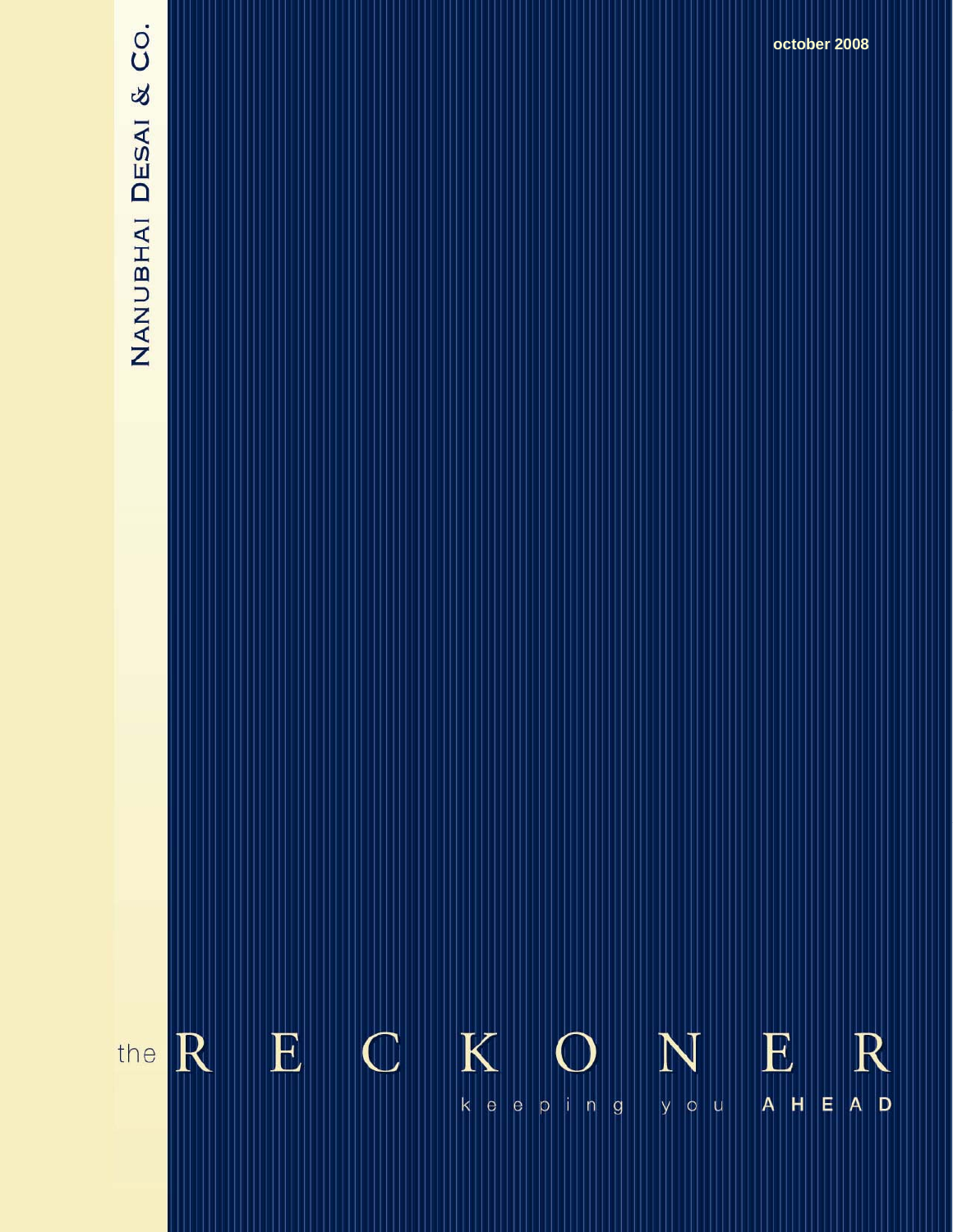

*May the festival of lights brighten up your life with Success, Prosperity & Happiness…* 

*Happy Diwali & a Prosperous New Year!!* 

*From,* 

*Nanubhai Desai & Co.*



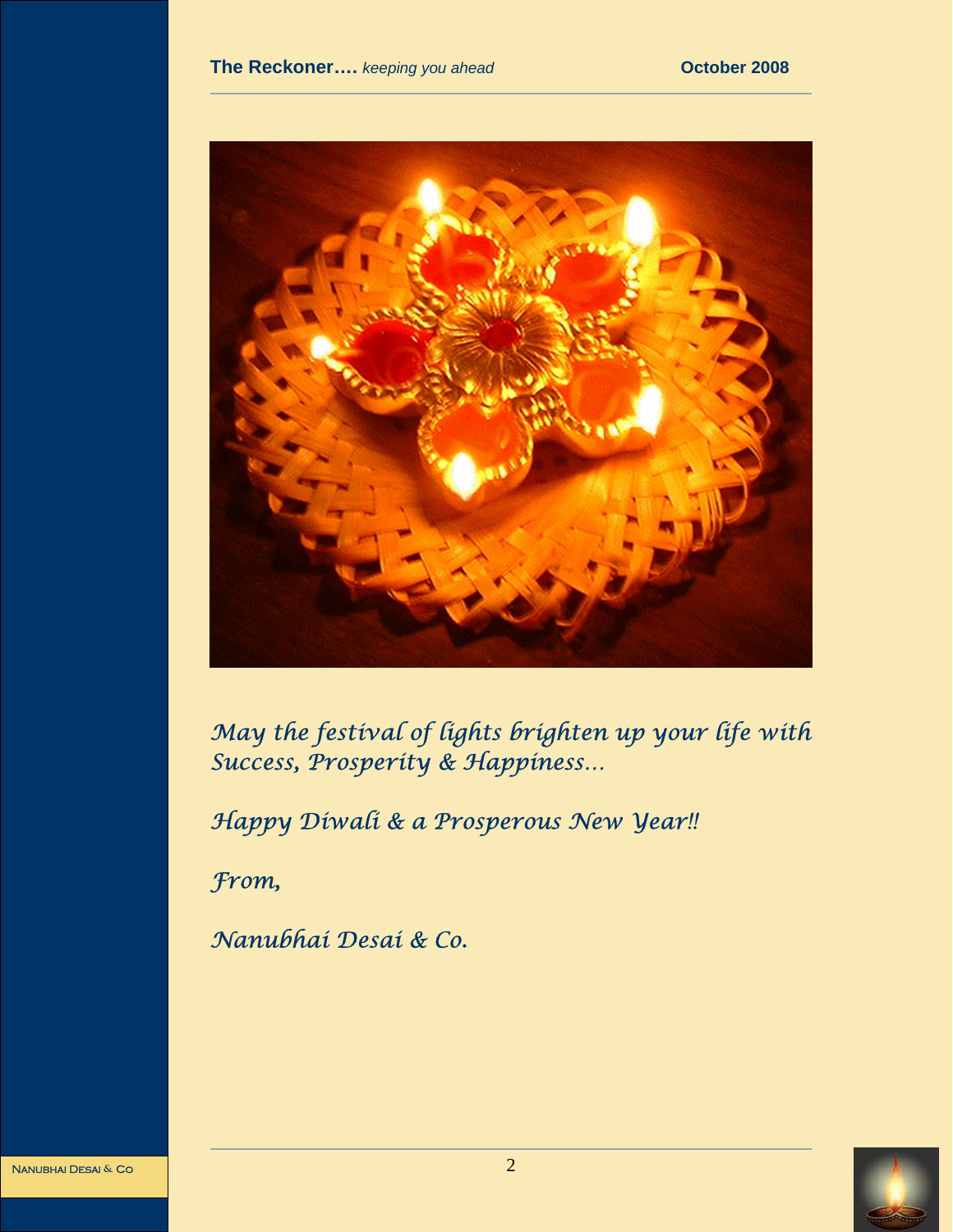# **Contents**

# **REGULATIONS GOVERNING INVESTMENTS ..11**

| <b>REVISION TO THE DEFINITION OF INFRASTRUCTURE SECTOR UNDER ECB POLICY  11</b> |  |
|---------------------------------------------------------------------------------|--|
|                                                                                 |  |
|                                                                                 |  |

# **ACCOUNTS & AUDIT .........................................14**

| NO IMMEDIATE PLAN TO EXTEND IFRS CONVERGENCE DEADLINE- ICAI 14 |  |
|----------------------------------------------------------------|--|
|                                                                |  |
|                                                                |  |

# **OPPORTUNITY FOR INDIAN CORPORATES TO ACQUIRE COMPANIES OUTSIDE OF INDIA.....16**

| <b>OVERVIEW OF THE PRESENT GLOBAL FINANCIAL SCENARIO 16</b>                 |  |
|-----------------------------------------------------------------------------|--|
| <b>INTERNATIONAL OPERATIONS: POINTS FOR CONSIDERATION 24</b>                |  |
| <b>OVERVIEW OF SALIENT PROVISIONS OF FOREIGN EXCHANGE MANAGEMENT ACT 30</b> |  |
|                                                                             |  |
| <b>OVERVIEW OF CERTAIN PROVISIONS OF TRANSFER PRICING REGULATIONS  40</b>   |  |
|                                                                             |  |

# **DISCLAIMER AND STATUTORY NOTICE.........45**

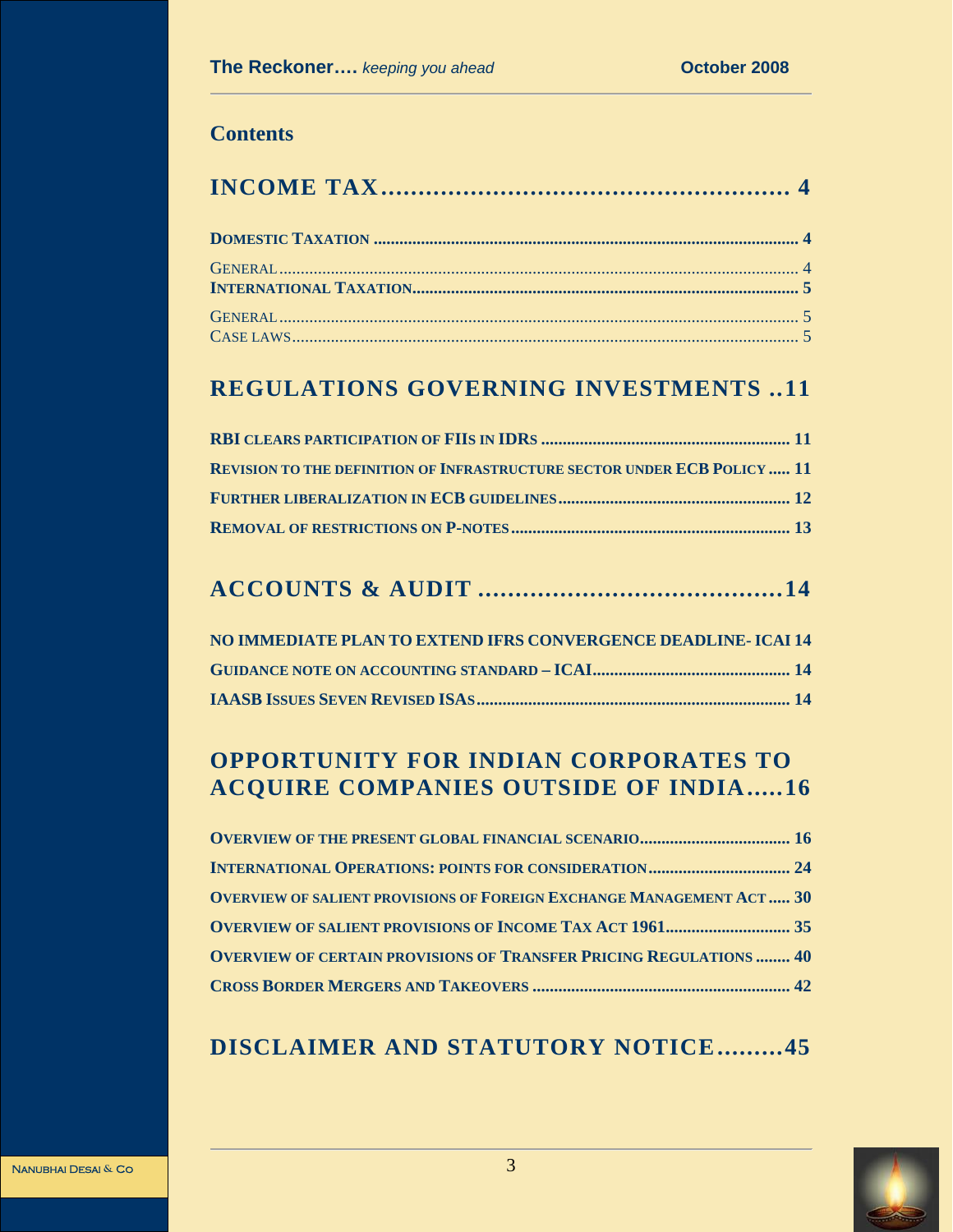# **INCOME TAX**

# **Domestic Taxation**

*General* 

#### **REVERSE MORTGAGE SCHEME, 2008**

In exercise of the powers conferred under clause (xvi) of section 47 of the Income-tax Act, 1961 (43 of 1961), the Central Government has devised the Reverse Mortgage Scheme, 2008, vide notification no. 93/2008, dated 30-9- 2008.

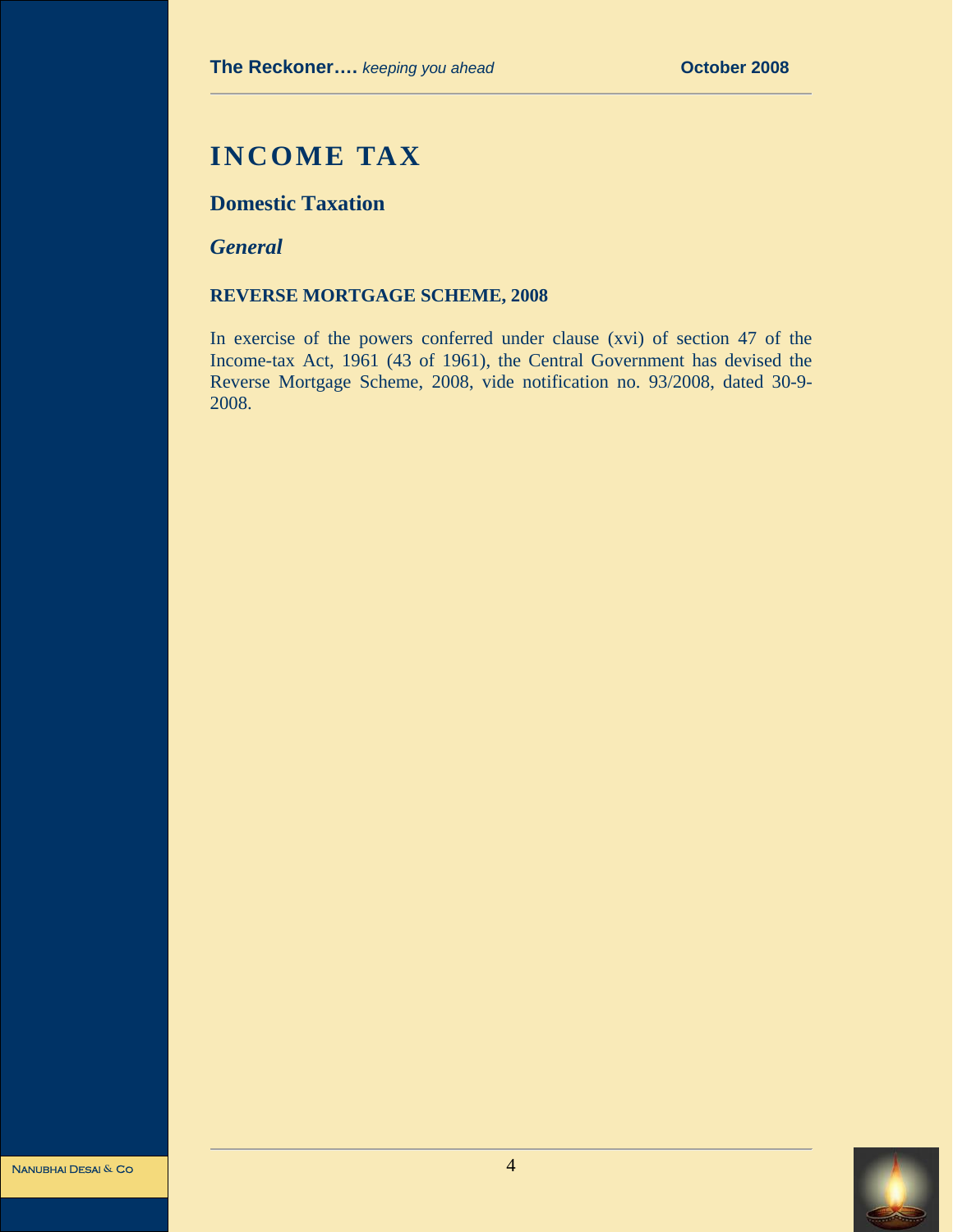#### **International Taxation**

#### *General*

#### **AMENDMENT TO THE DTAA BETWEEN INDIA AND JAPAN**

In exercise of the powers conferred under section 90 of the Income-tax Act, 1961, the Central Government has made the following amendment to the Double taxation avoidance Agreement (DTAA) between India & Japan, vide notification no.96/2008.

In the said notification, in the Annexure, in Article 11 of the Convention, exemption available vide para 3 of Article 11, the taxability of the amount of interest earned by various identified government institutions, shall now be extended in favour of "International business unit of Japan Finance Corporation", in lieu of the existing entity, being the export – import bank of Japan, with effect from 1st October, 2008.

#### *Case laws*

## **1. Sony India Pvt. Ltd. Case (Delhi Tribunal)**

#### **Background & Facts**

- The assessee, Sony India (P) Ltd., a wholly owned subsidiary of Sony Corporation, Japan is engaged in assembly & distribution of colour televisions & audio products.
- The assessee, in its ordinary course of business, enters into a number of international transactions like import – export of finished goods, import of components, availing of services from its foreign Associated Enterprises (AEs), reimbursement of advertisement expenses, sharing of costs, etc., with its foreign AEs, at arm's length price (ALP).

#### **Contentions of the TPO & the assessee**

Contentions of the Transfer pricing officer (TPO)  $\&$  the assessee during the audit proceedings, for determination of the ALP, are as follows:

- **Comparables & Testing party** 
	- ♦ The TPO rejected a few of the comparables taken into consideration by the assessee for determination of the ALP, on the ground that the said

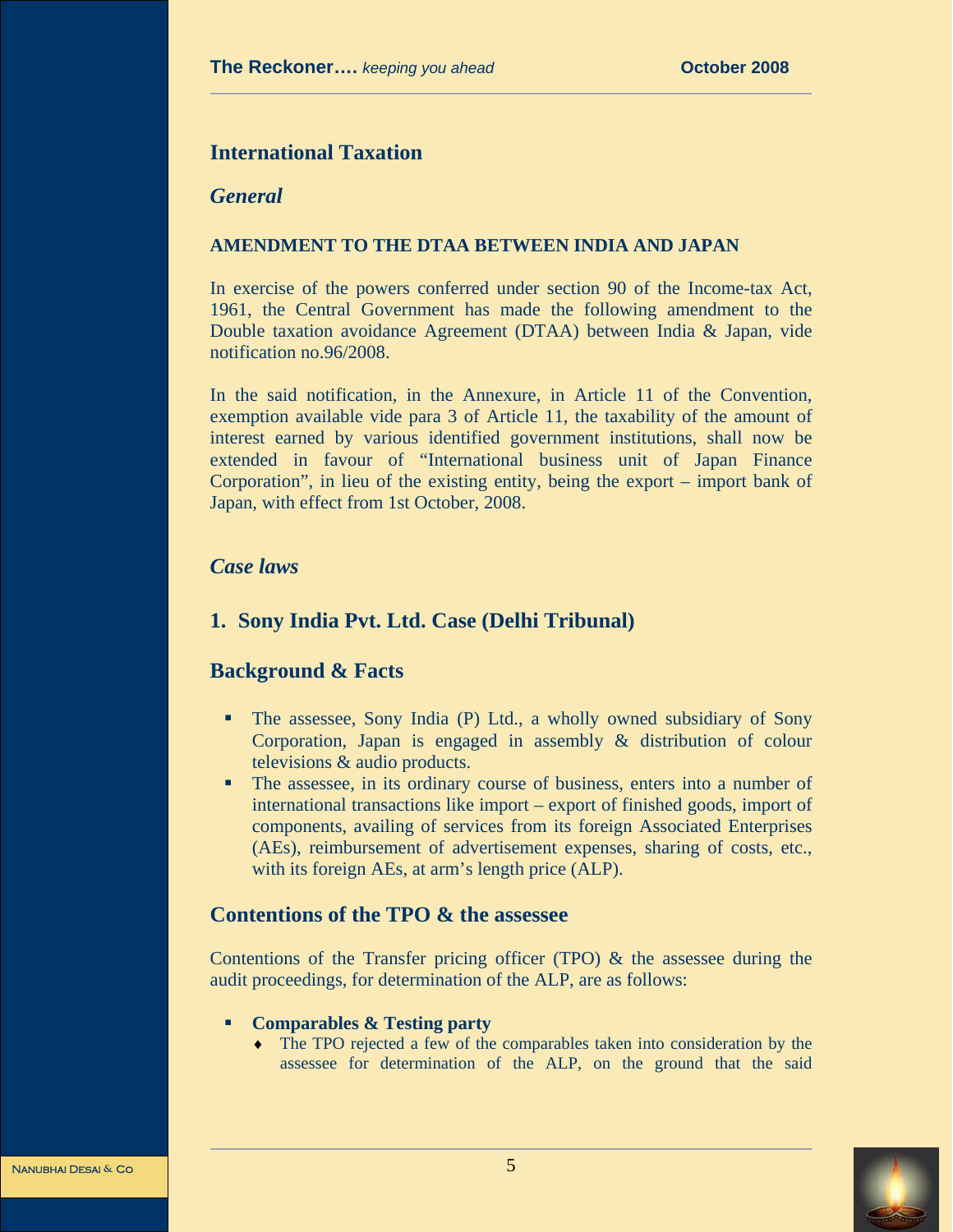comparables were having related or controlled party transactions. Some of the comparables were rejected, as they were loss making entities.

♦ Further, the TPO asserted that the foreign AE cannot be taken as a tested party in case of import of components & finished goods.

#### **Ascertainment of ALP in case of TV sets to AE**

♦ The assessee used marginal costing principles for pricing the international transaction in relation to export for television sets to the AEs, on account of unutilized idle capacity. However, the TPO rejected the contention of the assessee & determined the ALP by applying the average operating profit of comparables on total cost for the units exported to the AEs.

#### **Computation of Operating profit**

- ♦ The TPO did not allow the assessee to take reimbursement of advertisement expenditure received from the AE, while computing the operating profit, on the ground that the amount received from AE was in the form of assistance  $\&$ thus cannot be taken as a part of the operating profit.
- The TPO also rejected a few sources of income like service revenue, scrap sale, rebate received, etc. as included by the assessee under the head other income while computation of the operating profit.

#### **Application of +/- 5 % range on ALP**

 $\bullet$  The benefit of 5 % range, as per proviso to section 92C (2), was not allowed by the TPO for the computation of the ALP, as the transfer pricing shown by the assessee was beyond the range of  $+/- 5 \%$ 

The CIT Appeals ('CIT  $(A)$ ') affirmed to the contentions of the TPO on most of the grounds. The assessee, aggrieved by the order of the CIT (A), preferred the appeal before the Tribunal.

#### **Decision & Conclusion**

#### **Comparables & Testing party**

- ♦ The Tribunal concluded that an entity can be taken as comparable, if its related party transactions do not exceed 10 to 15 % of its total revenue. Transactions done within this limit cannot be held to be significant to influence the profitability of comparables.
- ♦ The Tribunal further asserted that the impact of a related party transaction vis-à-vis sales and not profit is to be judged; as profit is influenced by various other factors.
- ♦ The Tribunal did not agree to the contention of the TPO for rejection of loss making entities as comparables, stating that losses & competition are normal business; and thus cumulative effect of various factors should be taken into consideration.

#### **Ascertainment of ALP in case of TV sets to AE**

♦ In relation to export of TV sets to AE, the Tribunal held that unutilized capacity cannot justify export of TV sets to foreign AEs at a price less than

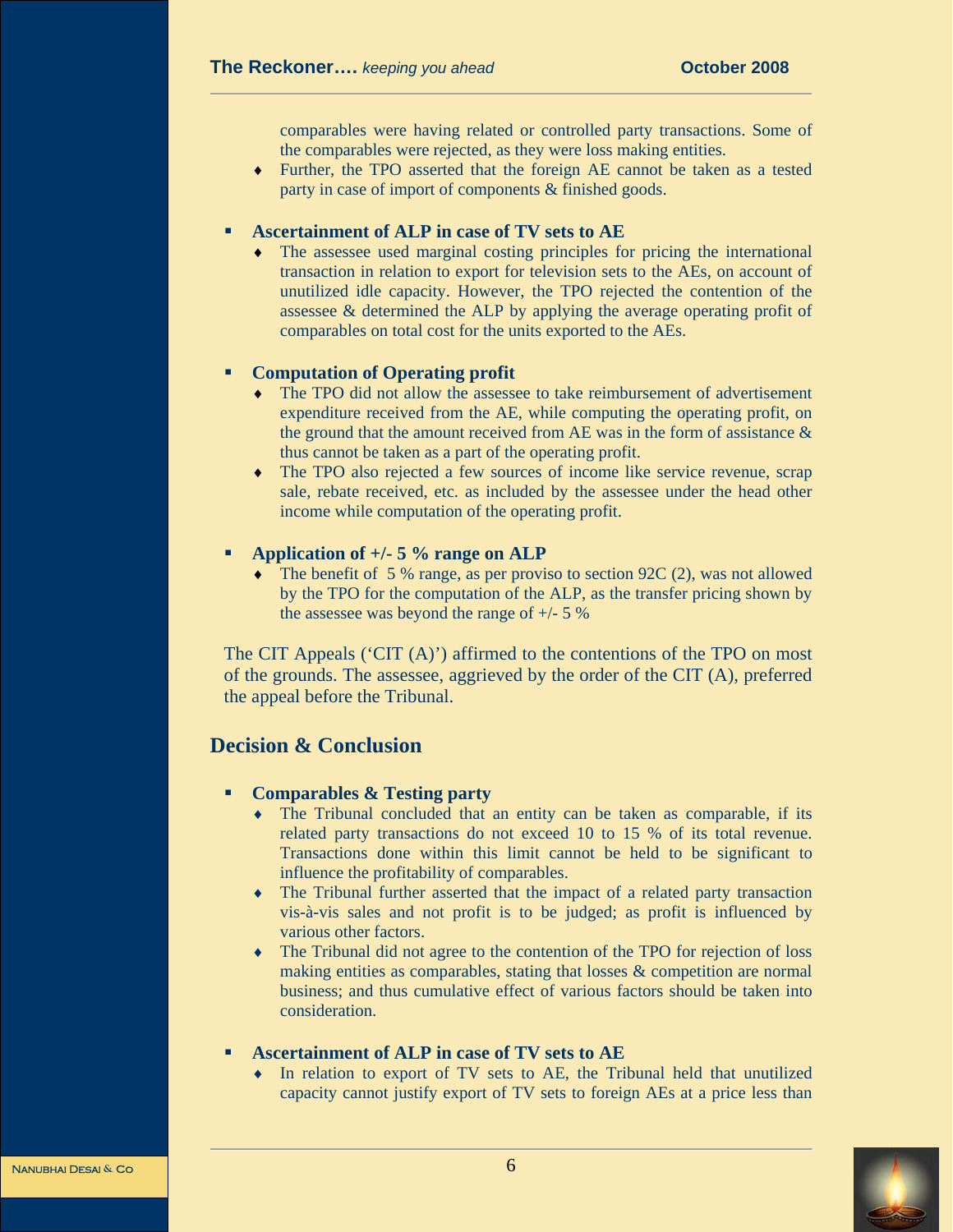the price to any unrelated party. Furthermore, the tribunal asserted that charging of a lesser price should be substantiated by showing that a similar price was charged for a similar item under similar circumstances.

#### **Computation of Operating profit**

- The Tribunal, by referring to the OECD Guidelines and US Transfer Pricing Regulations, held that the TPO was not justified in disallowing the reimbursement of advertisement expenditure received from the assessee's foreign AEs. The Tribunal discussed the doctrine of **'form over substance'** and held that actual transaction entered into between the AEs has to be given due consideration & that the tax authorities have no right to rewrite the transaction unless it is bogus or entered into to avoid or evade taxes.
- $\bullet$  Moreover, the Tribunal seconded to the contention of the assessee concerning 'other income items' & allowed them to be taken into consideration for the computation of operating profit.

#### **Application of +/- 5 % range on ALP**

As regard to the application of  $+/- 5$  % range on ALP, the Tribunal held that the benefit of the 5 % range shall be available in all cases, irrespective of the fact that the value of international transaction as disclosed by the assessee is outside the  $+/- 5$  % range.

# **1. Philips Software Centre Pvt. Ltd. Case (ITAT Bangalore Bench)**

#### **Background & Facts**

- The assessee, Philips Software Centre Pvt. Ltd. (Philips), is a riskinsulated captive software development services company. It renders services to its overseas Associated Enterprises (AEs).To substantiate the arm's length nature of its international transactions, Philips has considered the Cost Plus Method ('CPM') as the most appropriate method and the transactional net margin method ('TNMM') was considered as a supplementary method.
- The data of comparable companies for the Financial Year 2002 2003 that existed immediately prior to the 'specified date' (i.e. tax return due date for Assessment Year 2003 - 2004) was used as required under Rule 10D (4) of the income Tax Rules, 1962. Consequently, the search resulted in a set of nine comparable companies which were used as a base for making adjustments for difference in depreciation policy to arrive at the Arm's Length Price (ALP).
- However, the TPO disagreed with the depreciation adjustment and initiated a fresh search on a different database and thereby selected TNMM method over CPM Method. Accordingly, the TPO passed an order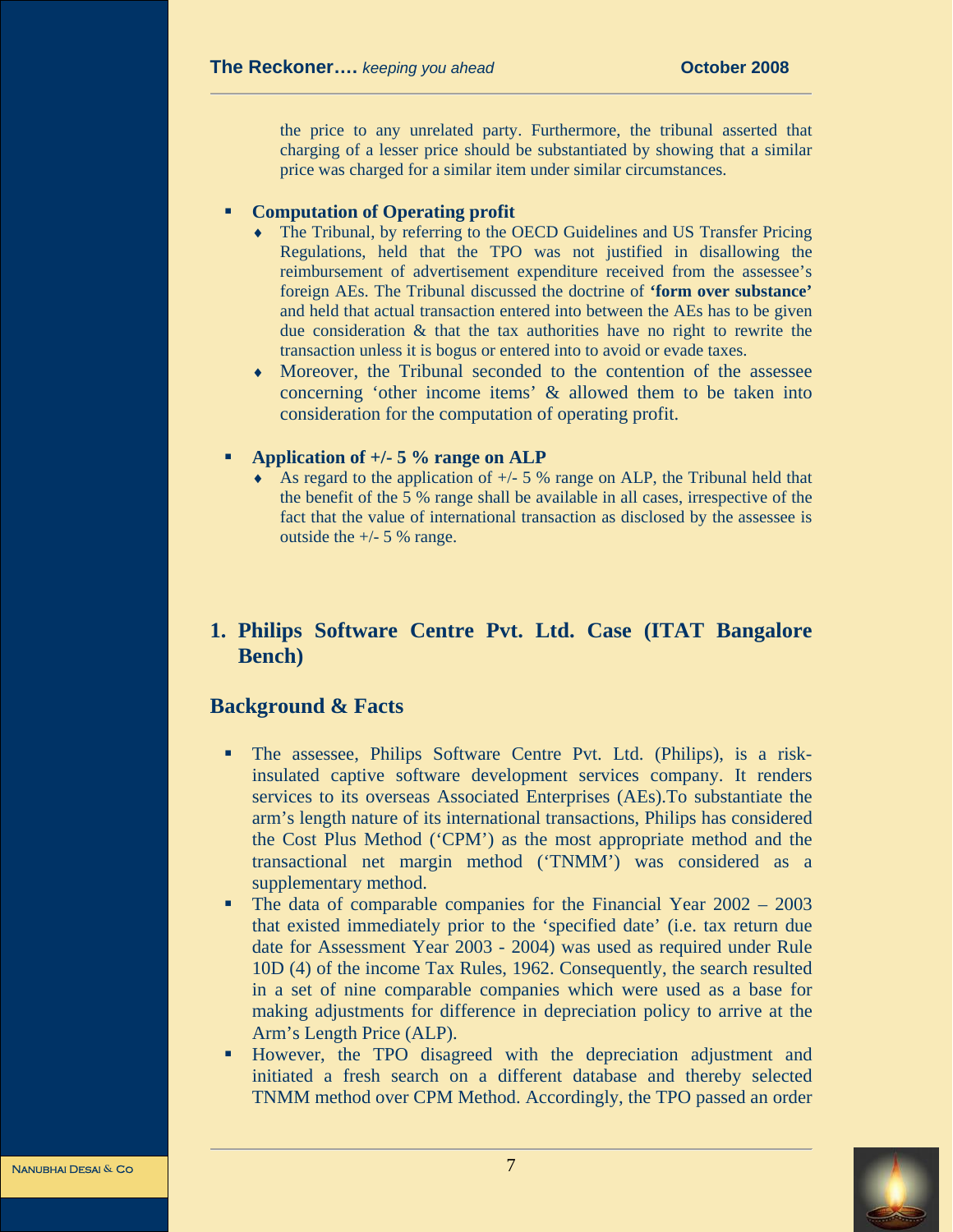computing ALP by using the mean margin of seven comparables at 21.14%. The CIT (A) granted a marginal relief to Phillips and reduced the profit margin from 21.14 % to 20.47%.

- The assessee filed an appeal with the Tribunal and raised the following issues-
	- ♦ TPO selected TNMM method & a database different from the one selected by the assessee, without providing any reasons
	- ♦ TPO rejected the comparables of the assessee without highlighting any deficiency or insufficiency in them,
	- ♦ TPO normalised the margins of super-profit making companies, even though such an action was nowhere covered/ included in the Indian TP provisions.
- The Revenue argued on the following aspects-
	- ♦ The TPO averred that it had rightly taken TNMM as the most appropriate method since Phillips had itself used TNMM as a supplementary method and also that Phillips did not compute the profit margins correctly under the CPM.
	- ♦ Even though Phillips charged higher rates of depreciation than those of the comparable companies, the method followed by them to compute the depreciation adjustment was not correct.
	- ♦ The claim of a risk adjustment which was indicated by the difference between the prime lending rate ('PLR') and the bank rate was not supported by any logic.

#### **Decision & Conclusion**

After considering arguments of both the parties, the Tribunal issued its order in favour of the assessee. The judgement of the Tribunal is summarised as under:

- The Tribunal stated that while the motive of tax avoidance need not be shown at the time of initiating transfer pricing provisions but the same is required to be shown at the stage of making the assessment. Since the same was not done, the TPO's order shall be void. Furthermore, the Tribunal stated that the assessee's selection of CPM could not be substituted by the TPO with another method, without showing cause, that assessee's method was erroneous.
- The Tribunal accepted the adjustments made by Phillips to the comparable companies to eliminate differences on account of risk profiles, working capital position and accounting policies (including for depreciation).
- The Tribunal further stated that the TPO should not normalise the profits of super profit making comparable companies by replacing them with profit margins of the next highest profit making companies from the set of final comparables. Such companies should have been excluded from the list of comparables.

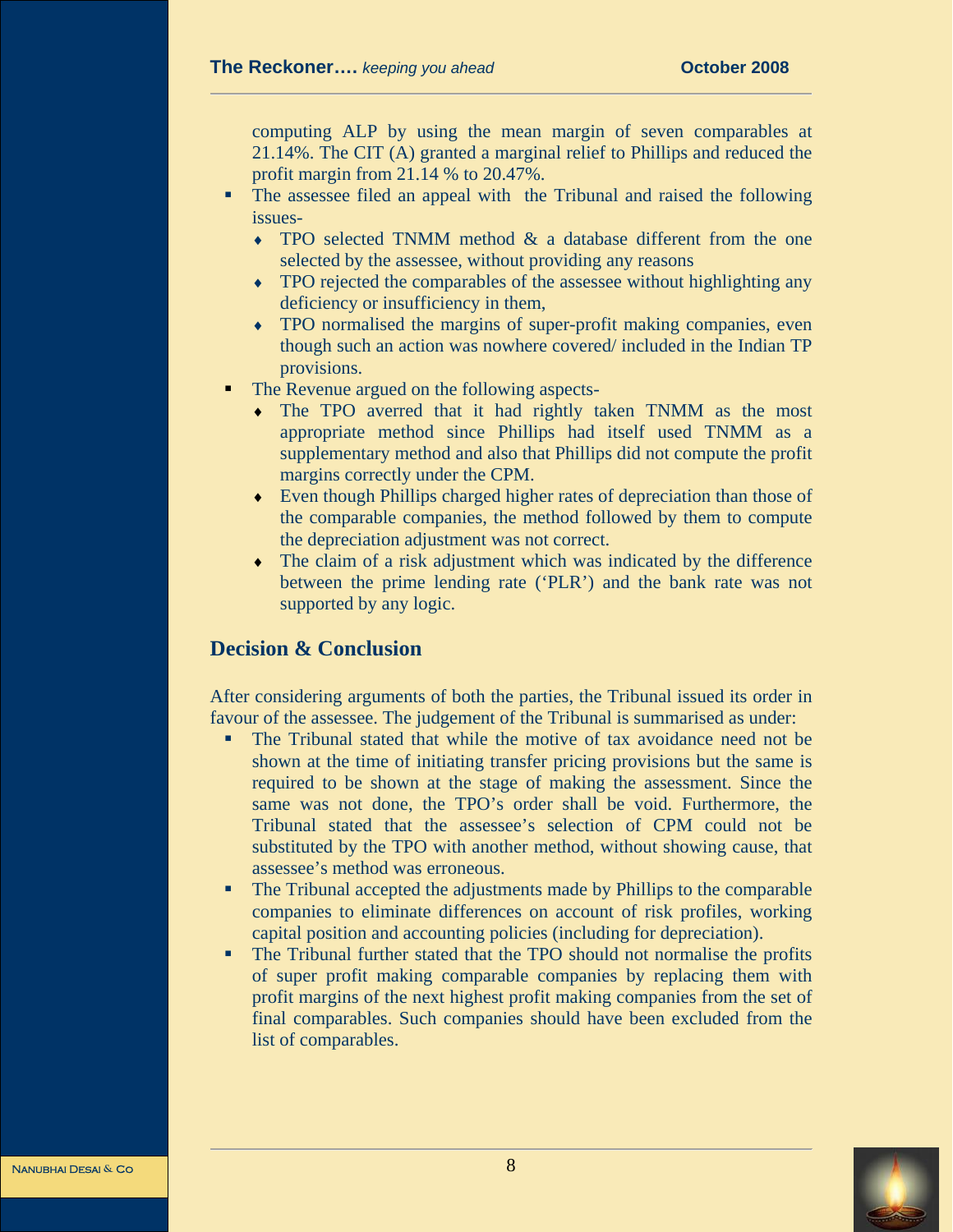It was thus concluded that the transactions with its associated enterprises satisfied the arm's length test and, that the order of the TPO was bad in law and on facts.

#### **3. Golf In Dubai, L.L.C. – Advance Ruling**

#### **Background & Facts**

- The applicant, Golf In Dubai, LLC. (GID) is a company registered in UAE & engaged in the business of promoting Golf nationally as well as internationally by way of organizing Golf tournaments in different countries. The main source of income from these tournaments is for organizing such events. The applicant organized two such tournaments in India, one in Bangalore at Eagleton Golf Club and the other in Delhi at the Delhi Golf Club (DGC).
- EMAAR MGF was the sponsoror for these tournaments. The applicant entered into a formal agreement with EMAAR – MGF, for a period of three years, eyeing such tournaments in future. GID paid 15,000 USD to Eagleton & 80,000 USD to DCG as fees for right to use the premises.
- Since GID did not have any permanent establishment (PE) in India, they engaged the services of Par Golf Tours & Accessories Pvt. Ltd., a consulting company for golf, at Kolkatta, for organizing the golf tournaments in India.
- In the wake of organizing both these tournaments as referred to above, the applicant has received the following income from the Indian sponsors: -
	- ♦ Sponsorship fee, which essentially represents reimbursement expenses on prize money, accommodation for players, Golf course fee, catering, advertisements and publicity expenses, etc.,
	- The management fee, which represents the actual fee for organizing the tournament, and
	- ♦ Income from sale of merchandise at the venue and over the internet.
- The revenue contended that GID has a PE in India, primarily under Article 5(1) of the India – UAE Treaty (the Treaty), Golf course of the DGC and the Eagleton, being the fixed place of business of the applicant in India. The Revenue, further, asserted that though the activity of the applicant lasted for only  $6 - 7$  days in India, the applicant intends to conduct similar such tournaments in India on a regular basis.
- **Moreover, the Revenue contended that ParGolf has provided service to the** applicant for organizing the events in India  $\&$  thus there exists an Agency PE in terms of paragraphs 4 and 5 of Article 5 of the Treaty.
- However, according to the applicant, the concept of PE embodies periodicity/ regularity and in the case of the applicant, the business of organizing Golf events has neither been carried on regularly nor there is certainty that it will be carried on regularly. Thus, it has been contended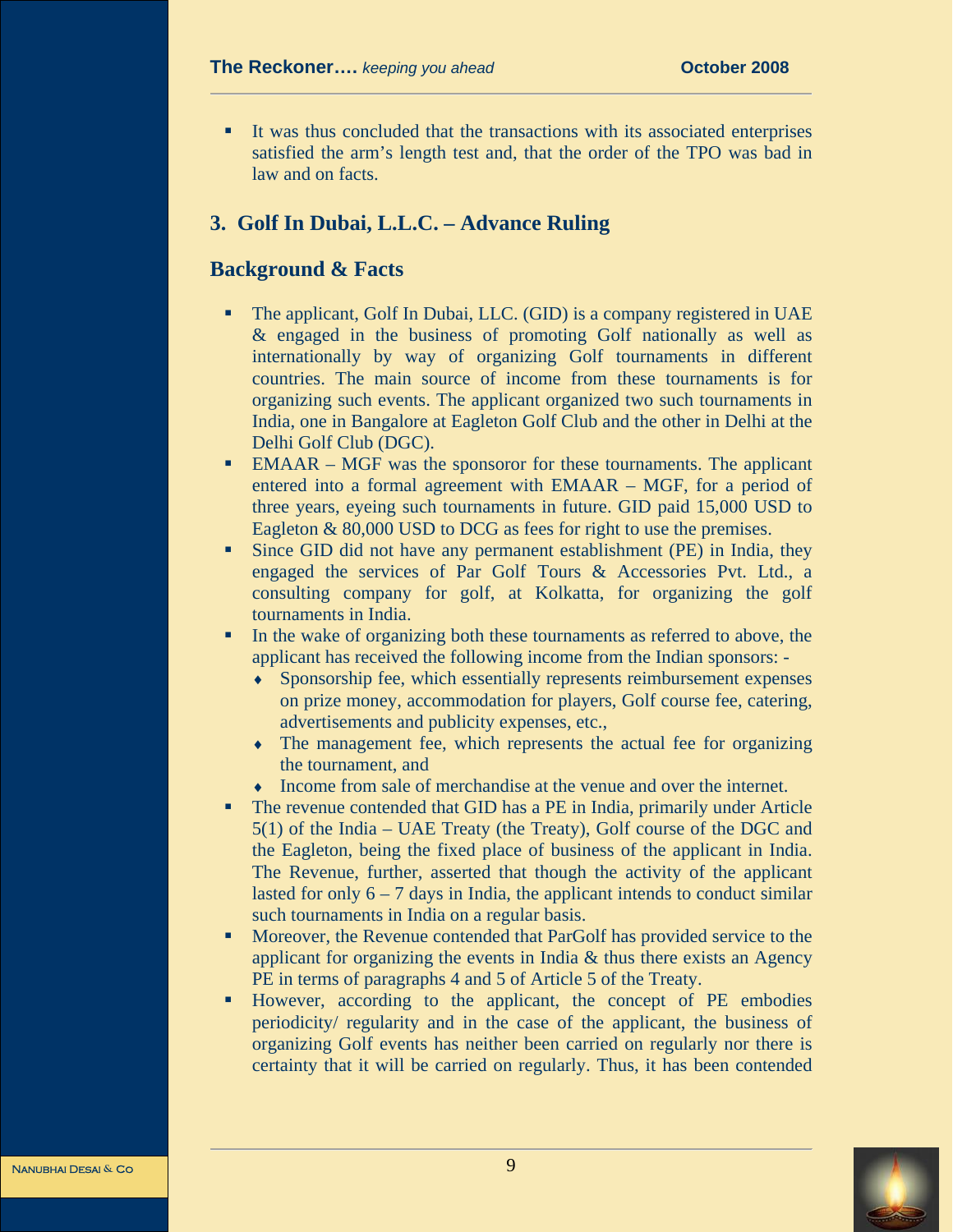that the requirements of Article 5(1) of the Treaty do not stand satisfied in the instant case.

- Further, the applicant contended that there is no Agency PE also as GID had entered into similar arrangements for organizing the tournament with various third party vendors, both in Bangalore and Delhi. Moreover, all the vendors were independent contractors who acted in their ordinary course of business operations.
- The questions before the Advance Ruling Authority (AAR) were –

Q 1. Whether GID could be deemed to have a PE in India in terms of Article 5 of Treaty?

Q 2. Whether Eagleton and/or DGC could be deemed to be an agency PE of GID in India?

Q 3. If the answer to any of the queries above is in affirmative, whether any or all of the income generated by GID from the Golf tournament held in India, be liable to income tax in India in terms of Article 7 of the Treaty?

Q 4. In the event that GID does not have a PE in India, would any of the income arising to GID be taxable in India under any other provision of the Treaty?

## **Ruling by the AAR**

The AAR, on referral to the facts and circumstances of the case, gave a ruling in favour of the applicant. The answer to the questions raised to the AAR have been summarised as follows.

- 1. The AAR referred to the definition of PE as stated in the OECD Commentary& stated that the applicant does not have a PE in India in terms of Article 5 of the Treaty. The AAR averred that merely having access to the Golf course is not sufficient in the sense that the 'place' must be 'fixed' and should also be at the ' complete disposal of the enterprise/person'.
- 2. In view of ruling on Que. No.1 above, this question requires no ruling.
- 3. & 4. Since it has been ruled that the applicant does not have a PE in India, the receipts earned by the applicant shall not be liable to income tax in India, in terms of Article 7 of the Treaty or under any other provisions of the Treaty.

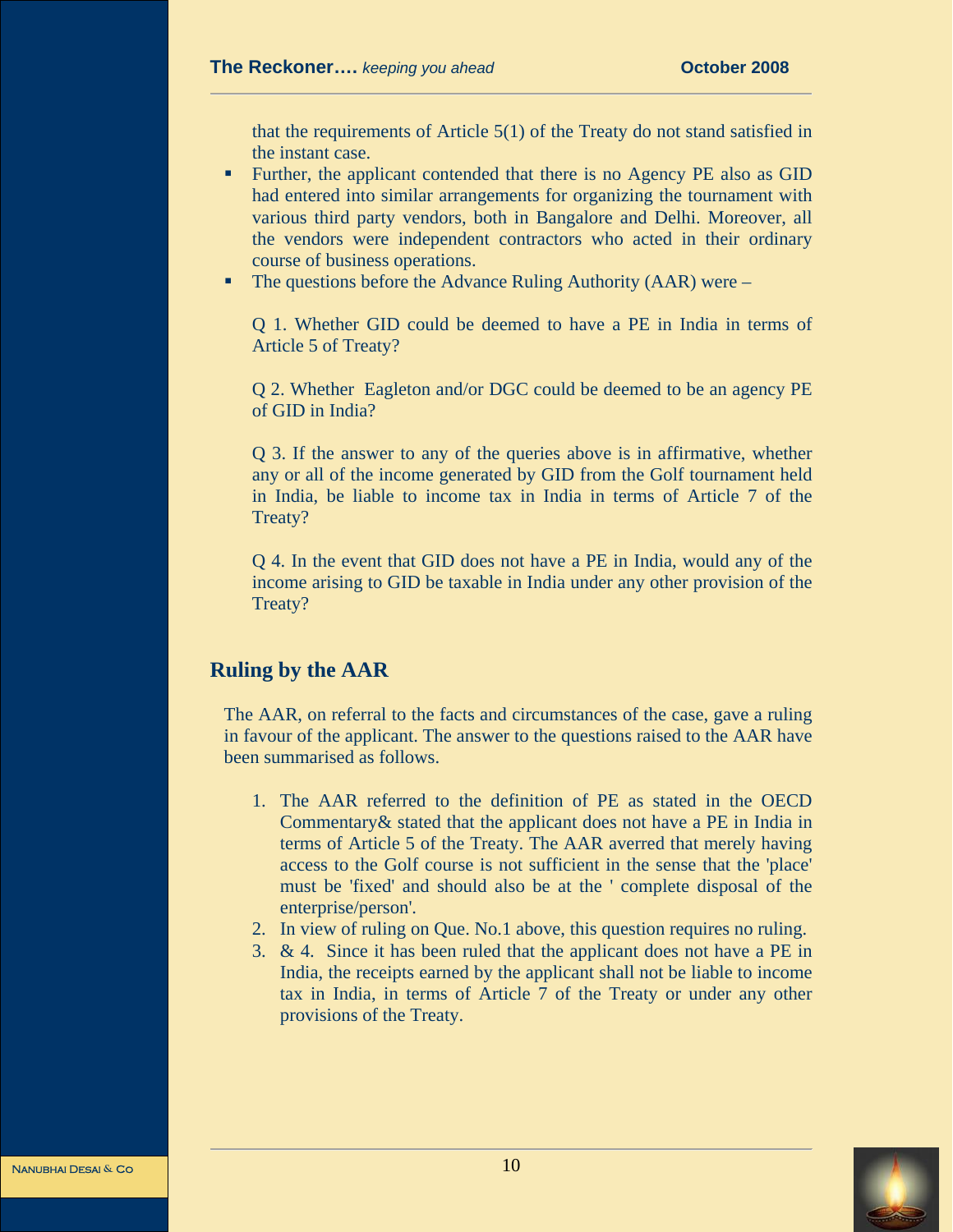# **REGULATIONS GOVERNING INVESTMENTS**

#### **RBI clears participation of FIIs in IDRs**

The Reserve Bank of India (RBI) and Finance Ministry have recently cleared the proposal of participation of Foreign Institutional Investors (FIIs) in Indian Depository Receipts (IDRs). The same has been forwarded to the Ministry of Corporate Affairs for clearance before the decision is notified. The Ministry of Corporate Affairs would also consider whether to allow Non-Resident Indians (NRIs) to subscribe to IDRs. IDRs are Indian counterparts of Global Depository Receipts (GDRs) that enable foreign companies to raise money from the Indian markets.

The Securities and Exchange Board of India (Sebi), has set Rs 50 crore as the minimum amount for issuing IDRs in which the minimum investment by retail investors has been set at Rs 2 lakh. In its original form, persons of Indian origin (PIOs) and resident Indians were permitted to invest in IDRs. NRIs and FIIs are required to take RBI's permission before investing in such instruments.

# **Revision to the definition of Infrastructure sector under ECB Policy**

On 22<sup>nd</sup> September 2008, the government had liberalized the norms for overseas borrowing by increasing the limit of borrowing from \$100 millions to \$500 million for infrastructure sector under the Approval route. In continuation to the liberalisation of the ECB policy, on  $8<sup>th</sup>$  October 2008, the government expands the definition of infrastructure.

 Prior to this revision for the purpose of the ECB scheme, Infrastructure sector covered the following sectors, namely, (i) power, (ii) telecommunication, (iii) railways, (iv) Road including bridges, (v) sea port and airport (vi) industrial parks and (vii) urban infrastructure (water supply, sanitation and sewage projects).

Now as per the revised ECB policy, the definition of infrastructure sector is expanded to mining, exploration and refining sector to the existing list of sectors. This new definition of Infrastructure sector for the purpose of ECB shall come into force with immediate effect.

All other features of the ECB policy such as USD 500 million limit per borrower, per financial year under the Automatic Route, eligible borrower, recognized lender, end-use of foreign currency expenditure for import of capital

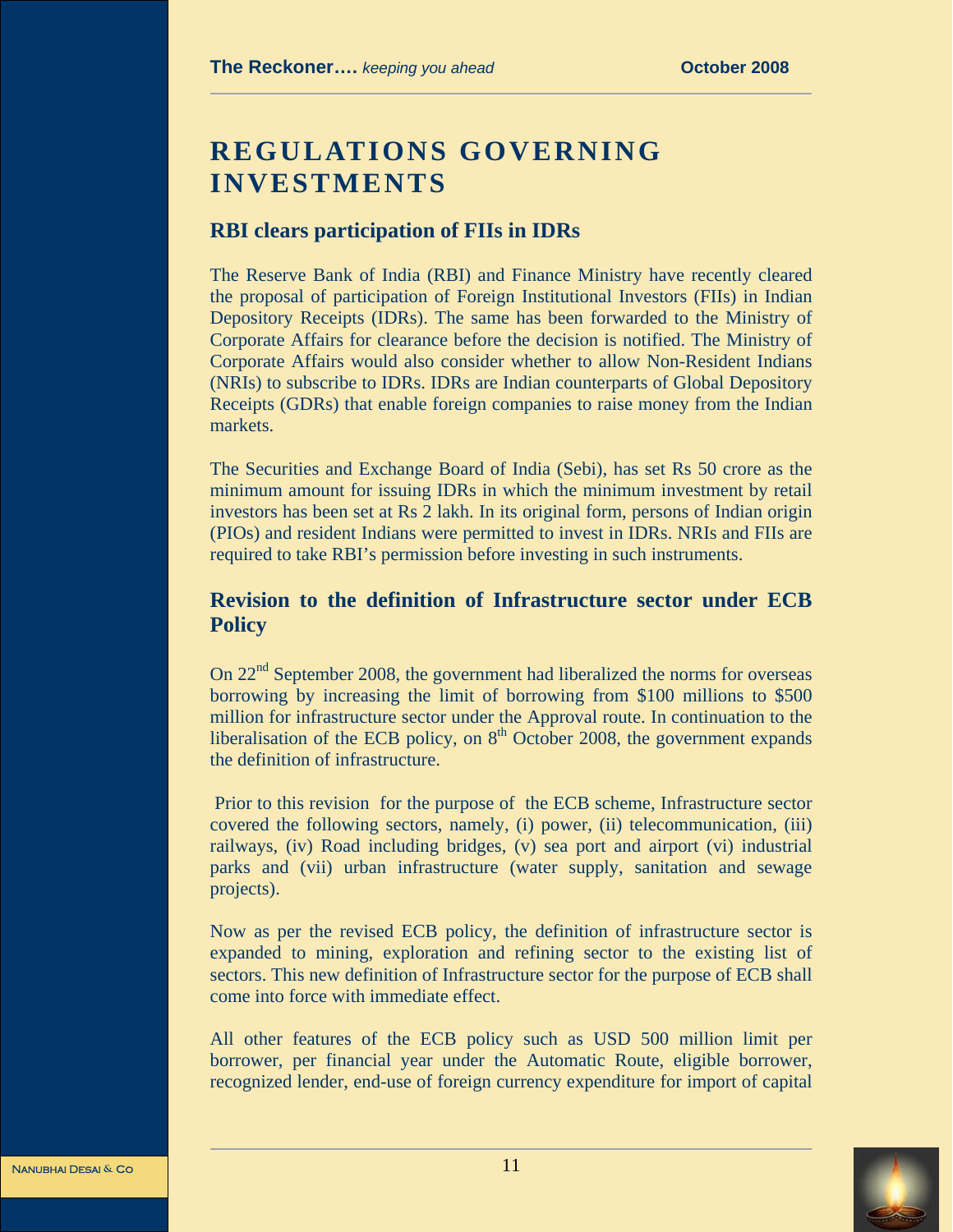goods and overseas investments, average maturity period, prepayment, refinancing of existing ECB and reporting arrangements shall remain unchanged.

# **Further liberalization in ECB guidelines**

Having regard to the financial turbulence world over & in a measure to enhance liquidity, the Reserve bank of India (RBI) and the government of India have further liberalized the External Commercial Borrowing (ECB) policy for Indian companies. The RBI increased the amount of ECB from \$100 millions to \$500 millions per borrower per financial year, permitting transactions for Rupee expenditure and / or foreign currency expenditure under the automatic route. The liberalization in ECB policy is mainly to encourage the inflows and help corporates to raise funds for projects.

The new policy will provide the companies to pay higher interest of upto 500 bps over the six month libor on ECBs. RBI has also done away with requirement of minimum average maturity period of seven years for ECB of more than \$100 million for rupee expenditure in the infrastructure sector. In order to further develop the telecom sector in the country, payment for obtaining license/permit for 3G Spectrum will be considered an eligible end - use for the purpose of ECB.

Formerely, the ECB proceeds were required to be parked overseas until their actual requirement arises in India. But now it is allowed to bring in the ECB funds even if there is no immediate requirement of money. However, the rupee funds will not be continued to be permitted to be used for investment in capital markets, real estate or for inter- corporate lending.

Earlier the ECB norms were tightened by the government to keep a check on the foreign exchange inflows, which led to rupee appreciation. Now the conditions are totally reversed i.e. the outflows have increased and the rupee is under pressure. This made RBI to liberalize the ECB policy and enhance the all – in – cost ceilings. The all  $-$  in  $-$  cost ceiling are as under:-

| <b>Average Maturity Period</b>                | All-in-Cost ceilings over 6 Months<br>LIBOR* |                |
|-----------------------------------------------|----------------------------------------------|----------------|
|                                               | <b>Existing</b>                              | <b>Revised</b> |
| Three years and up to five years              | 200 bps                                      | 300 bps        |
| More than five years and up to<br>seven years | 350 bps                                      | 500 bps        |
| More than seven years                         | 450 bps                                      |                |

for the respective currency of borrowing or applicable benchmark.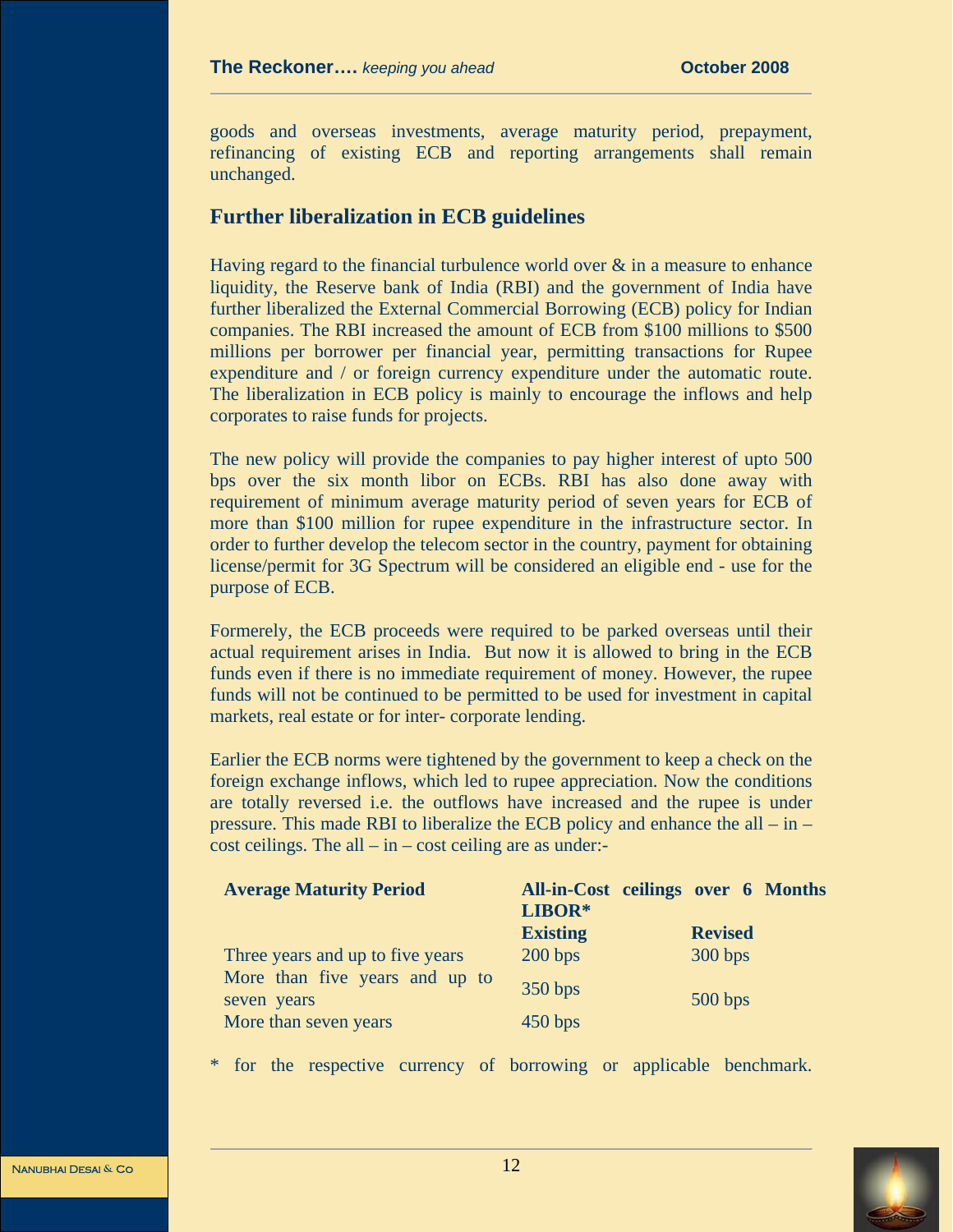#### **Removal of restrictions on P-notes**

On  $6<sup>th</sup>$  October 2008, the market regulator Securities & Exchange Board of India (Sebi) has taken some important measures in support of FII (Foreign Institutional Investors). On the outlook of the bad performance of capital market and to bolster the capital flow in Indian capital market, SEBI removed the restrictions on issuance of Offshore Derivative Instruments ("**ODIs**"), popularly known as Participatory Notes ("**PNs**"), which had been made mandatory on FIIs in October last year. The rule of 40% cap on ODIs in both cash as well as derivative contracts shall be scrapped.

Last year (October 2007 ) saw a momentous rise in investments by FIIs in India. By the end of September 2007, FIIs' total investments in equities were at Rs 51,166 crore whereas the investment for the whole of the previous year (2006) was only about Rs 36,540 crore. The massive flow of funds from FII to Indian stock market led to overheating of the markets and that made it difficult for the regulator to manage the excess liquidity. So SEBI banned the fresh issues of P – Notes with Indian derivatives as underlying. It had also mandated unwinding of such positions within 18 months. SEBI had also restricted issuance of P-notes in the spot segment to 40% of assets under custody. P-notes are issued by FIIs registered in India to unregistered overseas investors. The aim behind this was to keep a check on the flow of funds on Indian market by the FIIs.

The ban on  $P$  – notes did not affect the Indian markets. But the crunch in US markets has spread all over the world and has also affected the Indian markets. On top of that, big investment firms like Lehman brothers, etc. went bankrupt. All these cumulatively resulted in FIIs selling off their investments in the domestic markets. As a result, rupee started devaluing and the regulator SEBI thought it fit & appropriate to take control of the situation. SEBI removed the restrictions on P-notes, the 40% cap on P-notes and now the P- note holders are not required to wind up their positions in Indian stock market.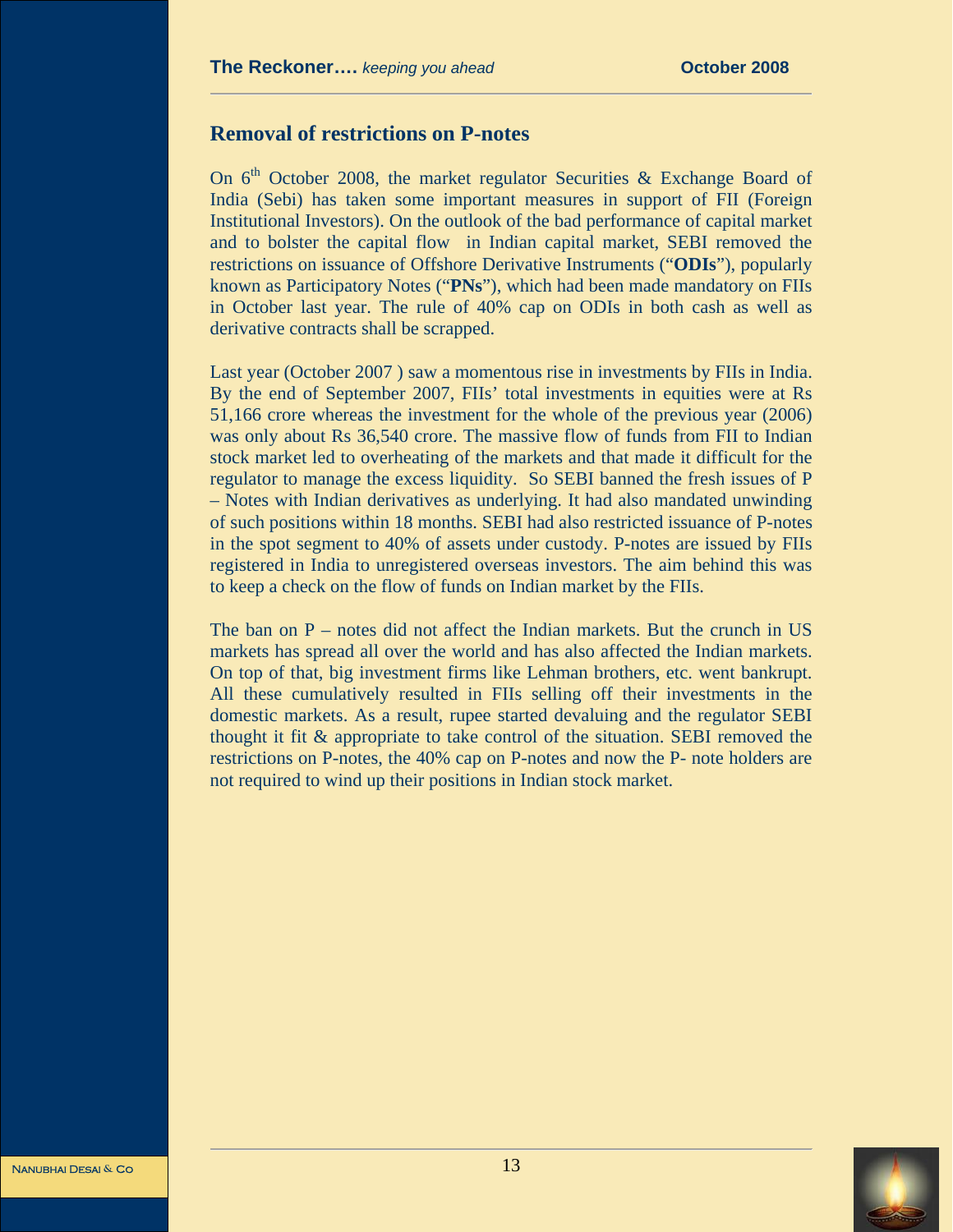# **ACCOUNTS & AUDIT**

# **NO IMMEDIATE PLAN TO EXTEND IFRS CONVERGENCE DEADLINE- ICAI**

The Central Council of the Institute of Chartered Accountants of India (ICAI) has denied recently postponing the date of convergence with International Financial Reporting Standards (IFRS), which is April 1, 2011, in the wake of global financial market meltdown. ICAI had earlier announced that the Indian accounting standards would be fully in line with IFRS from April 1, 2011.

#### **Guidance note on accounting standard – ICAI**

Recently the Institute of Chartered Accountants of India (ICAI) has come out with new Guidance Note on implementing Accounting Standard 32, Financial Instrument. This Guidance Note suggests possible ways to apply some of the disclosure requirements as prescribed in AS 32, Financial Instrument. The Guidance Note does not create any additional requirements.

## **IAASB Issues Seven Revised ISAs**

The International Auditing and Assurance Standards Board (IAASB), an independent standard-setting board under the auspices of the International Federation of Accountants (IFAC), recently released seven International Standards on Auditing (ISAs) following the consideration and approval of due process by the Public Interest Oversight Board (PIOB). The ISAs are in the new style following the conventions developed in the IAASB's project to improve the clarity, and therefore the application, of its standards. Some of the standards have been substantively revised, while others have been redrafted to apply the new conventions. The standards will provide further momentum toward achieving convergence and contribute to enhancing understanding of the purpose and scope of audits, and their effective conduct.

#### **The New Standards**

The clarified ISAs include ISA 200 (Revised and Redrafted), Overall Objectives of the Independent Auditor and the Conduct of an Audit in Accordance with International Standards on Auditing. This fundamental ISA contains an overview of an audit to aid in understanding its purpose and scope; defines the respective authority of the requirements and guidance in ISAs and contains the most fundamental requirements for auditors. It emphasizes the importance of

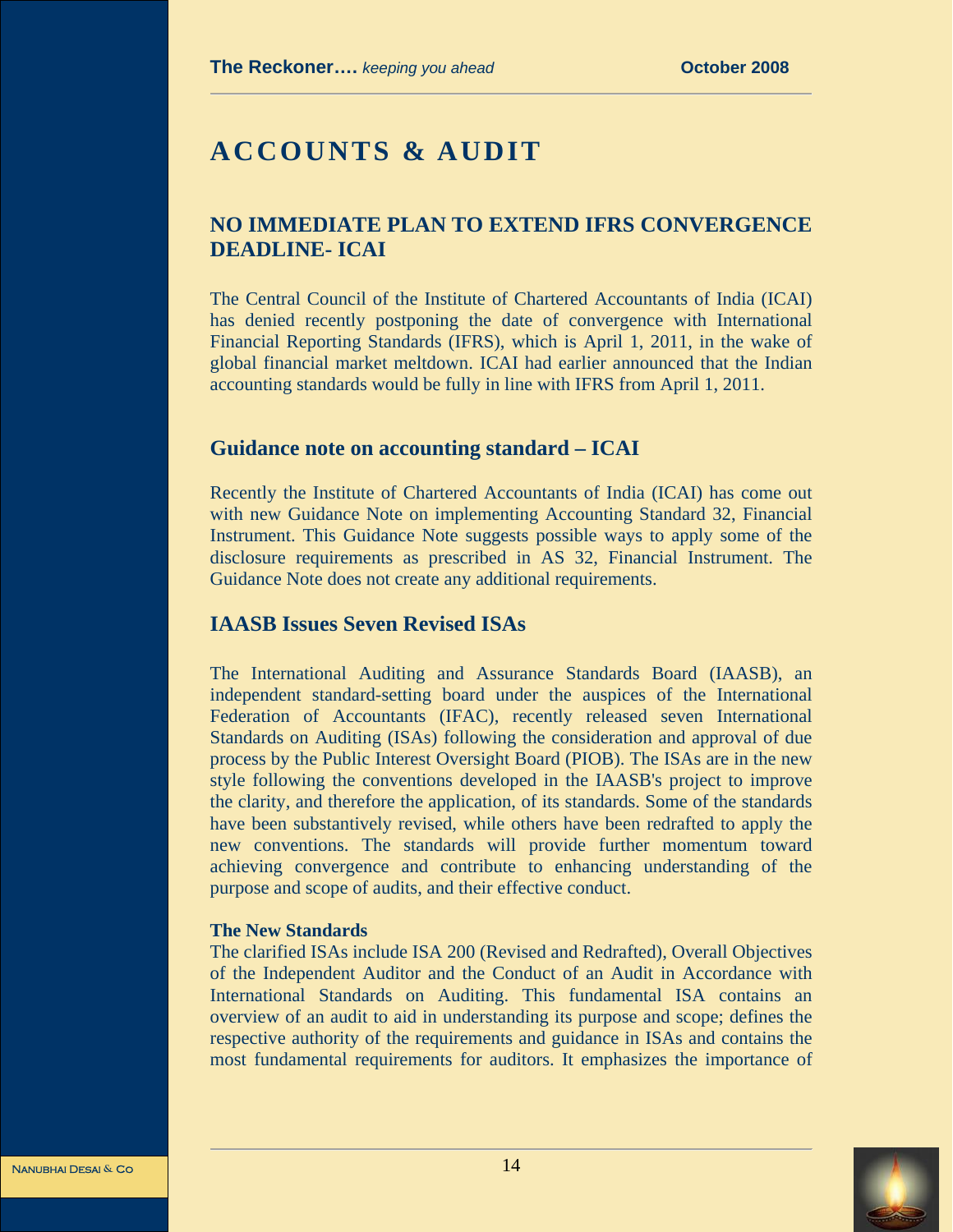sound and consistent professional judgment by the auditor and the necessity for sufficient audit evidence to support the auditor's opinion.

In addition to ISA 200 (Revised and Redrafted), the IAASB also released:

- ISA 320 (Revised and Redrafted), Materiality in Planning and Performing an Audit;
- ISA 450 (Revised and Redrafted), Evaluation of Misstatements Identified during the Audit;
- ISA 530 (Redrafted), Audit Sampling;
- ISA 610 (Redrafted), Using the Work of Internal Auditors;
- ISA 705 (Revised and Redrafted), Modifications to the Opinion in the Independent Auditor's Report; and
- ISA 706 (Revised and Redrafted), Emphasis of Matter Paragraphs and Other Matter Paragraphs in the Independent Auditor's Report.

These ISAs form part of the IAASB's program to redraft existing standards following the clarity drafting conventions. \* To date, the IAASB has released 22 final clarity redrafted ISAs. The IAASB is on track to finalize its complete set of clarified ISAs by the end of this year. All clarified ISAs will be effective from a single date, for audits of financial statements for periods beginning on or after December 15, 2009.

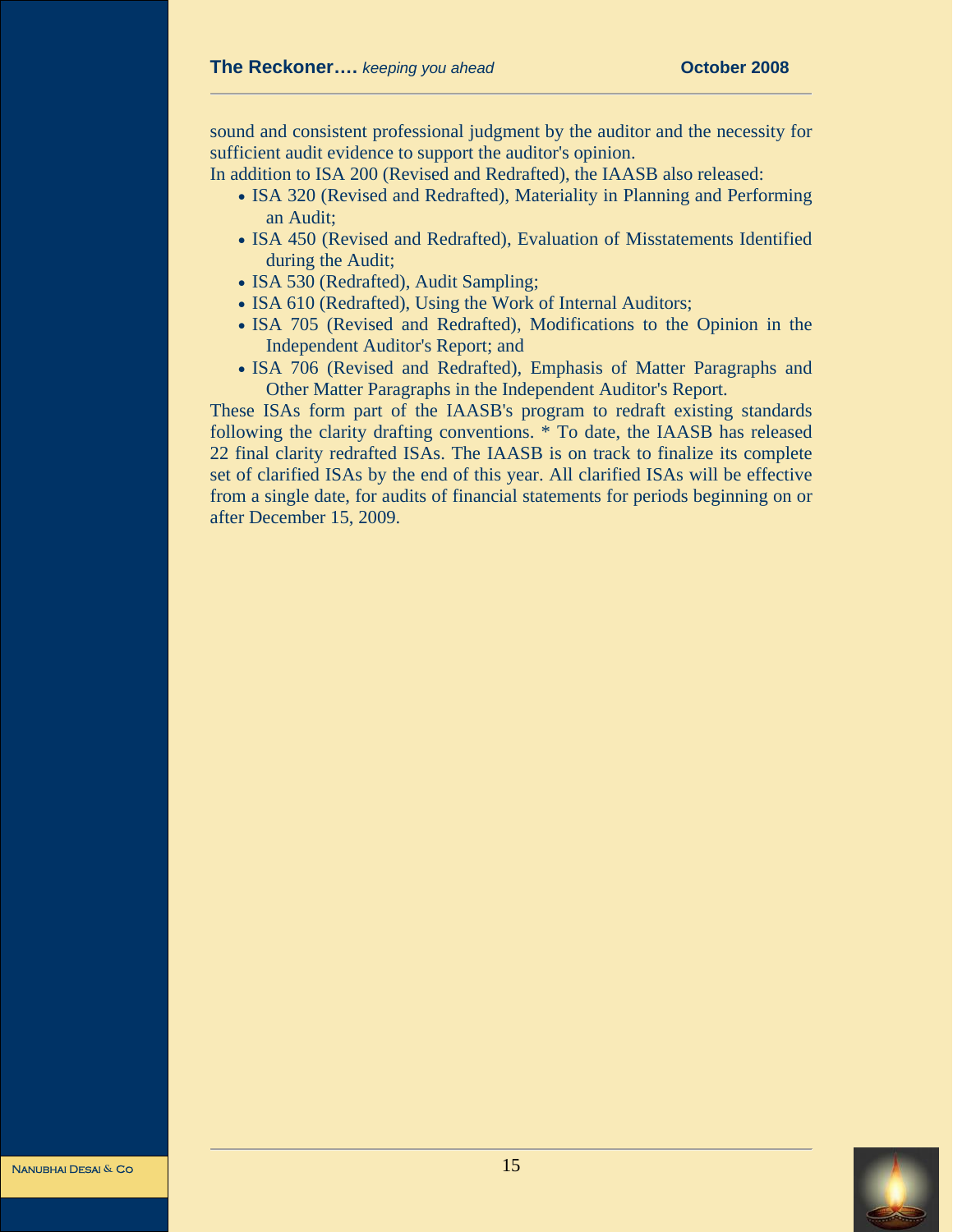# **Opportunity for Indian corporates to acquire companies outside of India**

#### **Overview of the present global financial scenario**

Since 2001, after the dotcom craze ended and the bear market began, it is observed that the Federal Reserve started aggressively slashing short-term interest rates to stave off recession. Eventually the rates were reduced as low as 1%. This cheap money sparked a new wave of risk taking. Homeowners, armed with easy credit and supported with irrational government schemes that entitled even unworthy individuals to borrow at ease, snapped up properties as if they were playing Monopoly. As prices soared, buyers were able to afford ever-larger properties only by taking out risky mortgages that lenders were happily approving with little documentation or money down. Wall Street investment banks, simultaneously, engineered a new financial model whereby they bundled the riskiest of these mortgages, then slice and dice these portfolios into tradable bonds (now referred to as 'junk bonds') to be sold to other banks and investors. Amazingly, bond-rating agencies slapped their highest ratings on the "best" of this debt. This house of cards came down when subprime borrowers began defaulting on their mortgages. The impact of this was that housing prices started to tumble, unleashing a domino effect on mortgage-backed securities. Banks and brokerages that had borrowed money to boost the impact of those investments had to race to raise capital. Some, like Merrill Lynch, were forced to sell. Others, like Lehman Brothers, weren't so lucky. The collapse of the big five financial giants on Wall Street — Fannie Mae, Freddie Mac, AIG, Lehman Brothers and Merrill Lynch — with revenues totalling nearly \$322 billion in 2007, followed by two of the largest banks — Washington Mutual (WaMu) and Wachovia — has sent shock waves through global financial markets.

# *GRAVITY OF THE CRISIS\**

The gravity of the financial crisis that has hit the US economy can be gauged from the fact that the cost of the rescue of these financial giants to the Federal Reserve and Treasury Department has been estimated at close to a trillion dollars (equivalent to India's national income). According to some analysts, the total cost on this count could go up to \$2 trillion since the financial turmoil is not likely to end anytime soon. Most of these banks had created debts to the tune of 30-40 times their equity against the prudential norm of not exceeding ten times. According to some estimates, the derivatives trade had grown five times between 2002 and 2007 to exceed

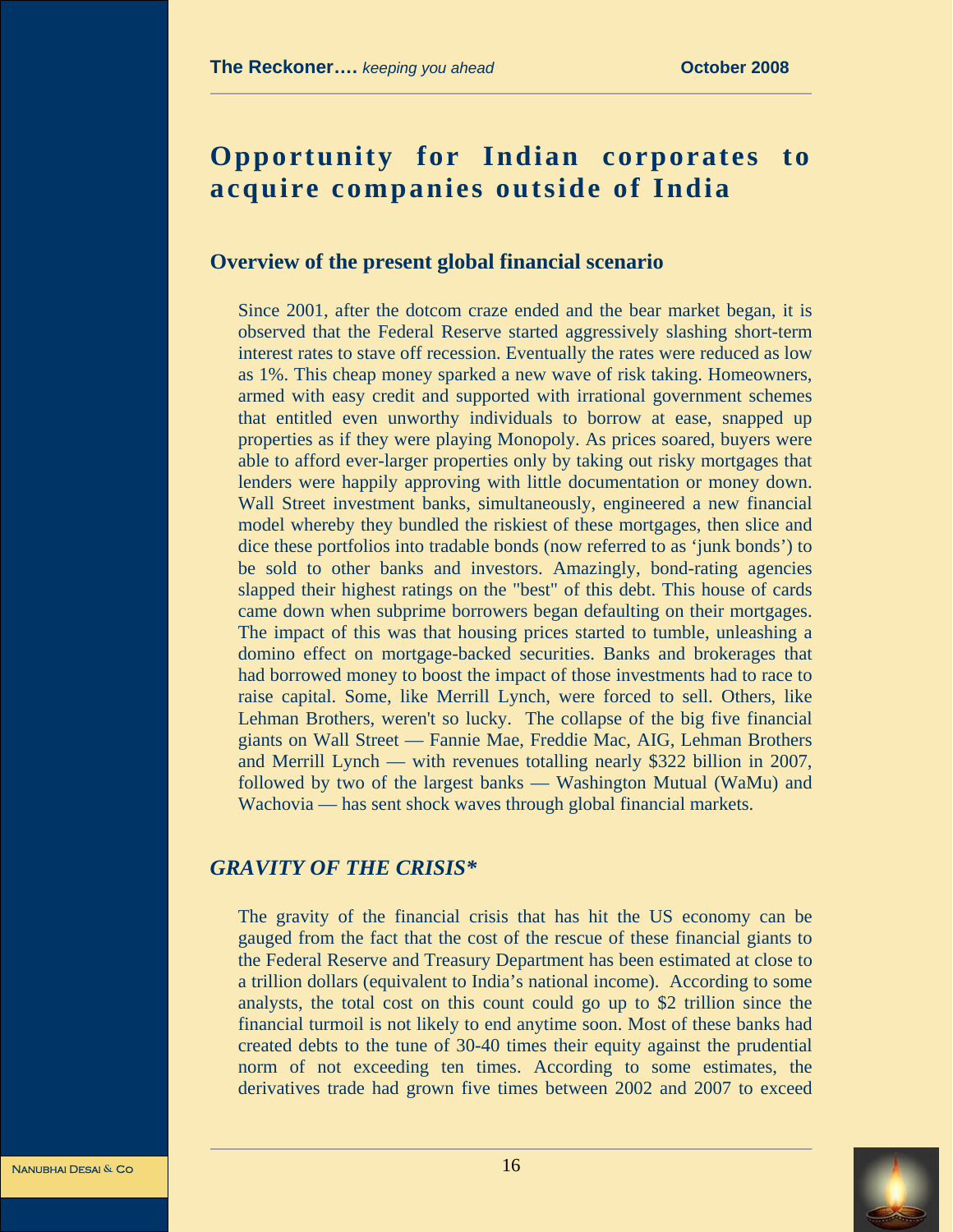\$500 trillion, thus making this 'shadow' economy almost ten times bigger than the real economy of the world. After a tense week and prolonged debate, the US Congress on October 3, finally passed the \$700-billion financial bailout plan to avert a major national crisis. However, even after the clearance of the bailout package, the stock markets, world over, have plunged further as the feeling of uncertainty continues. The financial turmoil is fast spreading to Europe, whose economies are also showing signs of sliding into a recession, and the ripple effects are bound to have some adverse effects on the rest of the world, including China and India. *(\* source: The Hindu Business Line)* 

Dr Duwuri Subbarao, Governor, Reserve Bank of India, and Leader of the Indian delegation at the International Monetary and Financial Committee Meeting, at the International Monetary Fund, Washington DC, on October 11, 2008:

*"There is the problem of contagion – across markets, across institutions and across countries. Each day, there is news of the crisis spreading to a newer part of the world or to a newer institution. What we are going through is an unprecedented crisis."* 

As per one recent article of Mr Warren E. Buffett, published on 16 October 2008, he categorically stated that the financial world is in a mess.

*"THE financial world is a mess, both in the United States and abroad. Its problems, moreover, have been leaking into the general economy, and the leaks are now turning into a gusher. In the near term, unemployment will rise, business activity will falter and headlines will continue to be scary. So ... I've been buying American stocks………………….."* 

As per Marc Faber, the current economic scenario would lead to a colossal bust.

*"We had an unprecedented global economic boom. A global bust is likely to happen."* 

*"It is quite likely that the current synchronized global economic boom and the universal, all-encompassing asset bubble will lead to a colossal bust."* 

As per the analysis of Mr Faber, the policy of Federal Reserve to adopt artifical low interest rate has resulted into strong money supply and credit growth – the root of the present credit crisis.





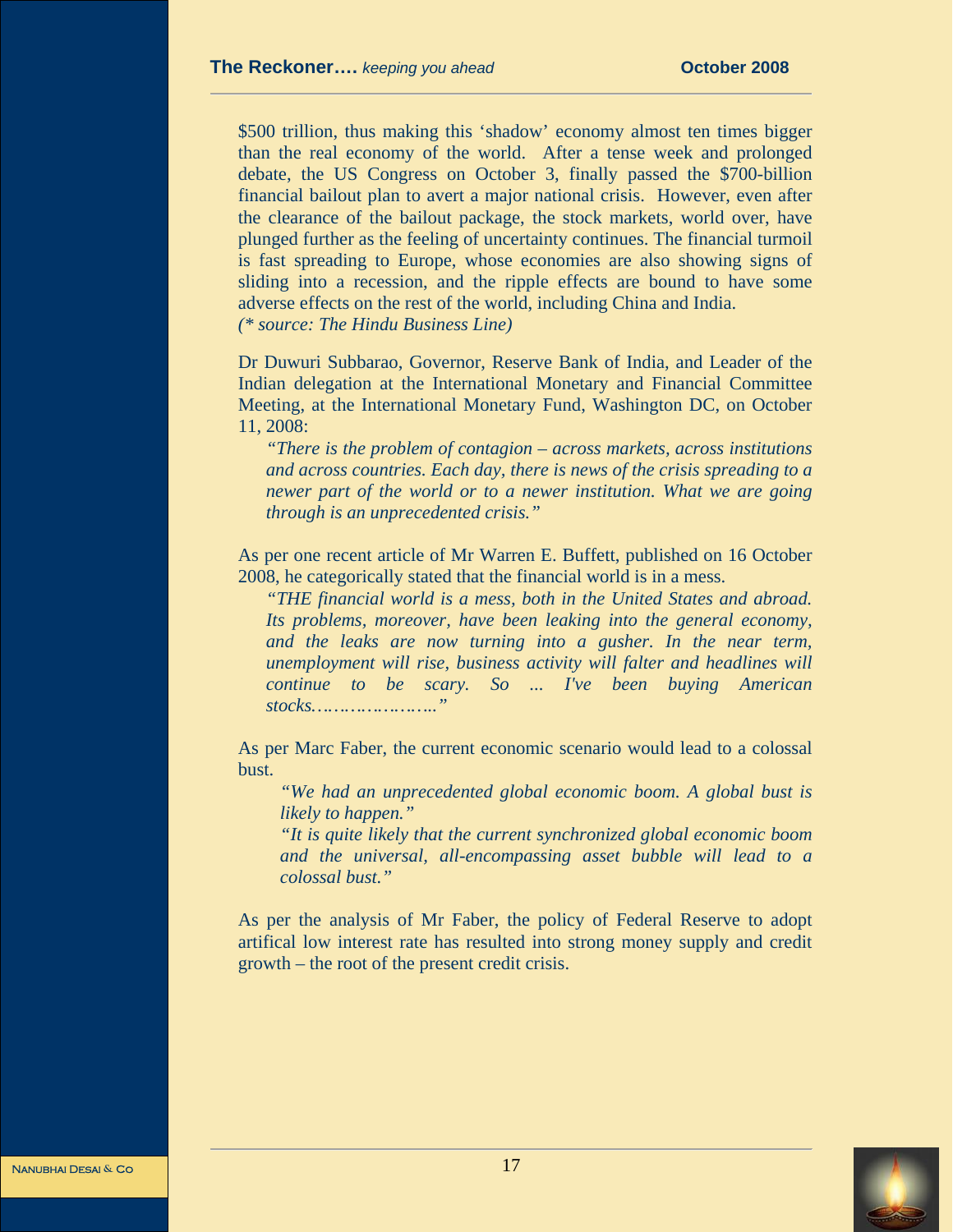

# US economy began to expand in November 2001, but Fed Fund Rate remained at 1% until June 2004



*Source: Presentation by Mr Marc Faber* 

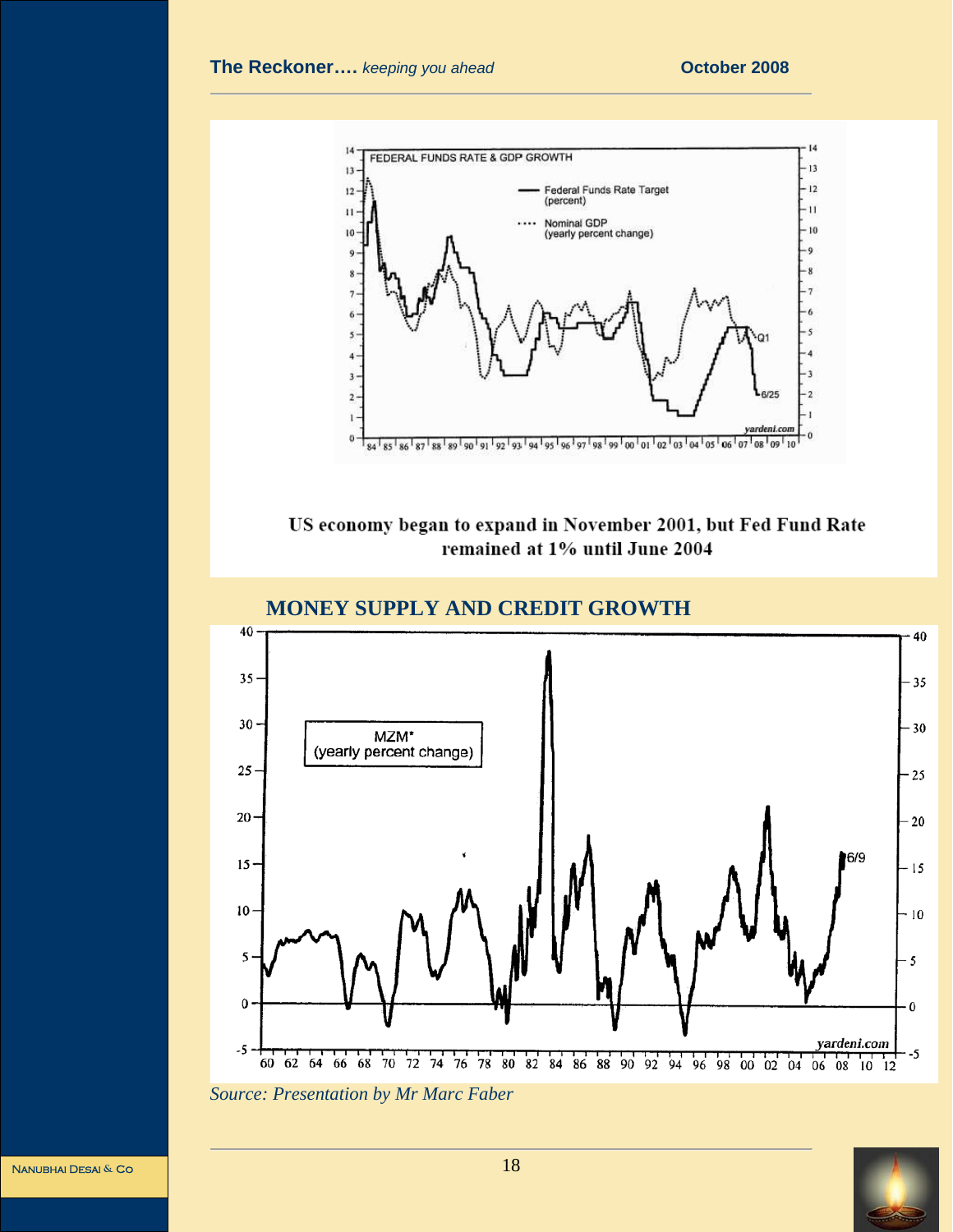The financial crisis has now caught up with emerging markets—with a vengeance. Wherever you look, in Eastern Europe and the Baltics, Latin America or Asia, the financial carnage is evident. Even China, the most immune to contagion, is going to see its growth decline from 12 percent to 9 percent. Elsewhere, panic in global financial markets has compelled the International Monetary Fund (IMF), which previously was trying to adapt to a no-crisis world, back in the lending and financial rescue business. While the IMF engages in talks with Hungary, Iceland, Ukraine, Pakistan, and other countries, the United States and its European partners have begun discussions about stepping in with credit lifelines to middle income developing countries in desperate need of dollar loans to avoid default.

Across Asia, there are pronounced signs of a rapid economic slowdown. According to some commentators, Japan, which posted a second quarter economic contraction of 3 percent, is already in recession. Growth rates in China are still high, but have declined sharply from nearly 12 percent last year to 9 percent for the third quarter of this year. Sketchy reports are already emerging from the country's major manufacturing zones of a wave of factory closures and job losses. South Korea recently announced the lowest growth figure in four years for the third quarter—an annualised 3.9 percent. The international ratings agency Moody's recently forecast a growth rate of 2.2 percent for South Korea next year. The region's heavy reliance on exports makes it particularly vulnerable to any global downturn. Exports accounted for 46.7 percent of gross domestic product in Asia, excluding Japan, in 2007. According to Morgan Stanley Asia Chairman Steven Roach, this is an 11 percent rise since the 1997-98 Asian financial crisis. Asia may not be exposed to the international credit crunch, Roach noted, "but it's certainly levered to the global economy."

**Recession in Europe and the US (***source: Warnings of recession send global share markets plunging By Peter Symonds - 25 October 2008***)** 

Editorial in a recent London edition of Financial Times entitled "Low Expectations Could Get Lower" commented:

*"When there was just a financial crisis, the problem was runs on banks. Now there is a real economy crisis, and the problem is runs on everything. The global economy is stalling and even low expectations are being dashed. Economic activity across the world, everywhere from the US to China, has fallen back. In the UK, data released this week showed that gross domestic product fell by 0.5 percent in the third quarter. This fall is much bigger than anticipated—but worse may follow. By any sensible definition, the UK is already in a recession."* 

The same newspaper produced a map of Europe akin to a weather map covered with economic clouds, storms and uncertainties. The entire continent showed slowing economies and steeply rising unemployment—the only exception showing "some sunny prospects" was the tiny island of Cyprus.

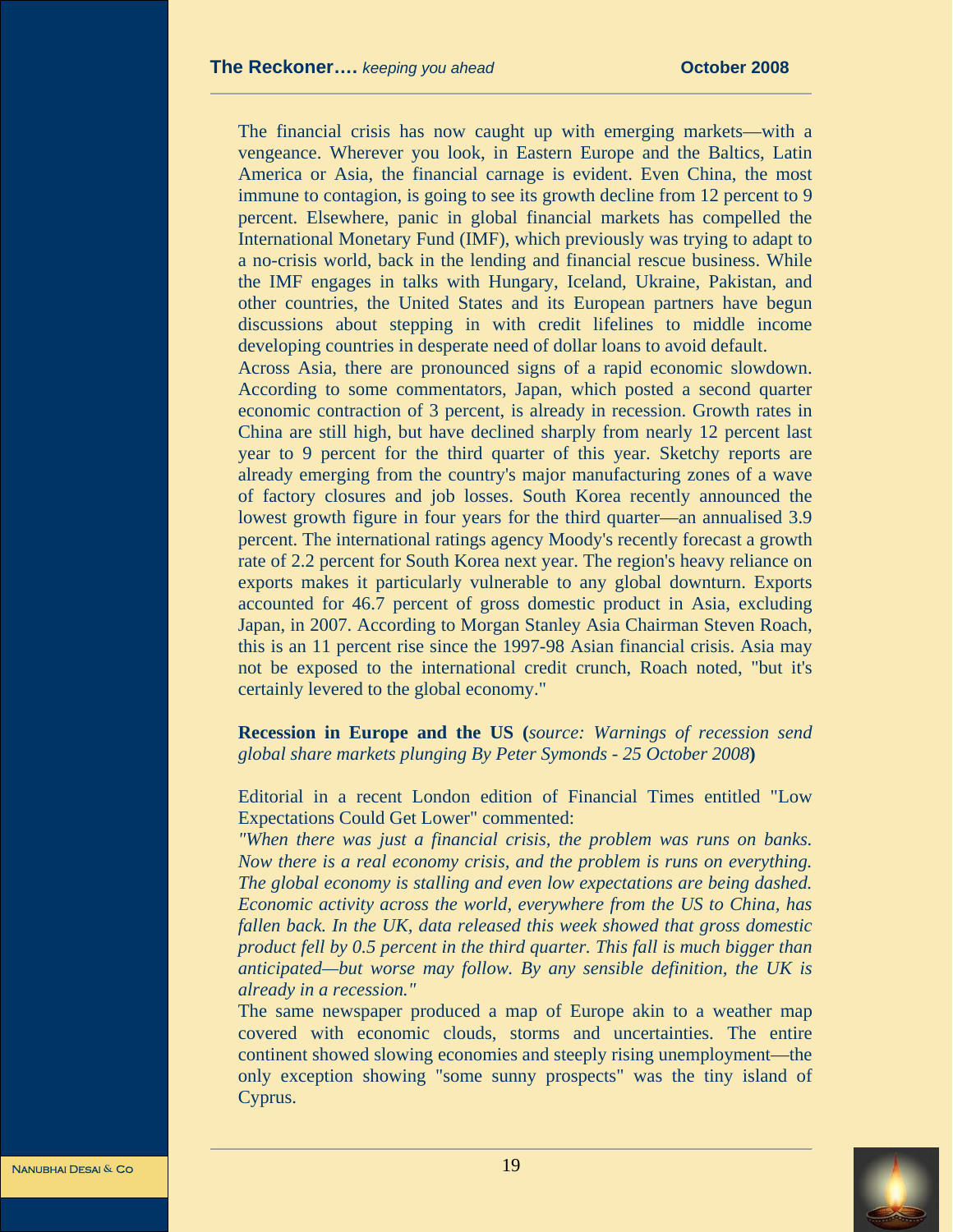An International Monetary Fund (IMF) report released this week warned that average growth for the Eurozone plus the UK, Sweden and Denmark would be only 1.3 percent this year and 0.2 percent next year. "Confronted with a crisis in the financial system that is of unprecedented scale, scope and complexity, on top of a commodity price shock, it's hardly surprising that Europe's economy is entering a major slowdown," the IMF's acting European director Alessandro Leipold stated. The report advised all countries to make contingency plans for "a hard landing".

The social consequences of the economic crisis for the working class will be immense. The International Labour Organisation has forecast that 20 million jobs will be destroyed worldwide before the end of the year.

In Europe, as a Reuters report explained: "The inevitable question from workers to governments is: You found billions of euros for the banks, what are you doing now to protect jobs?" The article cited a Reuters survey of economists which predicted that unemployment would jump in France from 7.2 to 8.5 percent by the end of next year. In Spain, where the jobless rate is already 11.3 percent, analysts predicted it could hit 19 percent.

Fears of a global recession were reflected in further plunges on European stock markets yesterday: Britain's FTSE 100 fell by 5 percent, France's CAC 40 dropped by 3.5 percent and the German DAX lost almost 5 percent. Russia shut its stock exchange until Tuesday after the market lost more than one tenth of its value on Friday. The rout continued across the Atlantic in Wall Street, where the Dow Jones Industrial Average finished down 3.6 percent after wild fluctuations throughout the day.

Plunging sales figures around the world are hitting the auto industry hard. US automaker Chrysler, which is in merger negotiations with General Motors, told employees yesterday that the company will slash its white collar workforce by 25 percent, some 5,000 jobs, next month. This comes on top of the elimination of 1,000 jobs at the end of last month. French carmaker PSA Peugeot Citroen is planning "massive" production cuts in the fourth quarter.

Another clear indicator of global downturn is the continuing fall in prices for commodities—the basic inputs for production. OPEC met in emergency session yesterday and imposed a cut in production of 1.5 million barrels a day, or 1.7 percent of world production, in an attempt to prop up prices that have fallen 40 percent since September 10. The announcement failed to halt the slide, with crude oil futures falling another 6 percent.

The Reuters/Jeffries CRB Index of 19 raw materials hit a four-year low this week—the gauge has plummeted 41 percent since hitting a record high in July. Prices for copper, zinc, sugar and coffee were all battered again yesterday. The sharp falls are already having a dramatic economic impact on commodity exporting countries such as Australia and Argentina, but the most savage effects will be on the poorest countries around the world.

Amid this tempest tearing through world capitalism, the leaders of the G-20 are preparing to meet in Washington on November 15 to discuss measures to shore up the global financial system. If they manage to agree on anything,



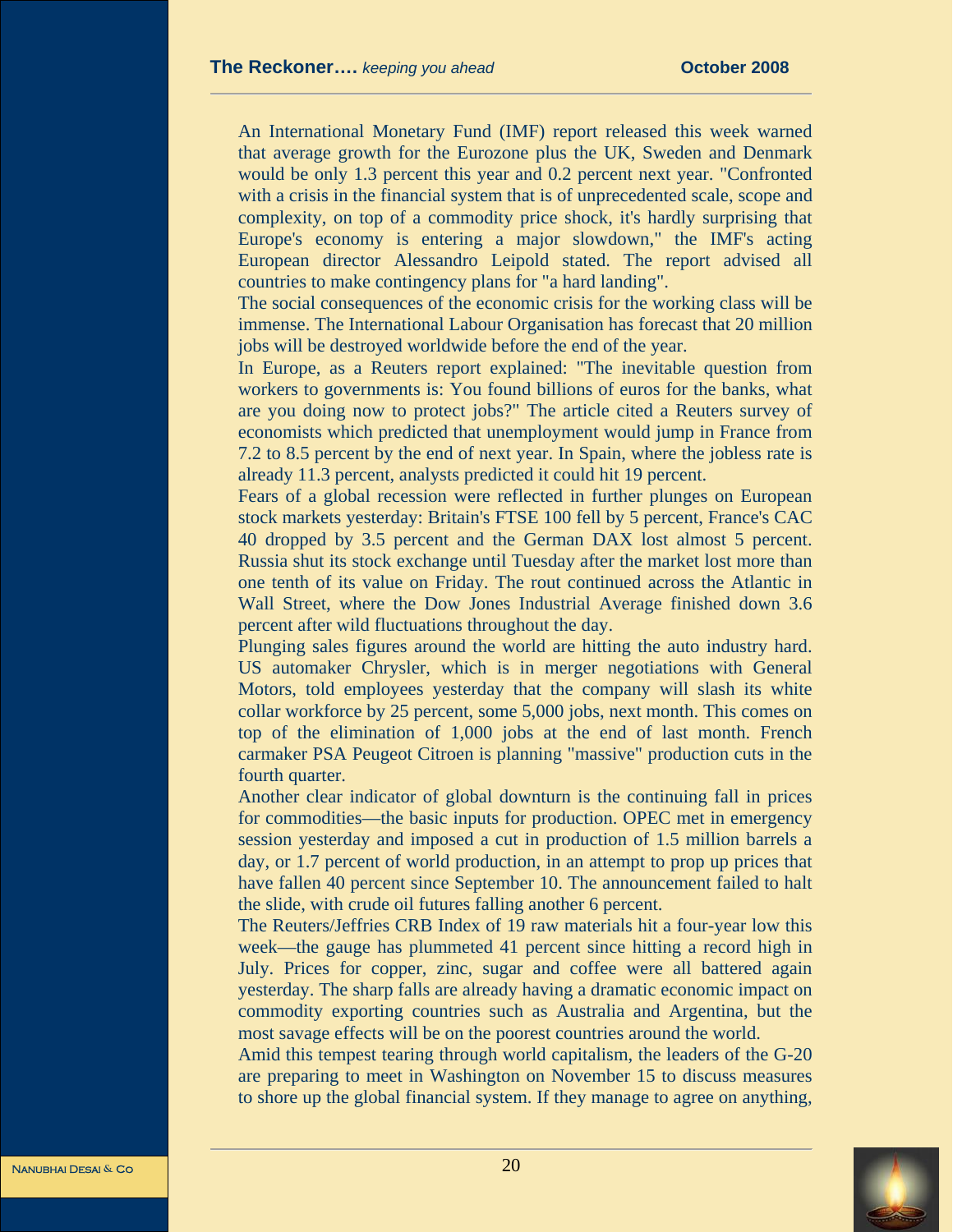it will be that the brunt of the economic crisis must be imposed on working people in the form of job losses and severe cuts to social spending in order to defend the wealthy elites—as has already been the case with all of the rescue packages so far announced.

#### **Reflection of the world economy on Asian bourses**

For the week ended on 24 October 2008, the the Sensex index on Bombay Stock Exchange (BSE) plunged by almost 16 percent and the rupee devalued further against the US dollar amid fears of a marked economic slowdown.

World share markets also plunged on Friday 24 October 2008, as further signs emerged that the global economy is heading for a deep and protracted recession. The largest falls were in Asia, where major exporters are being hit by shrinking markets in the US and Europe. Japan's Nikkei 225 sank by 9.6 percent, India's Sensex fell 11 percent on Friday and South Korea's Kospi plunged 10.6 percent. Across the region, the picture was similar: Hong Kong's Hang Seng was down 8.3 percent, Singapore's Strait Times Index fell 8.3 percent and Taiwan share prices fell 3.2 percent to hit a new fiveyear low.

As per the available information, losses for the week across the region's eight top markets totalled nearly \$820 billion, according to FactSet Research data. The Kospi was down more than 20 percent, the Nikkei down 12 percent and the Sensex down nearly 13 percent.

#### *Impact on Indian economy*

Dr Duwuri Subbarao, Governor, Reserve Bank of India, and Leader of the Indian delegation at the International Monetary and Financial Committee Meeting, at the International Monetary Fund, Washington DC, on October 11, 2008:

*"India, with its strong internal drivers for growth, may escape the worst consequences of the global financial crisis. Indian banks have very limited exposure to the US mortgage market, directly or through derivatives, and to the failed and stressed financial institutions. The equity and the forex markets provide the channels through which the global crisis can spread to the Indian system. The other three segments of the financial markets money, debt and credit markets - could be impacted indirectly. Risk aversion, deleveraging and frozen money markets have not only raised the cost of funds for Indian corporates but also its availability in the international markets. This will mean additional demand for domestic bank credit in the near term. Reduced investor interest in emerging* 

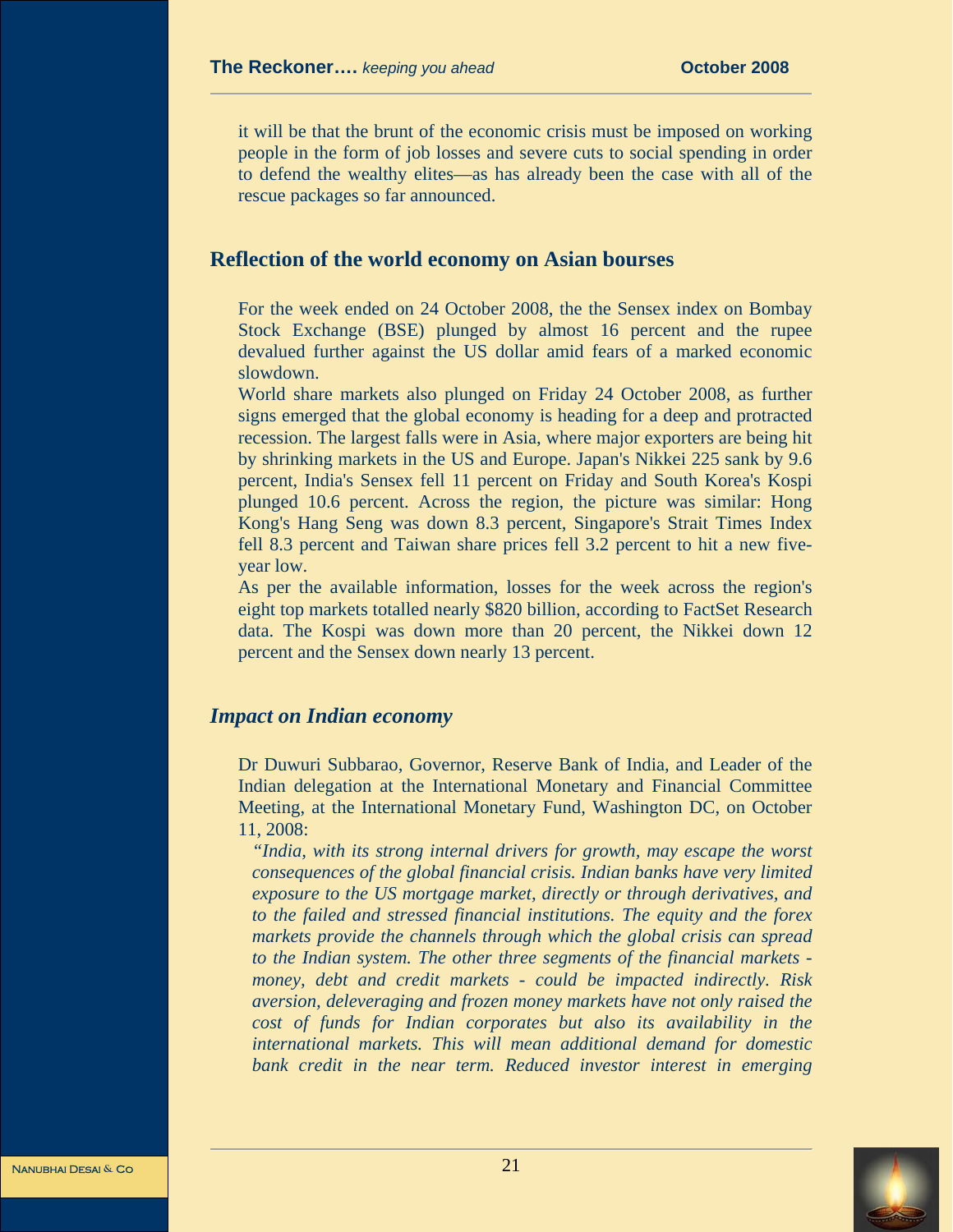*economies could impact capital flows significantly. The impending recession will also impact on Indian exports."* 

It is evident that since India has played a very important role in world trade (in a role of back office hub – due to availability cheap labour), India is vulnerable to a global downturn.

In an interview with Figaro this month, Singh admitted that a global slowdown would "compromise India's export markets." North America and the European Union, which are both heading for recession, accounted for 16 percent and 21 percent respectively of India's exports. The fastest-growing sector--IT and services known as Business Process Outsourcing (BPO) and Knowledge Process Outsourcing (KPO)--is likely to be seriously affected.

India is sometimes dubbed the "office of the world" because major corporations from around the globe have exploited its large supply of highly-trained, English-speaking graduates to cut business service costs. In 2003-2004, BPO and KPO services earned \$ 3.1 billion in export revenues, rising to \$8.4 billion in 2006-2007. Nasscom reported that the number of jobs in this sector rose from 216,000 to 553,000 over the same period, and was expected to reach 700,000 this financial year.

Last year, 61 percent of India's BPO and KPO exports were to the US. About 40 percent of Fortune 500 companies in the US favour India for outsourcing their business services. IDBI Capital Market services research head Shahina Mukadam warned: "The slowdown is going to impact on the BPO firms in India. This will eventually result in an overall slowdown of the BPO industry."

The Economic Times explained: "In India, around 60 percent of the companies operating in the IT-BPO sector have been working for American financial corporations like Goldman Sachs, Washington Mutual, Citigroup, Bank of America, Morgan Stanley and Lehman Brothers. Tata Consultancy Services and Satyam Computers have been working for Merrill Lynch, and Wipro has a number of American corporations as its clients that are bruised by the present collapse."

The article added: "It is anybody's guess that layoffs are certain to take place in Bangalore, Hyderabad, Chennai, Gurgaon, Noida, etc." It predicted that 2.3 million young employees working in BPO and other IT sectors would be affected by the financial crisis.

Hardest hit by the economic crisis will be the poorest layers of Indian society whose living standards have already declined as a result of nearly two decades of economic restructuring. The social gulf between rich and poor in India is immense. In March, Forbes magazine reported that the number of billionaires had increased to 53 and their combined wealth was equal to 31 percent of the country's GDP. At the same time, a recent World Bank report found that 42 percent of the population or 456 million people are living below the official poverty line of \$1.25 a day.

A global recession will undermine other major export sectors of the Indian economy, including textile and clothing, and lead to mass layoffs. At present, 14 million young people enter the labour market every year but only

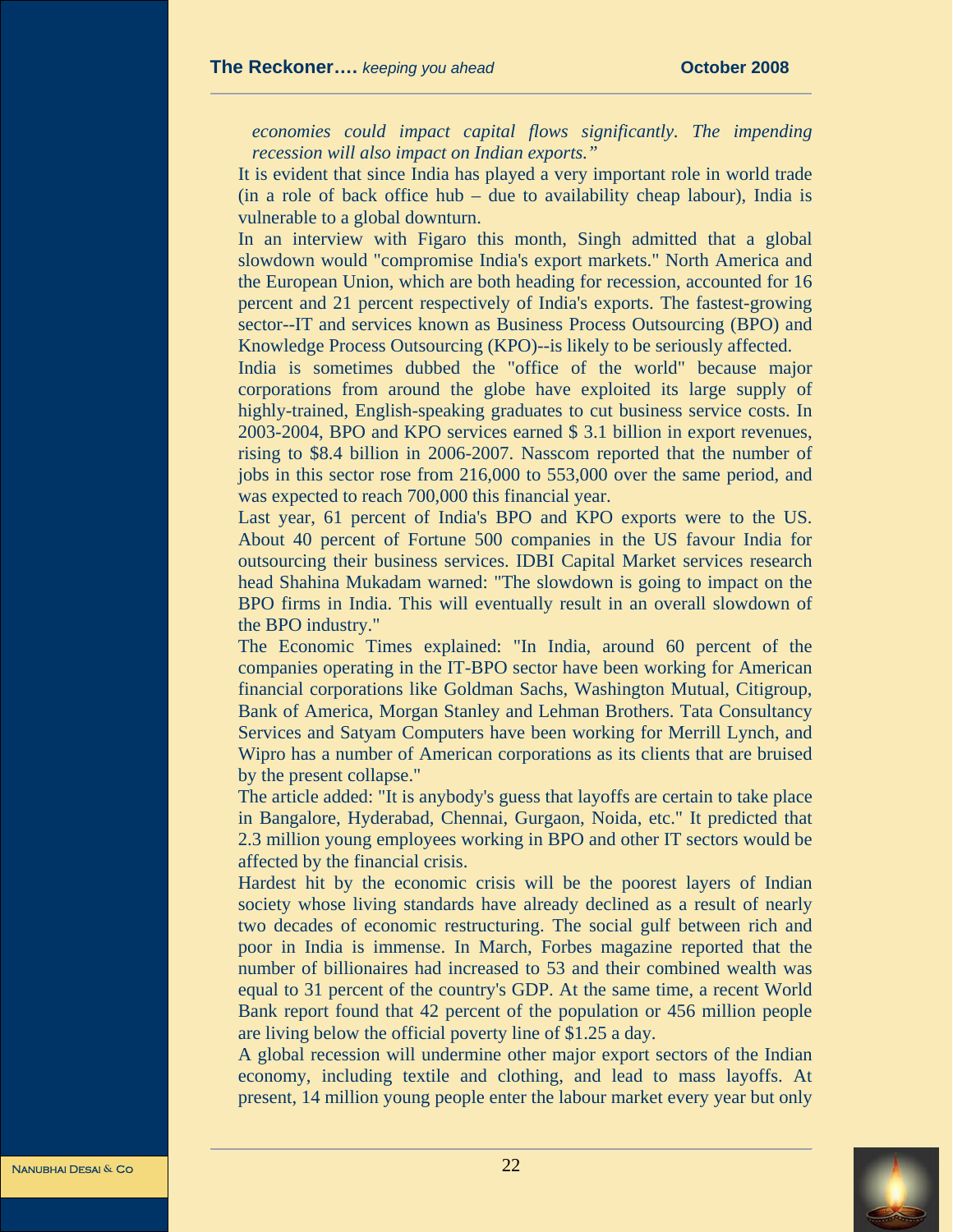10 million get jobs, most on very low wages. Price rises are already eroding living standards. India's inflation rate reached a 13-year high in August of 12.63 percent and is still hovering around 12 percent. A weakening rupee will drive prices up further.

#### *Financial crisis — What Indian Corporates should do*

As per the recent presentation of Mr Marc Faber, faster growth would be witnessed in the emerging economies.



*Source: Barry Bannister, Stifel Nicolaus & Co.*

Policy makers of developed countries are coordinating and taking measures to manage the crisis. It is strongly felt that whilst managing the crisis, the implications of that management for emerging and developing economies would be explicitly factored in. Additionally, it would be desirable that emerging and developing economies should be taken into confidence and consulted whenever the policies and actions of the developed countries have implications for them.

We strongly believe that in short term the prevailing 'credit crisis' shall be appropriately addressed & dealt by the policy makers across the globe. We feel that all of them collectively would endeavor to revive the investors' sentiments and create climate conducive for investments and trade. This would present great investment opportunities for many Indian Corporates to acquire businesses/assets outside of India at attractive valuation.



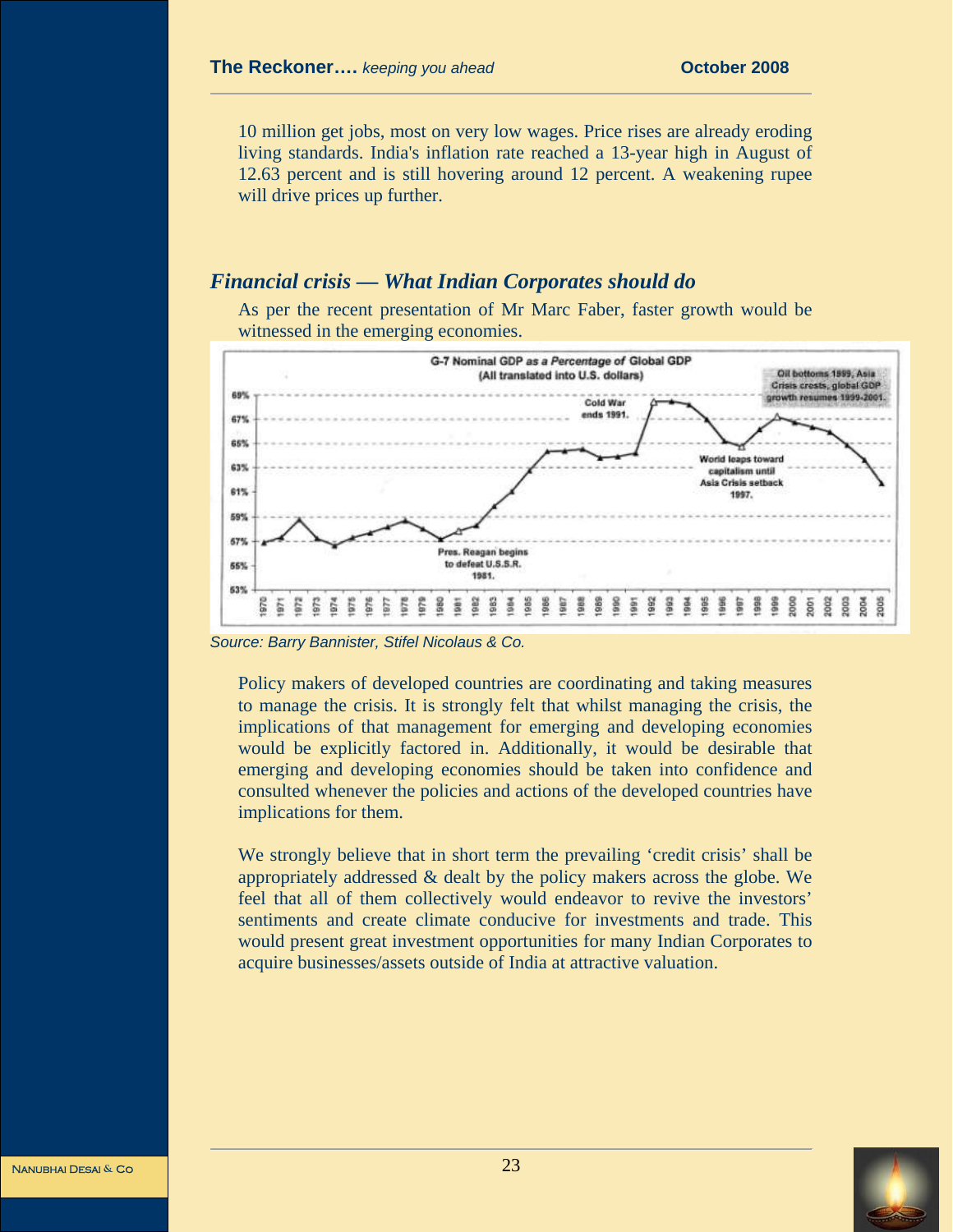# **International Operations: points for consideration**

Structuring outbound investments would require careful consideration of not only Indian statutes but also the relevant statutes of the overseas jurisdiction. The operations could be structured having regard to not only tax consideration but also other factors (marketing plans, technological developments, commercial establishment, etc.). It would be difficult to list out all the relevant points. However, an attempt has been made to list out broad consideration which one should pay attention to.

#### *Income Tax consideration*

#### **Tax consequences for Indian Company**

It would be necessary to review the operations (including import and export activities) of Indian company. The earnings / outflow in foreign currency by Indian company, amongst other relevant factors, would suggest the necessity of structuring the overseas operation of Indian company.

Before concluding the structure, it would be important to review the tax benefits availed by the Indian company. The structure should not jeopardize the tax benefits ordinarily enjoyed by the Indian company.

The projected financial results of the overseas operations should be reviewed. It would be important to note that whilst for the accounting purposes, the Indian company would be allowed to consolidate the results of the overseas subsidiary, under the scheme of the Income tax act, the loss incurred by the subsidiary will not be available to reduce the tax base of the Indian company. Also, it would be important to review the amount and timing of the surplus of foreign entity and its significance for Indian operations

#### **Tax consequences for Foreign Company**

The place of incorporation of the overseas company should be determined having regard to the proximity to the market place. However, in order to ensure maximum tax efficiency, it would be important to ensure that the holding company for the overseas operations as well as the operating entities are established at an appropriate jurisdiction.

It would be necessary to examine the nature of activities likely to be carried out by the operating entities so as to conclude the character of income/expense in the hands of the operating entities. Coupled with the same, an analysis of the functions likely to be carried out by the operating entities should be examined. It would be pertinent to note that the same would be useful particularly for the transactions carried out by the operating entities within the group.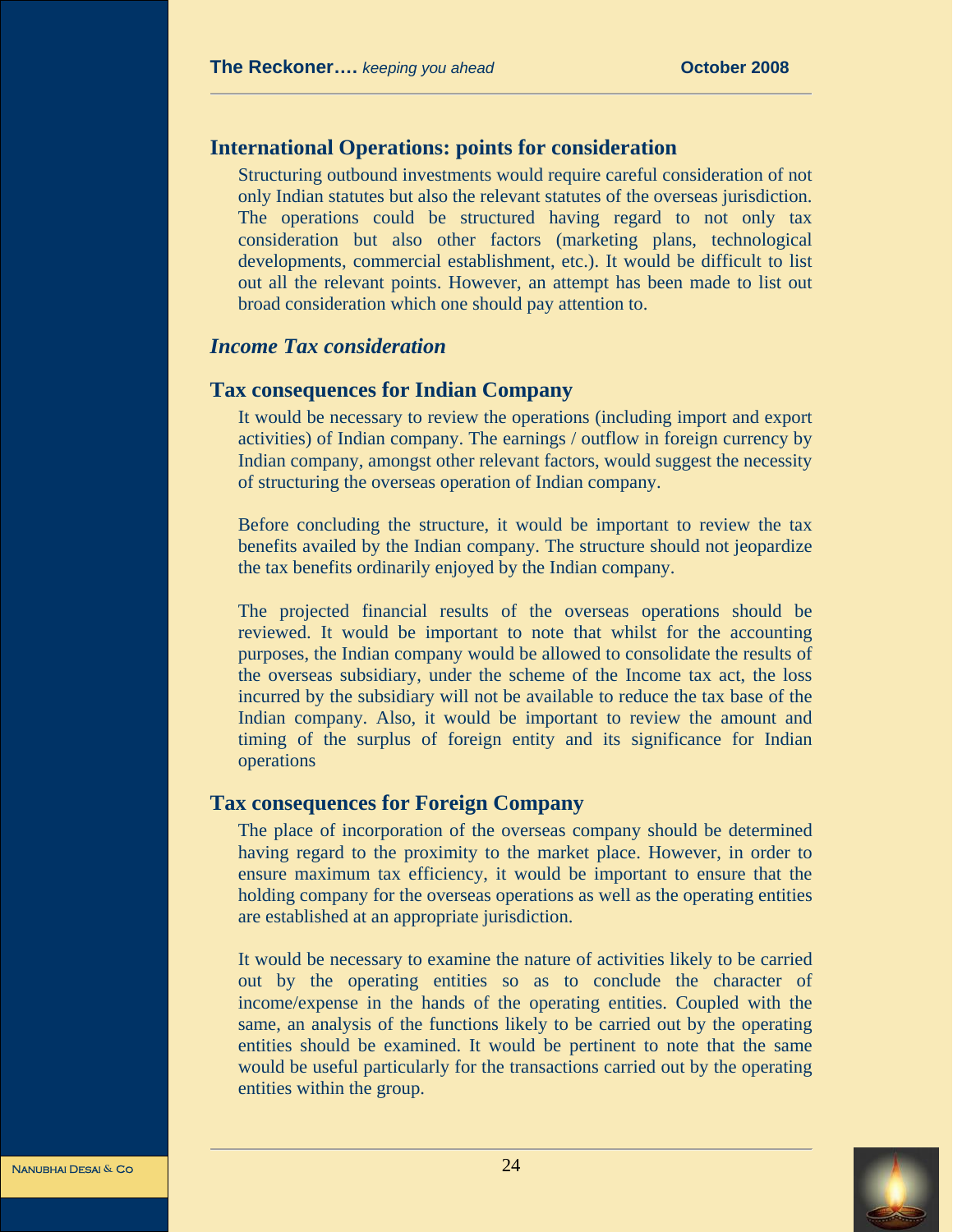The structure would also depend upon the proposed business activities of the group as a whole and also of the operating entities individually. For example, activities by the operating entity for distributing the products manufactured by other group company would envisage some income in the hands of the distribution company. However, at the same time, due consideration will required to be given to the overall mark up expected by the group company which manufactures the products.

Another factor to be borne in mind would be to take advantage of the start up cost. If the operating entity in a foreign jurisdiction is likely to incur start up losses, it would be advisable to establish a representative office of the parent company at the said jurisdiction. This would facilitate the parent company to reduce its taxable income.

Flow of income within the group companies would oblige the remitting company to withhold appropriate amount of income tax. If the group company receiving the income is not in a position to take benefit of such taxes fully, the group as a whole shall not achieve the desired tax efficiency.

#### **Tax consequences for Employees**

Deputation or Secondment of the employees of the group to the group company shall require careful planning, particularly if the time likely to be spent by the employee in the foreign jurisdiction is more than 183 days in a financial year. The structure should take into account the likely movement of the employees of the group companies for the international operations.

Additional income tax liability for the deputation or secondment of the employees would add up to the cost of the group as a whole. The structure should minimize the situations which could give rise to any such additional income tax liability.

## **Transfer Pricing Regulations**

The term 'Transfer Pricing' in common parlance refers to the price arrived amongst two or more part of multinational enterprise, located at different tax jurisdictions for the purpose of transferring goods and or services. Considering such proximity or the relationship of the contracting parties, such transfers of goods and or services are being sought to be examined minutely by the Tax Officers to ensure that the tax base of such multinational enterprise is divided fairly and the terms and the conditions for the transfer of the goods and or services within the group are at the terms and conditions which would have been otherwise adopted while negotiating similar transfers between the two or more independent entities. In other words the transactions between the multinational enterprise should be concluded at Arms' Length Price (ALP).

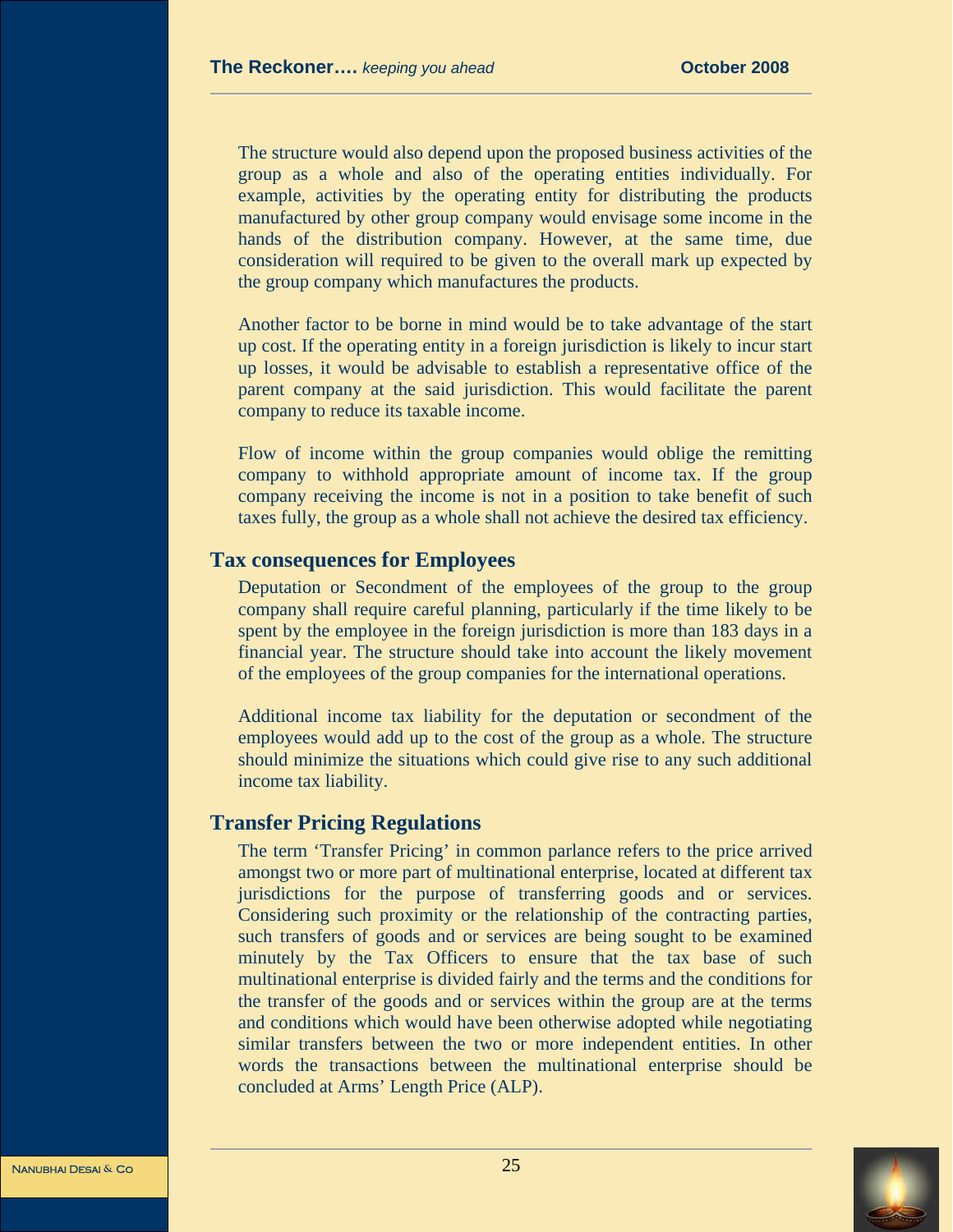Before concluding the structure, it would be necessary to review the nature of transactions likely to be carried out between the group companies specifically to check the ALP. For this purpose, it would be necessary to check if comparable transactions are available in the public domain to benchmark the same to conclude the ALP.

## **Thin capitalization rules**

When Multinational enterprise set up operations in a new jurisdiction, from the Tax-Angle, it would prefer Debt over Equity for obvious reasons that the as compared to the dividend pay out, interest payment would increase the tax efficiency. Tax Authorities in Countries see Debt Financing to be a source of revenue leakage – technically called Thin Capitalization which Describes "Hidden Equity Capitalization" through Excessive Loans. It connotes use of Interest bearing Debt by majority Shareholders that results in Heavy interest payments that are hidden distributions in Reality. "Thin Capitalization Rules" are Anti-Avoidance measures employed by nations to plug the Revenue leakage.

The structure should ensure that the relevant operating entities shall meet with the Thin Capitalization rules.

#### **CFC rules**

CFC stands for Controlled Foreign Corporation. CFC refers to a Foreign Company (say Company M in Mauritius) controlled (owned) by a company resident of other country (say Company I of India). CFC Regulations seeks to bring to income tax, the income of Foreign Company (Company M) in the country (India) of the controlling / holding company (Company I), as determined and quantified under the CFC Regulations. Such CFC Regulations are introduced in the taxation laws of several countries to bring to income tax the specified amount and nature of income arising to the resident company from the foreign company controlled by the said resident company, but for such regulations the same income would have escaped from income tax in the country where the controlling company is resident.

The structure should ensure that the Holding company for the overseas operations would meet with the CFC rules of the relevant country.

## **Divestment of HC/operating entity**

Before concluding the structure, it would be necessary to borne in mind that in an event of divestment of the Holding company and or operating entity, the likely tax liability arising on profit/gain made on such divestment is minimized.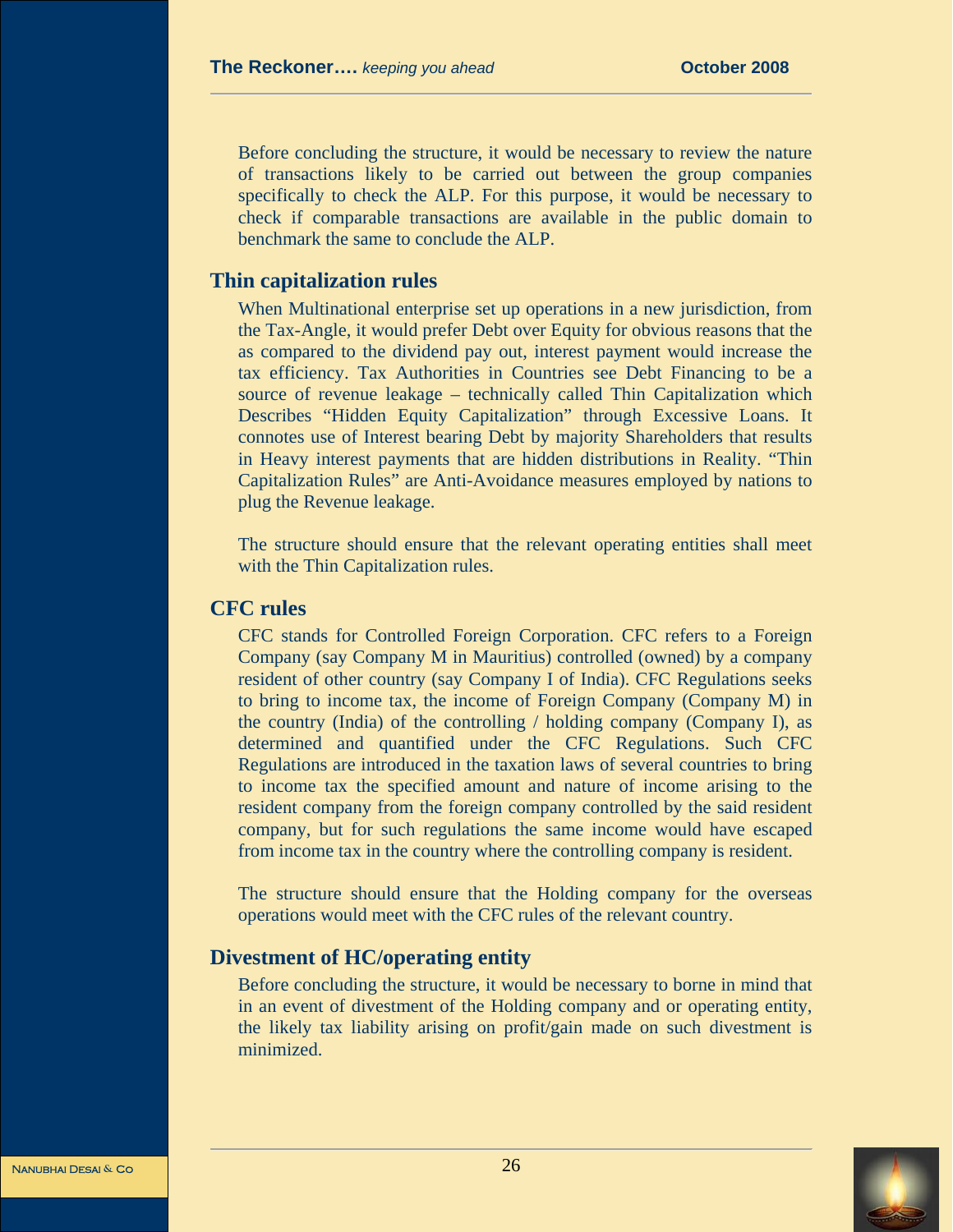Having regard to the dynamics of today's business, the structure should provide desired flexibility of divesting the holding company without any adverse tax consequences.

## **Tax credits in India**

Under the provisions of the income tax act, the Indian Company earning any income/profit/gain from foreign company is entitled to tax credit.

The tax treaty signed by India with several jurisdictions enables the Indian company to claim credit of taxes which could have been paid at the foreign jurisdiction.

The tax credit which could be available to the Indian company could be either full or partial.

The structure should take into account the provisions of the relevant tax treaty entered into between the relevant countries and the provisions of the Income Tax Act.

#### **Withholding taxes from India**

The Indian company making payment to an overseas group entity would be required to withhold appropriate amount of income tax at source. Failure to deduct the same shall attract penalty/interest in the hands of the Indian company.

The tax efficiency of the structure shall depend upon the applicability of withholding tax rates. For example, income in the nature of capital gains earned by an overseas entity incorporated and managed at Mauritius, shall not be subject to any withholding tax in India.

#### **Income Tax laws of the foreign jurisdiction**

Finally, the provisions of the domestic law of the relevant jurisdiction shall play a significant role in concluding the jurisdiction of the operating entity.



<sup>27</sup> Nanubhai Desai **&** Co Nanubhai Desai **&** Co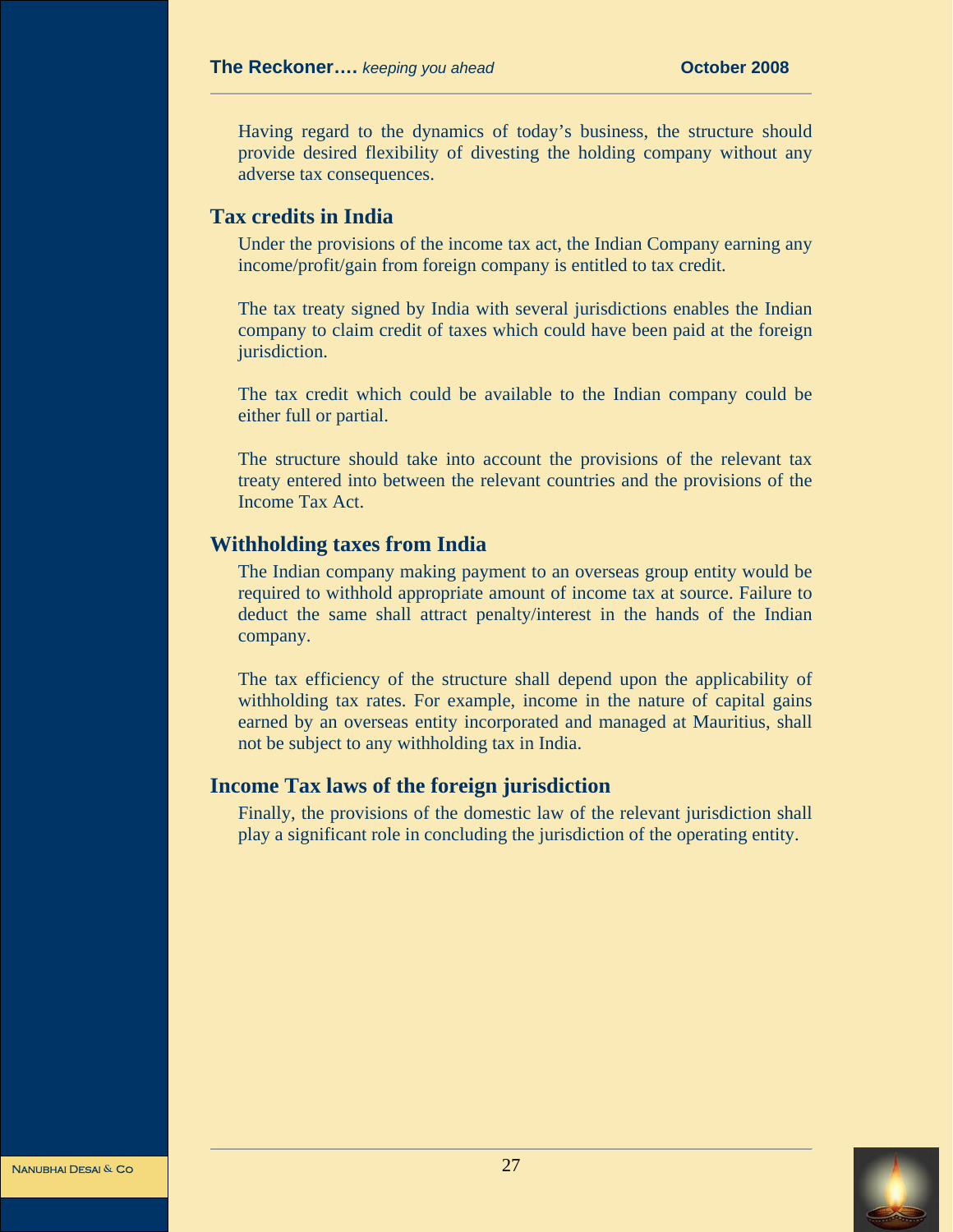To provide a quick reference, comparative table providing the tax provisions of Singapore, Mauritius and Hong Kong is provided below:

| <b>Comparator</b>         | <b>Singapore</b>   | <b>Mauritius</b>       | <b>Hong Kong</b>      |
|---------------------------|--------------------|------------------------|-----------------------|
|                           |                    |                        |                       |
| <b>Corporate Tax Rate</b> | 20 %               | 20 % / 15 %            | 17.5 %                |
| Capital Gain Tax          | <b>Tax Exempt</b>  | <b>Tax Exempt</b>      | <b>Tax Exempt</b>     |
| Taxation of foreign       | <b>Tax Exempt</b>  | Taxable                | <b>Tax Exempt</b>     |
| dividend income           |                    |                        |                       |
| Underlying<br>tax         | Yes                | Yes                    | <b>Not Applicable</b> |
| credit under              |                    |                        |                       |
| <b>National</b><br>law    | <b>Single Tier</b> | Unlimited              | Not Applicable        |
| credit<br>foreign tax     |                    |                        |                       |
| layers                    |                    |                        |                       |
| Method of credit          | Source by source   | <b>Full tax Credit</b> | <b>Not Applicable</b> |
| Underlying<br>tax         | Yes [ Article 25   | Yes [ Article 23       | Not Applicable        |
| credit in treaty          | (2)]               | $(2)$ (b) ]            |                       |

# *Provisions of FEMA*

The overseas operations could be carried out by the Indian company under following routes:

- i. Joint Venture Company
- ii. Office
- iii. WOS

However, to conclude the route for carrying out the overseas operations, due regard shall be required to be given to the following factors:

- i. Networth of the Indian Company
- ii. Balance in RFC account/EEFC account (limits do not apply)
- iii. ADR/GDR (limits do not apply)
- iv. Value of investments (if more than US\$ 5m, additional conditions are laid down)

## *Provisions of Service Tax Regulations*

Under Indian statutes, the cross border services are classified in two parts – Import of Services and Export of Services. Exhaustive rules are laid down to provide for taxability/partial exemption under specified circumstances from the levy of service tax. This requires to be carefully examined.

In a situation wherein the service tax liability can not be eliminated, the structure should ensure that proper credit for such additional service tax liability is available to set off against the service tax exposure of the group.



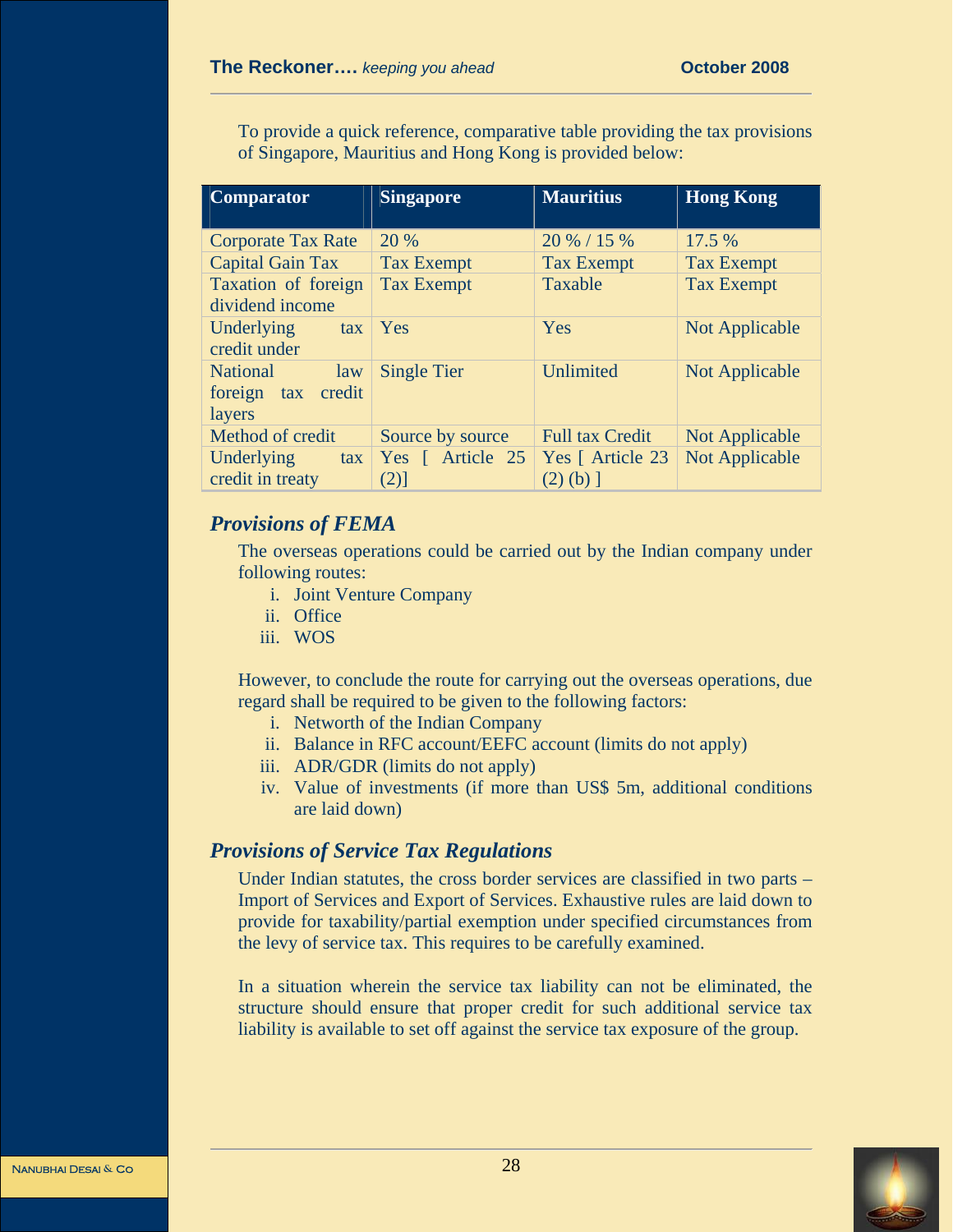# *Commercial aspects (Raising funds for expansion, risk mitigation, etc.)*

The structure should ensure that it provides enough flexibility and access to the foreign capital market for international acquisitions as well as for financing the international operations. This would suggest that the holding company could be situated at Singapore, UK, USA, etc..

For the purpose of raising debt, Hong Kong or London could be the jurisdiction which is regarded as an ideal location to identify syndicators/lenders of international repute.

The structure should also ensure that the operating entity has the requisite legal status (i.e. of a Company or of a Partnership firm). The sound legal status shall offer the multinational enterprise the desired protection against the uncertain business scenario. Also, the legal status should offer the desired comfort to the customers/vendors of the operating entity.

#### *Establishment of entity at foreign location*

Before concluding the structure, due weightage shall required to be given to the following

- Time required to set up the entity as well as to wind up the entity.
- Cost for setting up the entity and also for the recurring expenses to comply with the statutory compliances of the foreign jurisdiction.
- Advantages which are offered/available to the group as a whole by establishing a particular entity at the given location



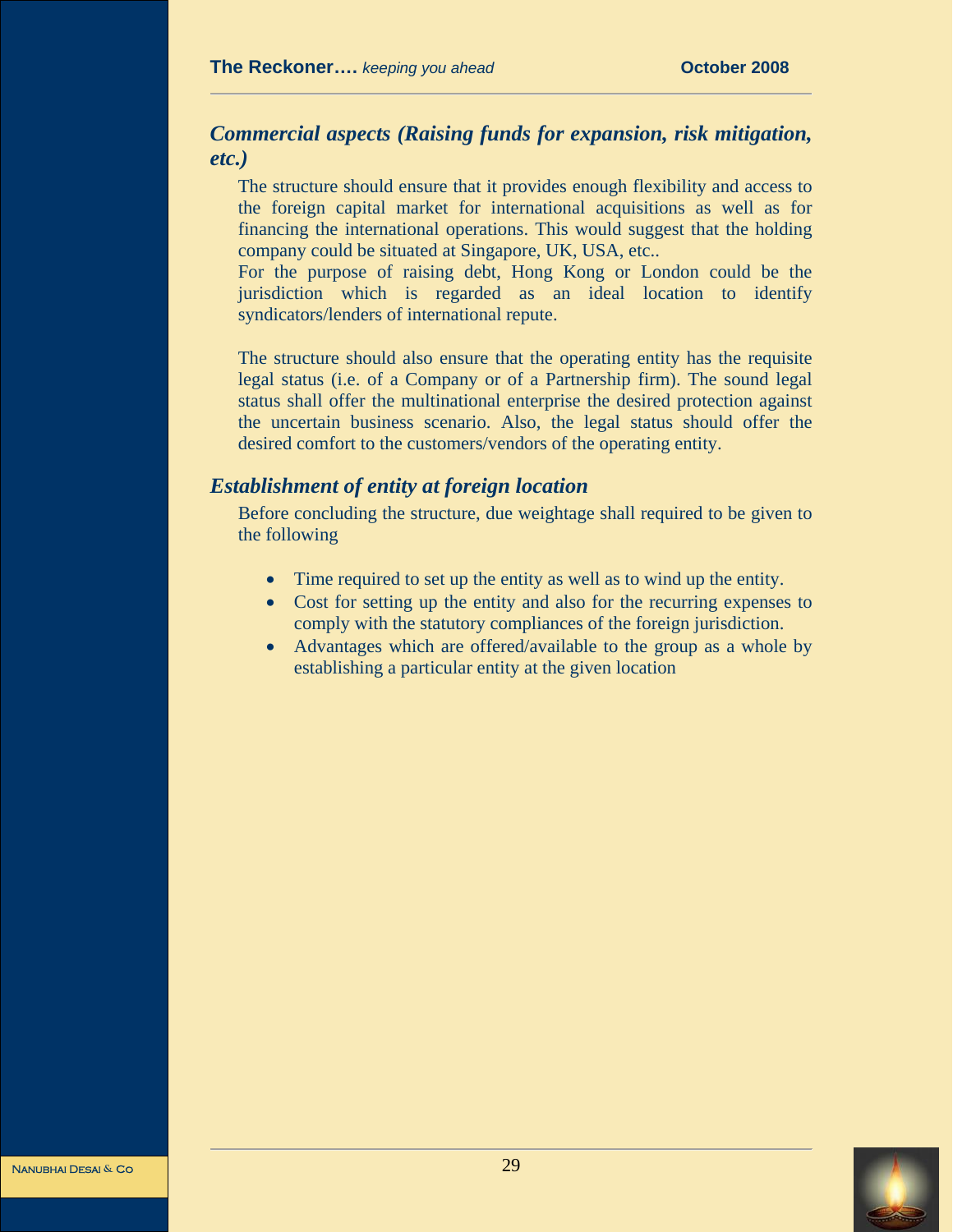# **Overview of salient provisions of Foreign Exchange Management Act**

#### *Introduction*

Investment by Indian Company to acquire shares of the Target Company outside India shall be governed by the provisions of Foreign Exchange Management Act 1999 (FEMA) read with relevant regulations issued by RBI from time to time. In terms of Section 6(3) of Foreign Exchange Management Act, 1999, Reserve Bank of India regulates acquisition and transfer of a foreign security by a person resident in India Foreign Exchange Management (Transfer or Issue of any Foreign Security) Regulations, 2004 vide Notification No. FEMA 120/RB-2004 dated July 7, 2004 (as amended vide Notification No. FEMA 132/2005-RB dated 31st March 2005, Notification No. FEMA 135/2005-RB dated 17th May 2005 and Notification No. FEMA 139/2005-RB dated 11th August 2006 & other notifications issued thereafter from time to time (hereinafter referred to as 'the Notification').

Transactions and Investments by an Indian Company outside India are subject to the provisions of FEMA.

Overseas investments in Joint Ventures (JV) and Wholly Owned Subsidiaries (WOS) have been recognised as an important avenue for promoting global business by Indian entrepreneurs. Joint ventures are perceived as a medium of economic co-operation between India and other countries. Transfer of technology and skill, sharing of results of R&D, access to wider global market, promotion of brand image, generation of employment and utilisation of raw materials available in India and in the host country are other significant benefits arising out of such overseas investments. They are also important drivers of foreign trade through increased exports of plant and machinery and goods from India and also a source of foreign exchange earnings by way of dividend earnings, royalty, technical know-how fee and other entitlements on such investments.

In keeping with the spirit of liberalisation, which has become the hallmark of economic policy in general, and Foreign Exchange regulations in particular, the Reserve Bank has been progressively relaxing its rules and simplifying the procedures both for current account as well as capital account transactions.

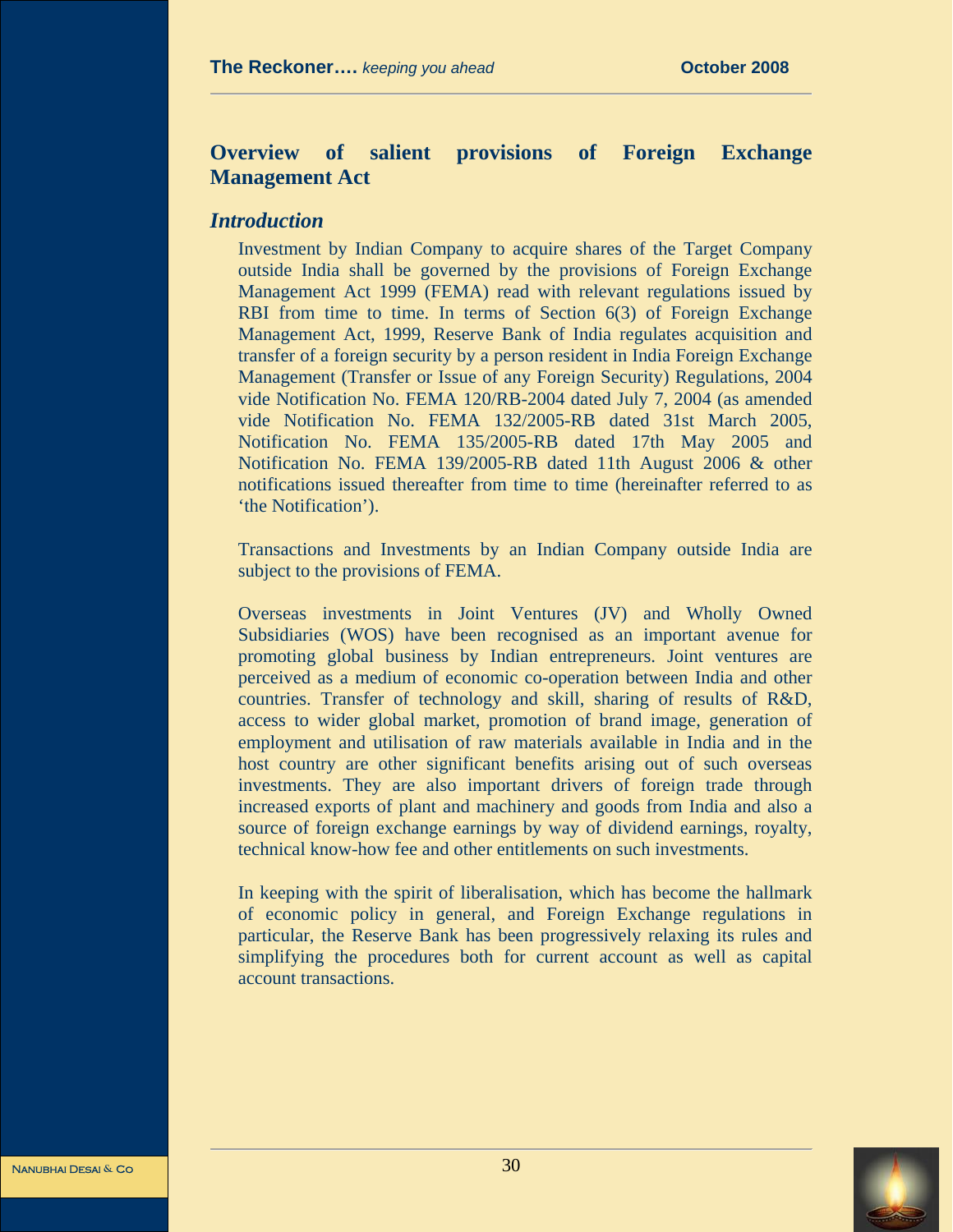#### *Statutory basis*

Section 6 of the Foreign Exchange Management Act empowers the Reserve Bank to specify, in consultation with the Central Government the classes of permissible Capital Account transactions and limits upto which foreign exchange is admissible for such transactions. Section 6(3) of the Act further empowers the Reserve Bank to prohibit, restrict or regulate various transactions referred to in the sub-clauses of that sub-section, by making Regulations.

In exercise of the above powers, the Reserve Bank has in supersession of earlier Notification No.FEMA19/RB-2000 dated 3rd May 2000 and amendments thereto, issued Foreign Exchange Management (Transfer or Issue of any Foreign Security) Regulations, 2004 vide Notification No. FEMA 120/RB-2004 dated July 7, 2004 (as amended vide Notification No. FEMA 132/2005-RB dated 31st March 2005, Notification No. FEMA 135/2005-RB dated 17th May 2005 and Notification No. FEMA 139/2005- RB dated 11th August 2006 (hereinafter referred to as 'the Notification'). The Notification seeks to regulate acquisition and transfer of a foreign security by a person resident in India i.e. investment by Indian entities in overseas joint ventures and wholly owned subsidiaries as also investment by a person resident in India in shares and securities issued outside India. The summary of the said notifications have been provided below to the extent applicable to the facts of Indian Company.

#### *General Permission*

In terms of Regulation 4 of the Notification, general permission has been granted to residents for purchase / acquisition of securities and sale of shares / securities so acquired -

- out of funds held in RFC account; and
- as bonus shares on existing holding of foreign currency shares.
- out of their foreign currency resources outside India.

#### *Foreign currency account with the bank outside India*

Reserve Bank of India wide its notification no FEMA47/2001-RB dated Dec 05, 2001 notified that a firm or a company or a body corporate registered or incorporated in India may open, hold and maintain in the name of its office or its branch set up outside India or its representative posted outside India, a foreign currency account with a bank outside India by making remittances from India for the purpose of normal business operations of the office/branch or representative.

It has been provided that the overseas branch/office has been set up or representative is posted overseas for conducting normal business activities of the Indian entity.

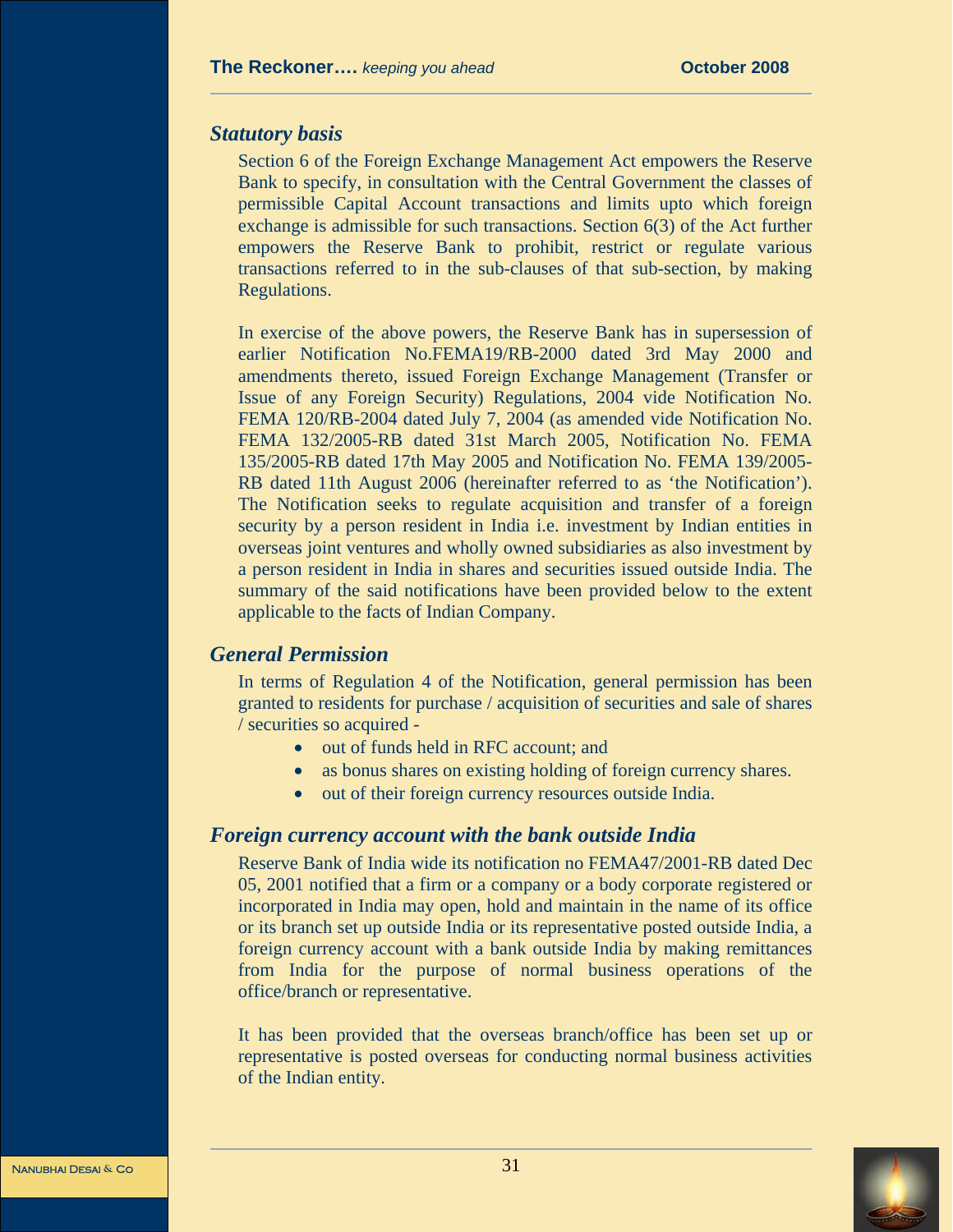The limit for total remittances made by the Indian entity, to all such accounts in an accounting year shall not exceed 2 per cent of the average annual sales/income or turnover during last two accounting years of the Indian entity, where the remittances are made to meet initial expenses of the branch or office or representative, and 1 per cent of such average annual sales/income or turnover where the remittances are made to meet recurring expenses of the branch or office or representative. The restriction shall not apply in a case where the remittances to the account are made out of funds held in EEFC account of the Indian entity, or the overseas branch/office is set up or representative posted by a 100% EOU or a unit in EPZ or in a Hardware Technology Park or in a Software Technology Park, within two years of establishment of the Unit.

#### *Direct Investment Outside India*

#### **Automatic Route**

Indian Company is permitted to make investment in an overseas joint venture (JV) / wholly owned subsidiary (WOS) by submitting form ODA (refer Annexure I), duly completed, to a designated branch of an authorised dealer bank, upto 300 per cent of its net worth as on the date of the last audited balance sheet. This ceiling will not be applicable where the investment is proposed to be made out of balances held in Exchange Earners' Foreign Currency account of Indian Company.

The above ceiling will include contribution to the capital of the overseas JV / WOS, loan granted to the JV / WOS, and 50 per cent of guarantees issued to or on behalf of the JV / WOS. Such investments are subject to the following conditions:

- Indian Company may only extend loan / guarantee to an overseas concern in which it has equity participation. Indian Company may offer any form of guarantee - corporate or personal / primary or collateral / guarantee by the promoter company / guarantee by group company, sister concern or associate company in India; provided that
- All financial commitments including all forms of guarantees are within the overall prescribed ceiling for overseas investment of Indian Company i.e. currently within 200 per cent of the networth of the Indian Company.
- No guarantee is 'open ended' i.e. the amount of the guarantee should be specified upfront, and
- As in the case of corporate guarantees, all guarantees are required to be reported to RBI, in Form ODR.

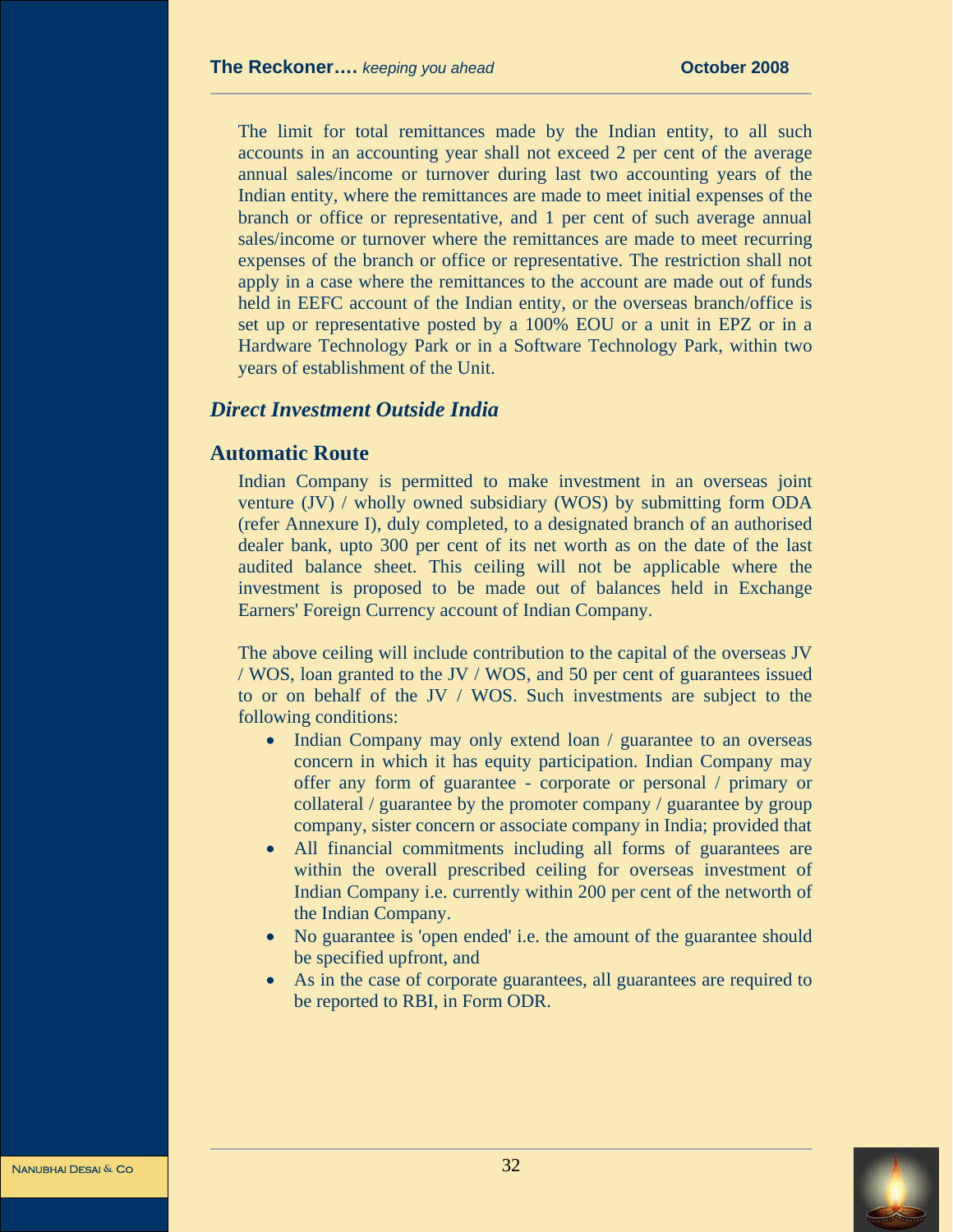# **Method of Funding**

#### *Investment in an overseas JV / WOS may be funded out of one or more of the following sources: -*

- i). drawal of foreign exchange from an authorised dealer bank in India.
- ii). capitalisation of exports.
- iii). utilisation of proceeds of External Commercial Borrowings (ECBs) / Foreign Currency Convertible Bonds (FCCBs).
- iv). balances held in EEFC account of the Indian Company.
- v). utilisation of proceeds of foreign currency funds raised through ADR / GDR issues.

In respect of (iv) and (v) above, the ceiling of 300 per cent of networth will not apply.

#### *Capitalisation of exports and other dues*

Indian Company is also permitted to capitalise the payments due from the foreign entity towards exports, fees, royalties or any other entitlements due from the foreign entity for supplying technical know-how, consultancy, managerial and other services within the ceilings applicable. Export proceeds remaining unrealised beyond a period of six months from the date of export will require the prior approval of the Reserve Bank before capitalisation.

## **Approval of the Reserve Bank**

Prior approval of the Reserve Bank would be required in all other cases of direct investment abroad. For this purpose, application together with necessary documents should be made in

- i). Form ODB if the investment is for acquiring shares of foreign company engaged in the same core activity in exchange of ADRs / GDRs issued to the later in excess of 300 per cent of the networth of Indian Company or ten times the export earnings (whichever is higher) or for acquisition of shares of a company outside India, in lieu of fees due to it for professional services rendered to the said company.
- ii). Form ODI in all other cases.

Reserve Bank would inter alia, take into account the following factors while considering such applications:

- 1. Prima facie viability of the JV / WOS outside India;
- 2. Contribution to external trade and other benefits which will accrue to India through such investment;
- 3. Financial position and business track record of Indian Company and the foreign entity;
- 4. Expertise and experience of Indian Company in the same or related line of activity of the JV / WOS outside India.

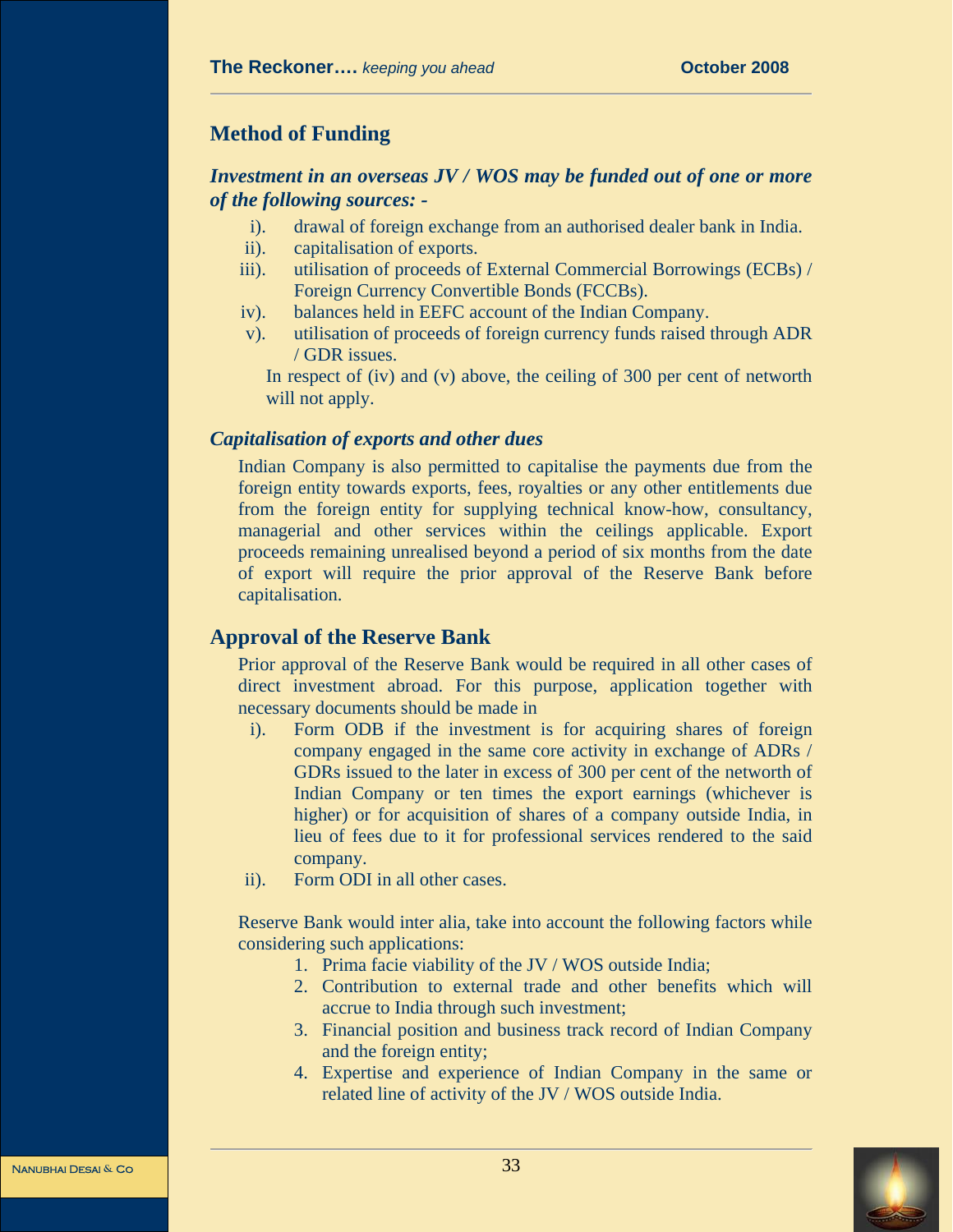# **Post investment changes / additional investment in existing JV / WOS**

A JV / WOS set up by Indian Company as per the Regulations may diversify its activities / set up step down subsidiary / alter the shareholding pattern in the overseas entity subject to Indian Company reporting to the Reserve Bank, the details of such decisions taken by the JV / WOS within 30 days of the approval of those decisions by the competent authority concerned of such JV / WOS in terms of local laws of the host country, and, include the same in the Annual Performance Report (APR) required to be forwarded annually to the Reserve Bank.

# **Obligations of Indian Entity**

An Indian entity which has made direct investment abroad is under obligation to (a) receive share certificate or any other document as an evidence of investment, (b) repatriate to India the dues receivable from foreign entity and (c) submit the documents / Annual Performance Report to the Reserve Bank, in accordance with the provisions specified in Regulation 15 of the Notification.

#### **Exhaustive rules have been laid down with regard to**

- Transfer by way of sale of shares of a JV / WOS
- Pledge of Shares
- Hedging of Overseas Direct Investments

#### *Summary*

In order to set up a wholly owned subsidiary Indian Company will have to do the following:

- To check whether the investments are falling under Automatic Route or Approval of RBI is required
- Compliance with the all the specified conditions under the provisions of FEMA

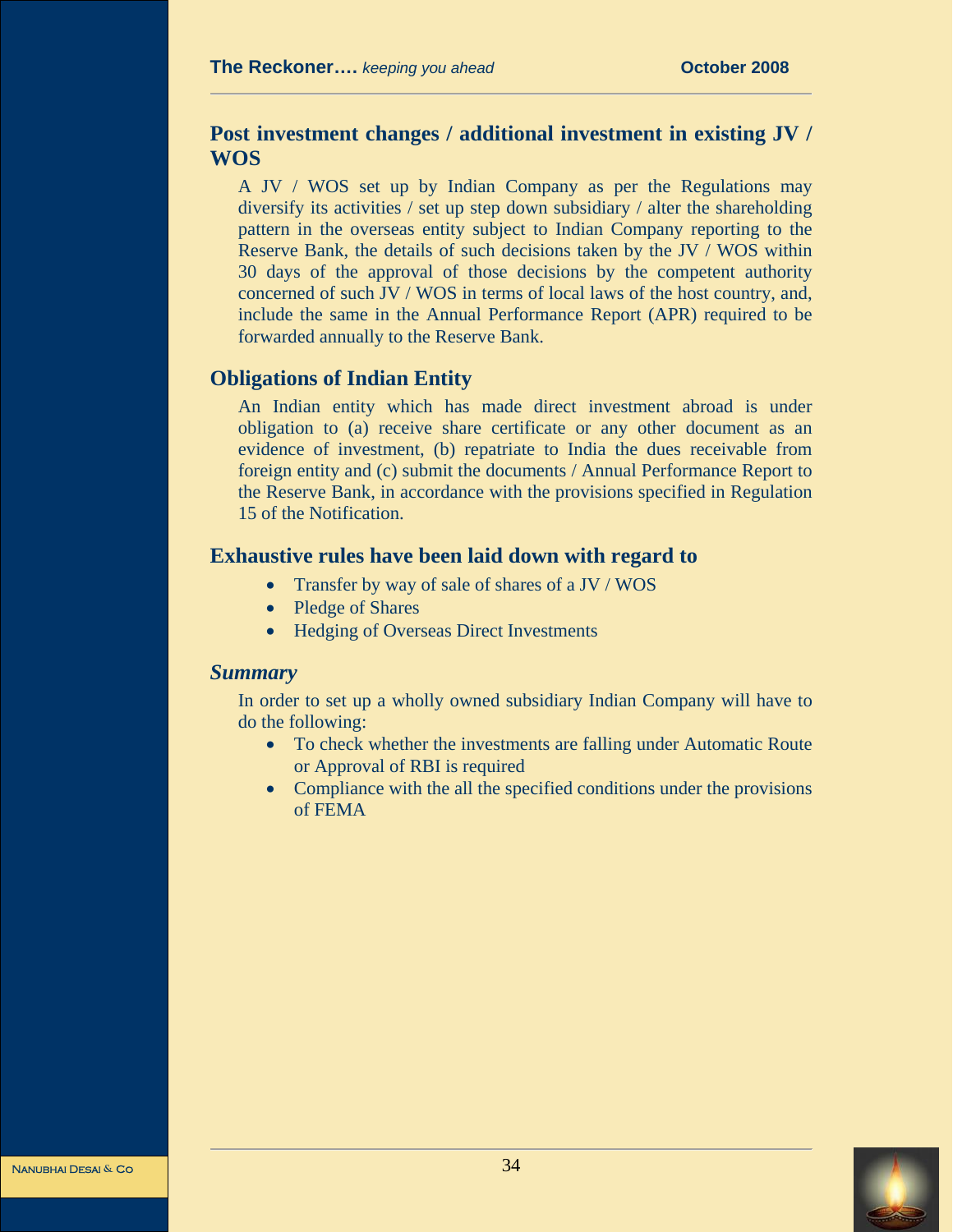# **Overview of salient provisions of Income Tax Act 1961**

#### *Introduction*

India has a well developed tax structure. The main taxes / duties that the Union Government is empowered to levy are Income Tax (except tax on agricultural income, which the State Governments can levy), Customs duties, Central Excise and Sales Tax and Service Tax. The principal taxes levied by the State Governments are Sales Tax, Stamp Duty, State Excise, Land Revenue, Tax on Professions and like. The Local Bodies are empowered to levy tax on properties, Octroi and for utilities like water supply, drainage, etc.

Since 1991 tax system in India has under gone a radical change, in line with liberal economic policy. Some of the changes are:

- Reduction in customs and excise duties
- Lowering corporate Tax
- Widening of the tax base and toning up the tax administration in India

It should be noted that the tax consequences provided in here are based on the present provisions of the Act (as applicable to AY 2009-10). The said provisions are amended by the Government from time to time. Accordingly, the tax consequences may change on amendments carried out by the Government.

The tax incidence on income arising in India shall depend upon the residential status of the taxpayer, nature of income and other relevant factors. As per the scheme of the IT Act, income earned by a resident any where in the world shall be taxed in India and with regard to the income earned by Non Resident shall be taxed under 'source based taxation' method, which entitles India to tax the income arising/accruing in India. Section 6 of the IT Act provides the tests that should be applied to ascertain the residential status of the taxpayer. As regard to the company incorporated at USA, since the entire control and management of the affairs of the company shall be exercised by the Board members at USA and also since the company shall be incorporated at USA, the Company shall be regarded as 'Non-Resident' for the purposes of the IT Act.

Section 9 (1) (i) of the IT Act provides that with regard to the non-resident all income accruing or arising, whether directly or indirectly, through or from any:

- business connection in India; or
- property in India; or
- asset or source of income in India; or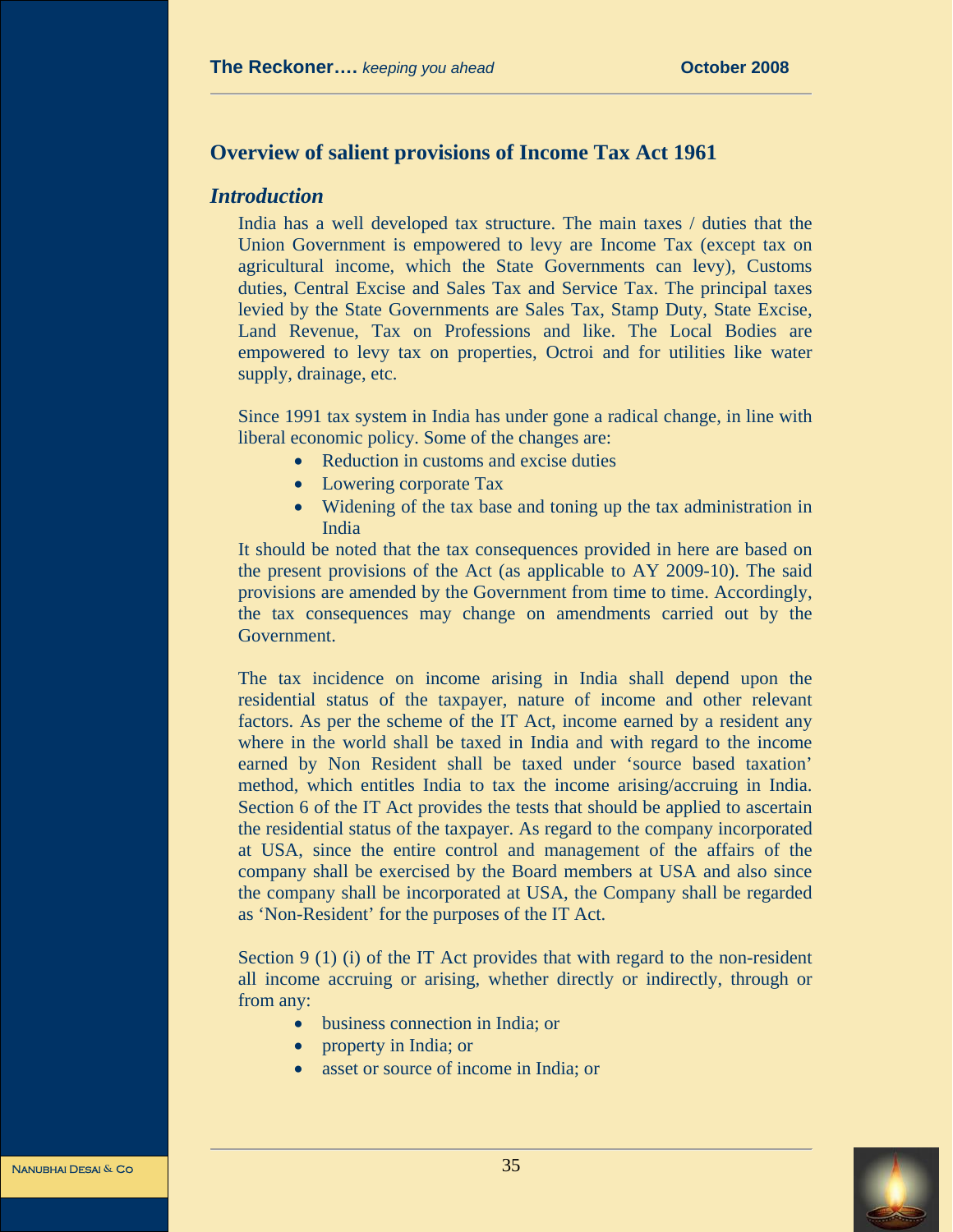• a transfer of a capital asset situated in India, shall be deemed to accrue or arise in India.

Explanation (a) to that clause provides that in the case of a business of which all the operations are not carried out in India, the income of the business deemed under that clause to accrue or arise in India shall be only such part of the income as is reasonably attributable to the operations carried out in India.

#### *Consideration for overseas operations*

#### **For taxation of Foreign Company in India**

Non-Resident (including a Foreign Company) would be subject to the provisions of the IT Act. Section 4 (Charge of Income Tax) read with Section 5 (Scope of total income) of the IT Act provides that a Non-Resident would be chargeable to tax in India only in respect of the income earned during a financial year which is either received or deemed to be received in India in that year; or which accrues or arises or is deemed to accrue or arise in India during such year. It is a common principle that tax liability in the hands of Non-Resident shall be determined on the basis of nature of relevant income. Depending upon the nature of income, Non-Resident shall be subject to Income Tax in India in the method and manner applicable to such income as prescribed under the provision of the IT Act read with concessions / exemptions provided under the treaty. In view of the provision of subsection 2 of section 90 of the IT Act and several judicial decisions in this regard, in relation to the tax payer to whom the treaty (viz. the agreement for avoidance for double taxation) applies, the provisions of the IT Act shall apply to the extent they are more beneficial to the concerned tax payer. It is a well established that tax payer who is liable to pay Income Tax in India has an option to avail the beneficial provision of the treaty visà-vis the provision of the IT Act. In this connection, reference is invited to the decision in CIT V/s Vishakapatanam Port Trust [1983] reported at 144 ITR Page 146 and CIT V/s Hindustan Paper Construction Limited [1994] reported at 77 Taxman 450. Accordingly, to conclude the tax incidence analysis of the relevant provisions of the IT Act as well as of the relevant treaty shall be necessary.

Indian Company should therefore give due consideration to the aforestated principle before concluding the international structure.

# **Taxability of foreign employee earning income from Indian Company**

Under the provisions of the Act, taxation of individuals is based on their residential status. An individual is regarded as a 'resident' in a financial year (the financial year runs from April 1 to March 31), if he stays in India:

• For 182 days or more during the financial year; or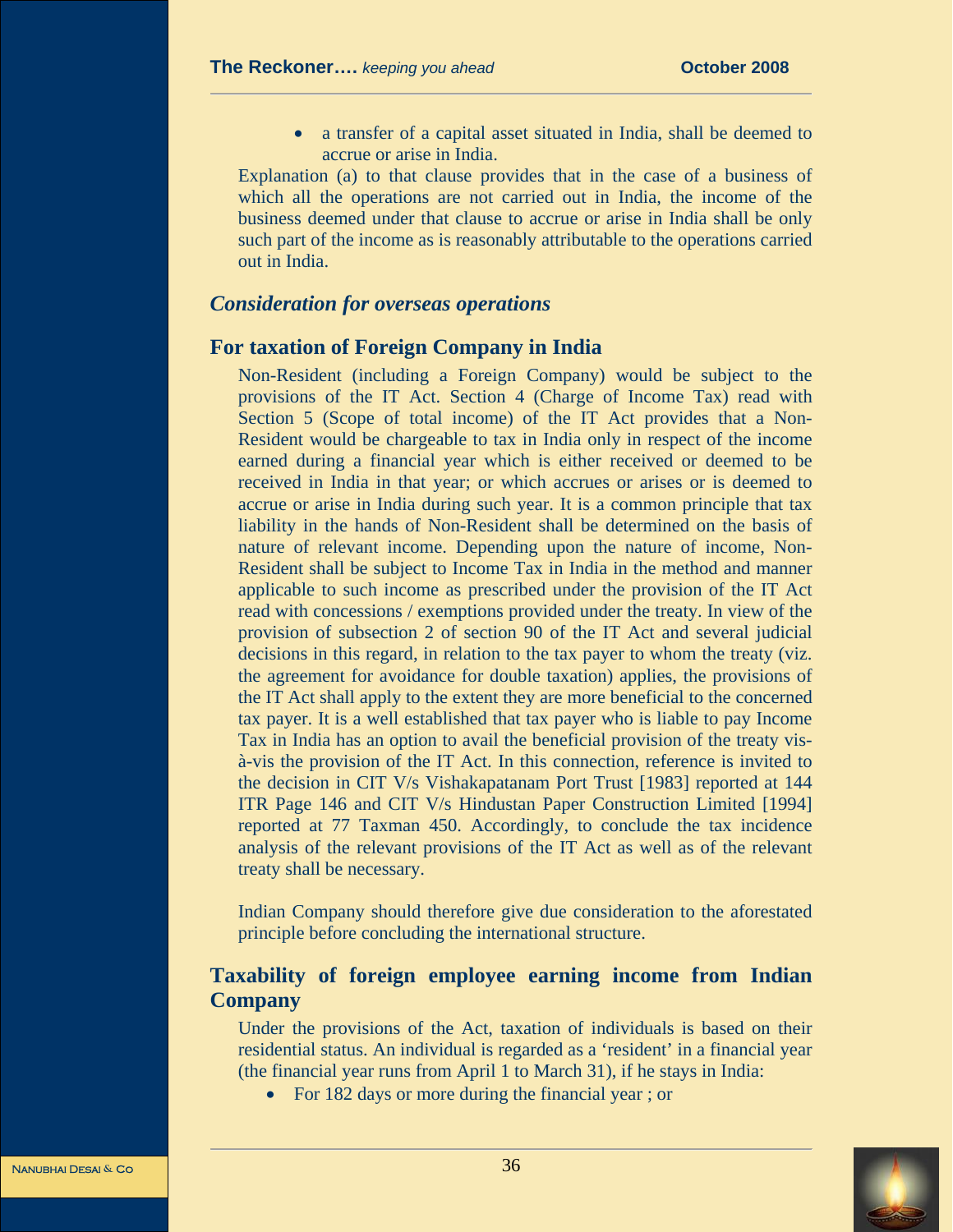• For atleast 60 days during the financial year and has been in India for an aggregate period of 365 days or more in the previous 4 financial years.

A person not satisfying both the above conditions is a non-resident in India in that financial year.

A resident individual is 'ordinarily resident', if he satisfies the following two conditions:

- He has not been 'non resident' in India in nine out of the previous ten financial years; and
- His stay in India exceeds 730 days in the previous seven financial years.

A resident not satisfying any one of the above conditions is a person who is 'Resident but not ordinarily resident'.

## **Tax Incidence for representative office of an Indian Company outside India**

The representative office of Indian Company in foreign jurisdiction shall not generally attract any income tax at the said location.

Under the scheme of the tax treaties normally entered into by India with other foreign countries, the representative office of an Indian company in the foreign country shall not be regarded as 'Permanent Establishment' in the foreign country. Moreover, the functions performed by the representative office of Indian Company in the foreign country shall be merely that of representing the Head office and no business activities shall be carried on by such representative office.

As per the scheme of IT Act, Indian Company would be entitled to offset the loss/expenses incurred at the foreign country where the representative office is located, against its taxable income.

# **Tax Incidence of select income earned by Indian Company from it's overseas operations**

The income earned by Indian Company from its overseas operations would be taxed in India. The tax incidence shall depend upon the nature of income. For example, the technical know how fees earned by Indian Company from overseas operations shall be regarded as its business income and shall be taxed accordingly. Similarly, capital gains earned by Indian Company from transfer of a capital asset shall be taxed under the head income from capital gain.

Indian Company would be entitled to claim credit of the taxes borne by it in the respective foreign country on such income.

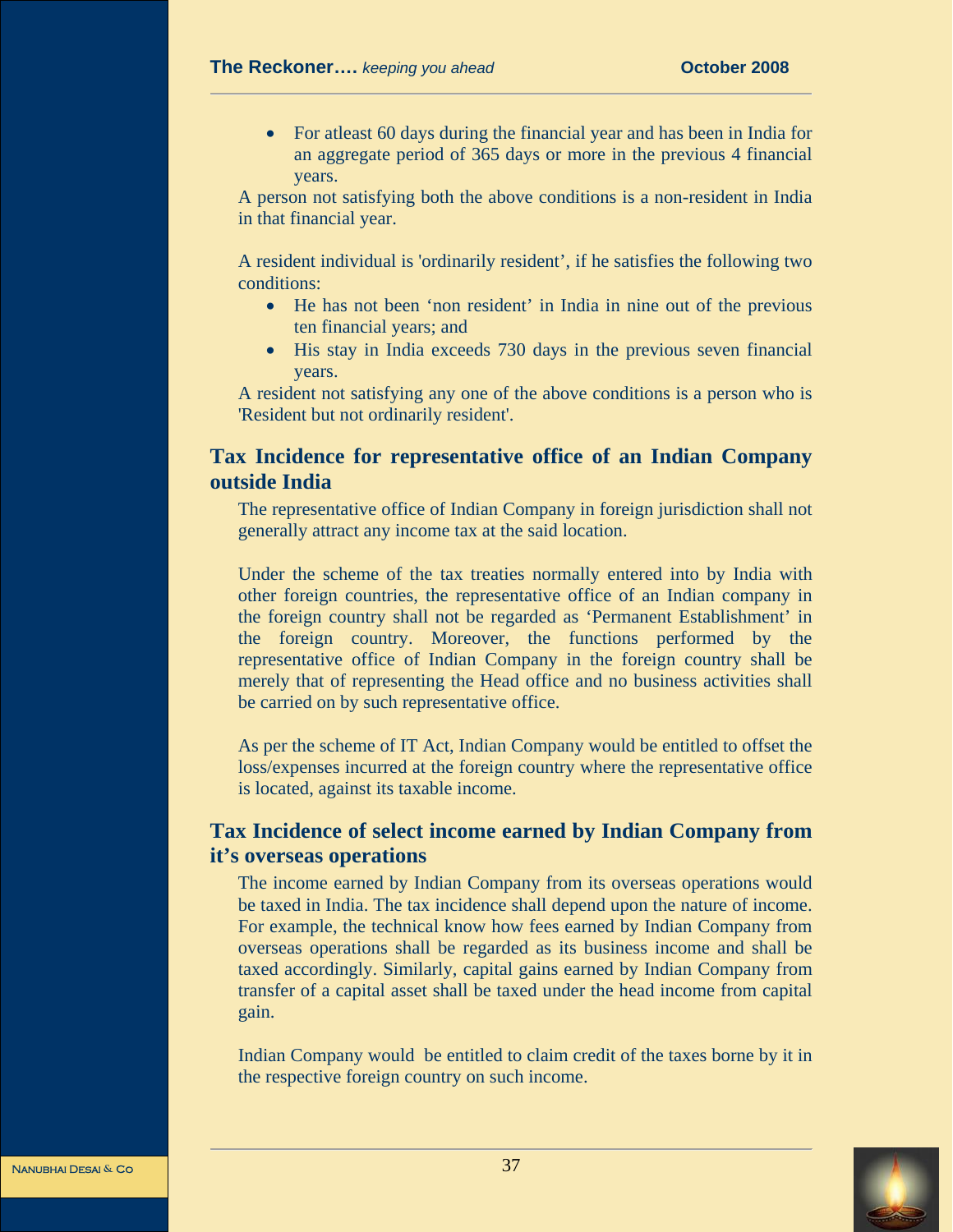Analysis of withholding tax rates applicable on the select income if earned by Indian Company has been tabulated below. For the purpose of the said table, analysis is restricted to select country. The table below would provide the withholding tax rates as applicable on the relevant income earned by Indian Company. It should be borne in mind that the nature of income earned by Indian Company should meet with the definition of such income provided under the relevant tax treaty signed by India.

| Particulars            | <b>USA</b>                                                               | Japan           | China           | <b>Switzerland</b>                               |
|------------------------|--------------------------------------------------------------------------|-----------------|-----------------|--------------------------------------------------|
| Technical              | 15 per cent                                                              | 10 per cent     | 10 per cent     | 15 per cent                                      |
| Know how fees          |                                                                          |                 |                 |                                                  |
| <b>Royalty Income</b>  | 10 per cent                                                              | 10 per cent     | 10 per cent     | 10 per cent                                      |
| <b>Dividend</b>        | 15, 10 or 25                                                             | 10 per cent     | 10 per cent     | 15 per cent                                      |
| Income                 | per cent<br>$\mathbf{a}$ s                                               |                 |                 |                                                  |
|                        | may<br>be                                                                |                 |                 |                                                  |
|                        | applicable)                                                              |                 |                 |                                                  |
| <b>Interest Income</b> | $10$ or $15$ per                                                         | 10 per cent     | 10 per cent     | 10 or $15$ per cent                              |
|                        | the<br>cent (as                                                          |                 |                 | (as the case may                                 |
|                        | case may be)                                                             |                 |                 | be)                                              |
| <b>Capital Gains</b>   | <b>provided</b><br>As                                                    | As provided     | As provided     | Not<br>subject<br>to                             |
|                        | the<br>under                                                             | the<br>under    | under<br>the    | withholding tax if                               |
|                        | domestic<br>law                                                          | domestic<br>law | domestic<br>law | gain arises from                                 |
|                        | of USA                                                                   | of Japan        | of China        | the<br>transfer<br>of<br><sub>of</sub><br>shares |
|                        |                                                                          |                 |                 | a.                                               |
|                        |                                                                          |                 |                 | company which is<br>resident<br><sub>of</sub>    |
|                        |                                                                          |                 |                 | Switzerland                                      |
| Credit available       | Yes                                                                      | Yes             | Yes             | Yes                                              |
| in India               |                                                                          |                 |                 |                                                  |
| <b>Method</b>          | of Not exceeding that part of the income tax (as computed before the     |                 |                 |                                                  |
| <b>Credit</b>          | deduction is given) which is attributable to the income which may be     |                 |                 |                                                  |
|                        | taxed in the United States, Japan, China or Switzerland, as the case may |                 |                 |                                                  |
|                        | be                                                                       |                 |                 |                                                  |

Note:

1) Withholding tax rate for dividend income at USA: withholding Tax shall not exceed:

(a) 15 per cent of the gross amount of the dividends if the beneficial owner is a company which owns at least 10 per cent of the voting stock of the company paying the dividends;

(b) 25 per cent of the loss amount of the dividends in all other cases.

2) Withholding tax rate for interest income at USA: withholding Tax shall not exceed:

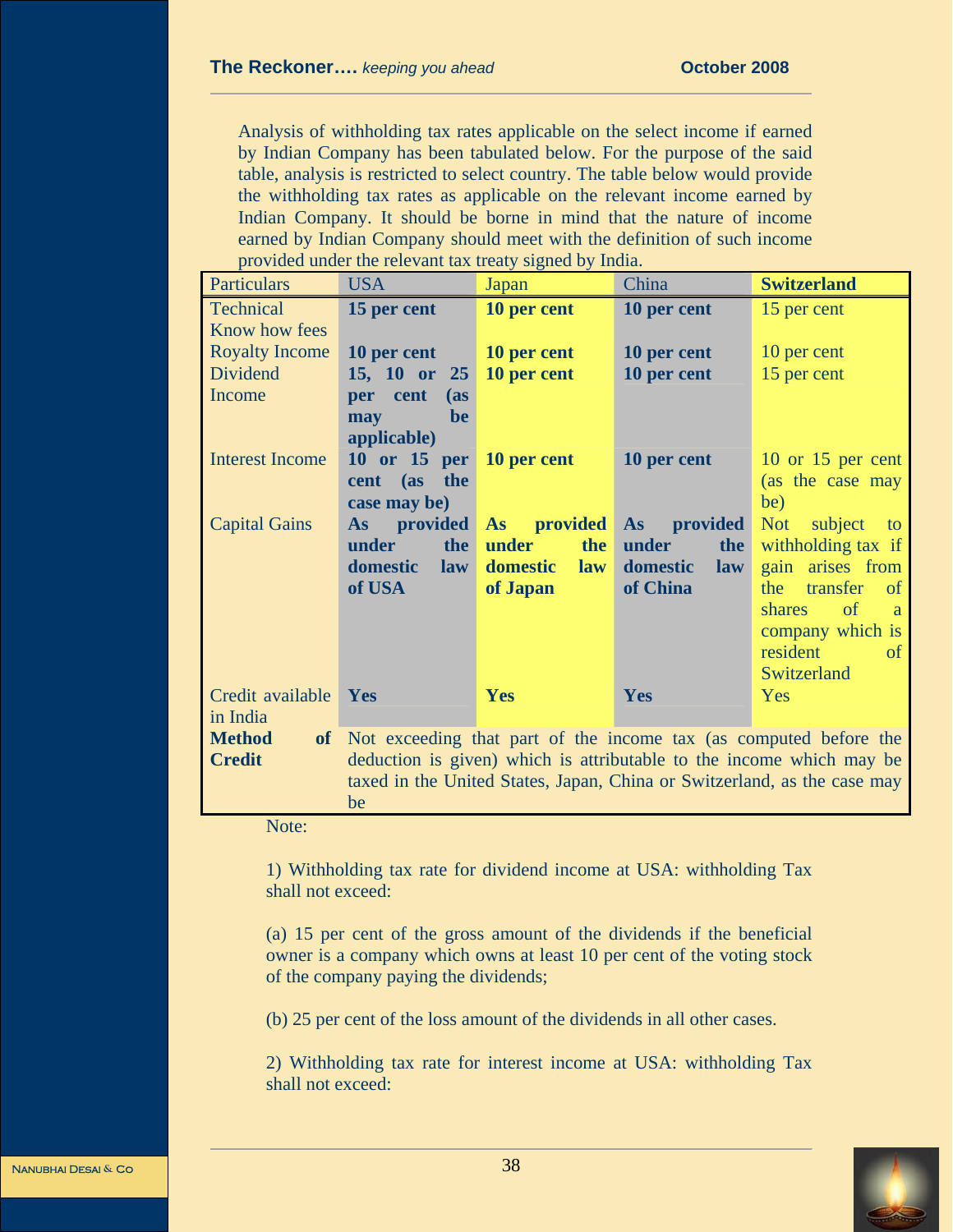(a) 10 percent of the gross amount of the interest if such interest is paid on a loan granted by a bank carrying on a bona fide banking business or by a similar financial institution (including an insurance company); and

(b) 15 percent of the gross amount of the interest in all other cases.

3) Withholding tax rate for interest income at Switzerland: withholding Tax shall not exceed:

(a) where the interest is paid to a bank carrying on a bona fide banking business or to an enterprise which holds directly or indirectly at least 20 per cent of the capital of the company paying the interest which are a resident of the other Contracting State and are the beneficial owner of the interest, 10 percent of the gross amount of the interest; and

(b) 15 percent of the gross amount of the interest in all other cases.

# **The representative office of Indian Company in foreign jurisdiction shall not generally attract any income tax at the said location**

Under the scheme of the tax treaties normally entered into by India with other foreign countries, the representative office of an Indian company in the foreign country shall not be regarded as 'Permanent Establishment' in the foreign country. Moreover, the functions performed by the representative office of Indian Company in the foreign country shall be merely that of representing the Head office and no business activities shall be carried on by such representative office.

As per the scheme of IT Act, Indian Company would be entitled to offset the loss/expenses incurred at the foreign country where the representative office is located, against its taxable income.

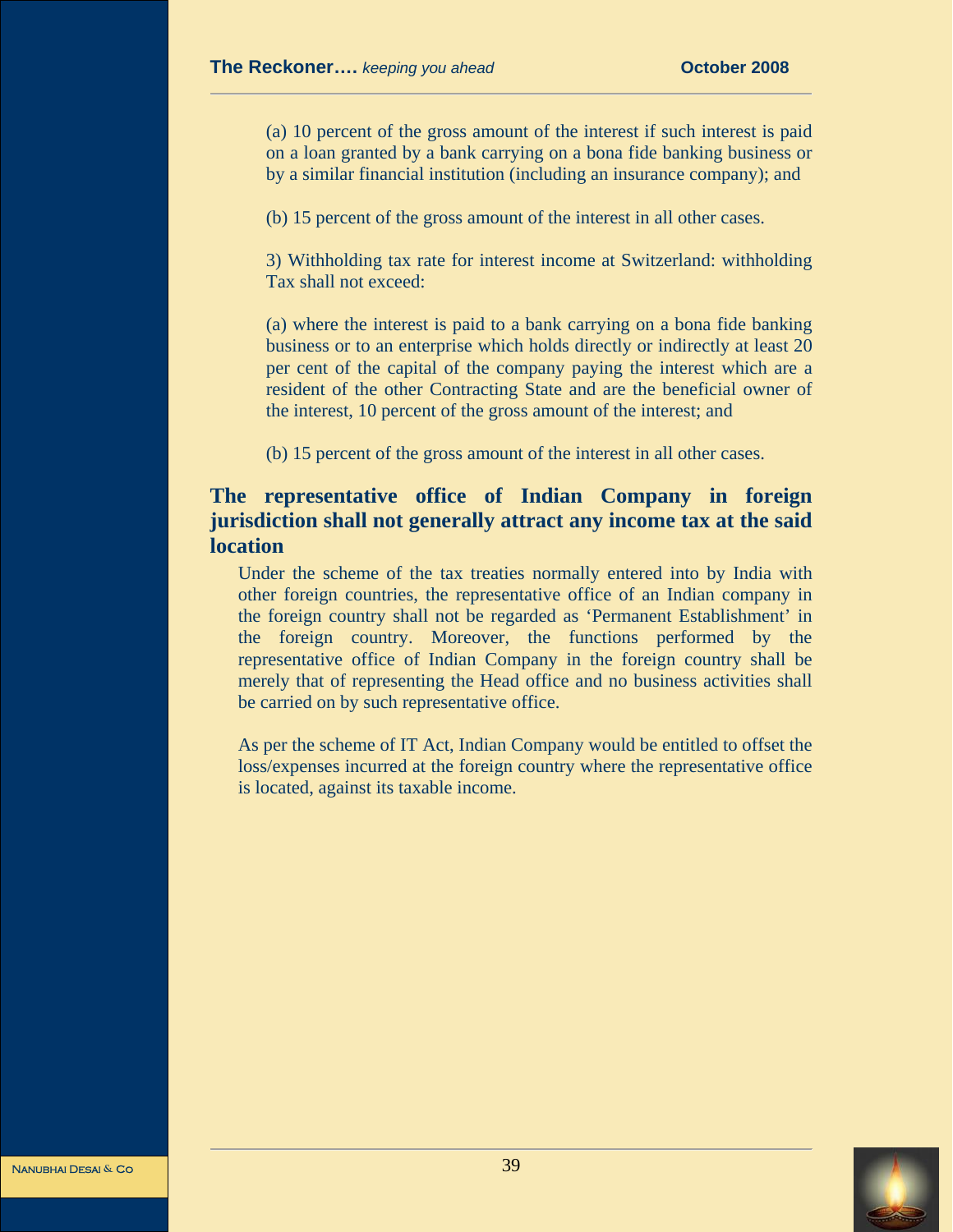#### **Overview of certain provisions of Transfer Pricing Regulations**

# *The applicability of Transfer Pricing Regulations under the Act vis-à-vis the Treaty*

Simply stated the terms 'Transfer Pricing' refers to the price arrived amongst two or more parts of a multinational enterprises for the purpose of transferring or providing goods and or services (including transfer of tangibles or intangibles, loan agreements, etc.).

## **Under the Act**

With an aim to ensure that the amounts of profits that are sought to be taxed in India are not understated (or losses are not overstated) or overstated (or losses are not understated) either by declaring lower receipts or by declaring higher outgoings than those which would have been declared by persons entering into similar transactions with unrelated parties in same or similar circumstances, Transfer Pricing Regulations ('TPR') were introduced in the Indian Income Tax Act by the Finance Act 2001.

The TPR provides a statutory framework that would lead to the computation of reasonable, fair and equitable profits and incidence of income tax in India with regards to the transfers between different parts of a multinational enterprise.

The Indian TPR can be broadly divided under following categories:

Specific sections have been incorporated under the Act inter alia laying down the TPR. The same are further classified as:

- Definition Associated Enterprises (under Section 92A), International Transactions (under Section 92B) and other relevant terms (under Section 92F)
- Computation of Income (under Section 92 by substituting the existing section) and Arm's Length Price (under Section 92C)
- Procedural Maintenance and keeping of information and or documents (under Section 92D) and Furnishing the Report of Accountant (under Section 92E).

## *Rules for determination of arm's length price*

Rules in support of the above sections have been incorporated under the Income Tax Rules ("the Rules"). The said rules are Rules 10A to 10E inter alia prescribing the manner of determination of arm's length price, factors that need to be considered while making such determination, the methods that can be used for determining the arm's length price and the nature and type of information / documents that should be maintained over and above the accountants report.

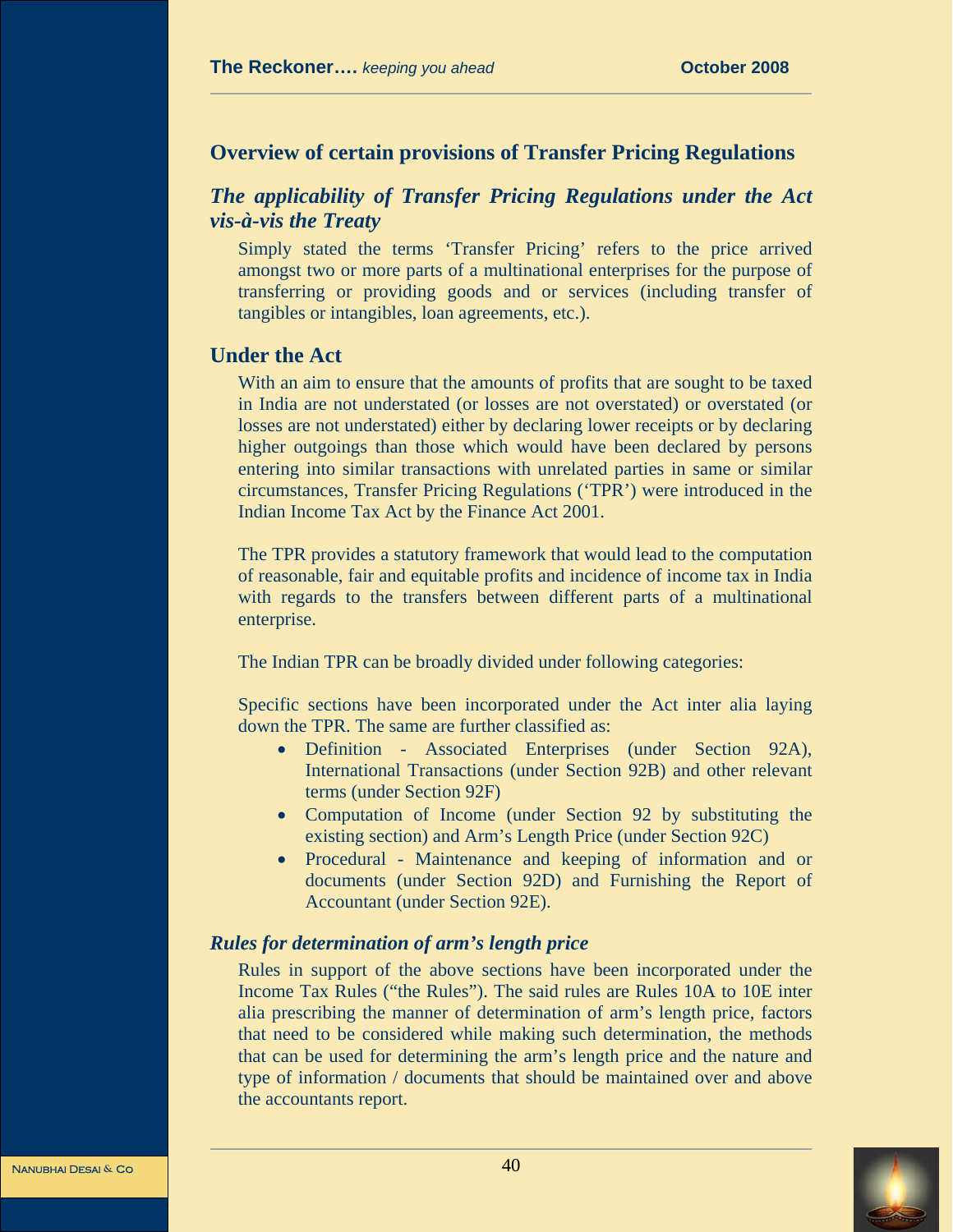# **Under the Treaty**

The TPR embedded in the Act are in line with the internationally recognized norms to determine the transfer price between two related parties. The Treaty would normally provide definition for identifying the applicability of transfer pricing rules under the Treaty. Article 9 of the treaty between India and US, India and Japan, India and China & India and Switzerland defines the Associated Enterprise (AE).

This definition is in line with the definition for AE provided under the Act.

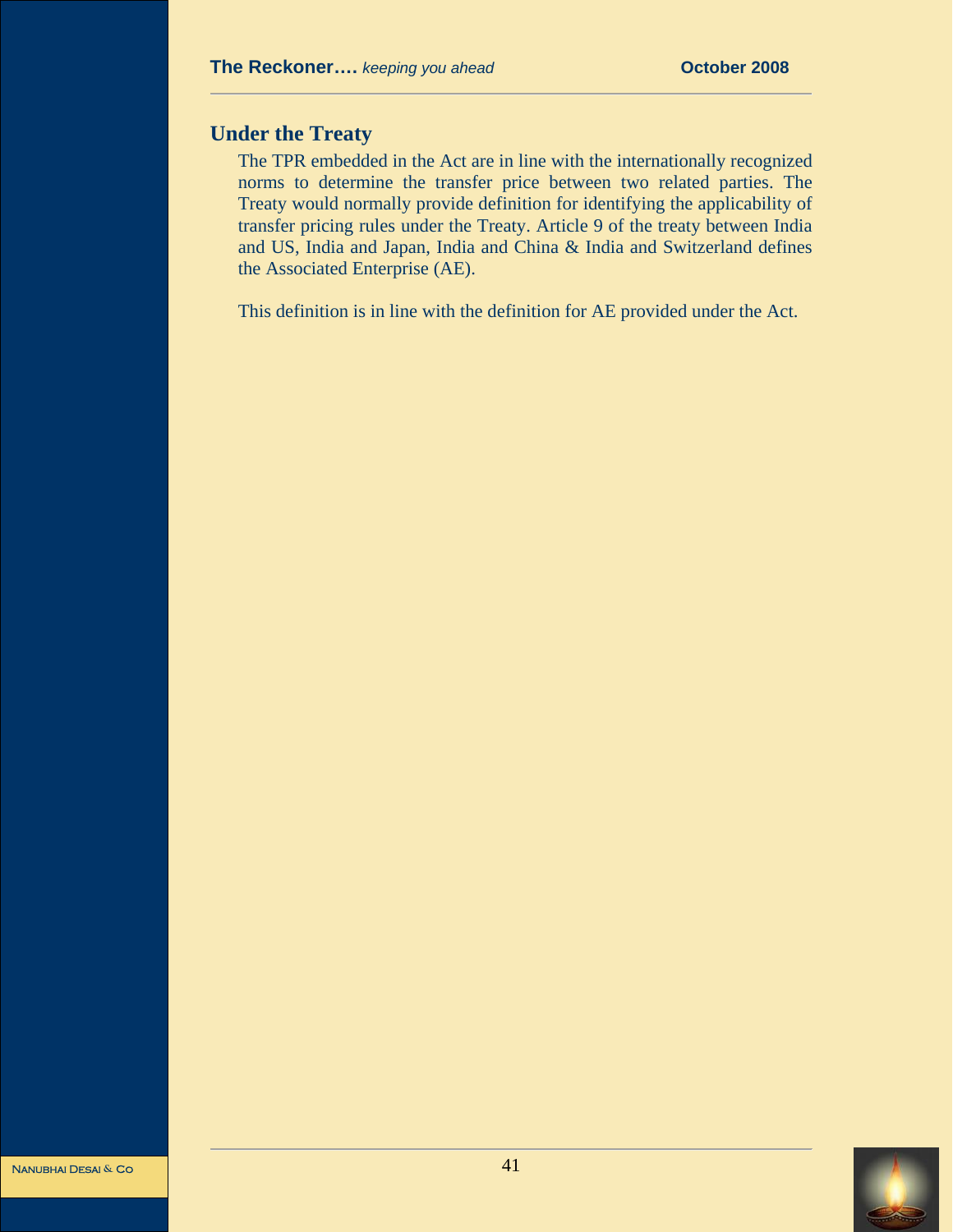# **Cross Border Mergers and Takeovers**

#### *Present scenario*

In wake of the unprecedented financial turbulence across the globe, the representatives of various country have come together to bailout the stakeholders. It appears that to bolster the sentiments of the investment community, the policy makers would create a conducive environment for cross border trade & investments. This would offer tremendous opportunities for Indian corporates to expand it's overseas.

Several strategy of such expansion could be either Foreign companies being merged in to Indian Companies or Indian Companies taking over Foreign Companies or Foreign Companies being taken over by Foreign Companies and such Foreign Companies taken over by Indian Companies.

The inflationary factors felt by the today's global market, may open wide doors for Indian companies / players to acquire the companies outside India at lower consideration and gain in long term

## *Applicable statues for cross border mergers and takeovers*

The table below would provide an overview of the applicable statutes under different scenario of expanding the business outside India by Indian corporates.

| <b>Applicable</b><br><b>statutes</b> | Indian<br><b>into</b><br>company<br><b>Company</b>                                                                                                                                              | Strategy $1$ – merging foreign Strategy 2 – take over of<br>foreign company by Indian<br><b>Company</b>                                                              |
|--------------------------------------|-------------------------------------------------------------------------------------------------------------------------------------------------------------------------------------------------|----------------------------------------------------------------------------------------------------------------------------------------------------------------------|
| Act,<br><b>Companies</b><br>1956     | Primarily section 391<br>to<br>section 394                                                                                                                                                      | Section 372A dealing with<br>investment by Indian Company                                                                                                            |
| <b>FEMA</b>                          | The Foreign Exchange<br>Management (Transfer or issue)<br>of security by a person resident<br>outside India) Regulations,<br>2000                                                               | Foreign Exchange<br>The<br><b>Management (Transfer or issue</b><br>of security by a person resident<br>outside India) Regulations,<br>2000                           |
| <b>Income Tax Act</b>                | • There would be no tax<br>incidence in India on the<br>merger of Foreign Company<br>into Indian Company<br>• The merger may attract tax<br>in the foreign country of<br><b>Foreign Company</b> | This transaction should be tax<br>neutral in India. However, the<br>shareholders of<br>Foreign<br>Company may have to pay<br>Income Tax, if any, in their<br>country |
| <b>Stamp Duty</b>                    | Issue of shares may attract<br>stamp duty                                                                                                                                                       | • Acquisition of shares does<br>not require any conveyance                                                                                                           |

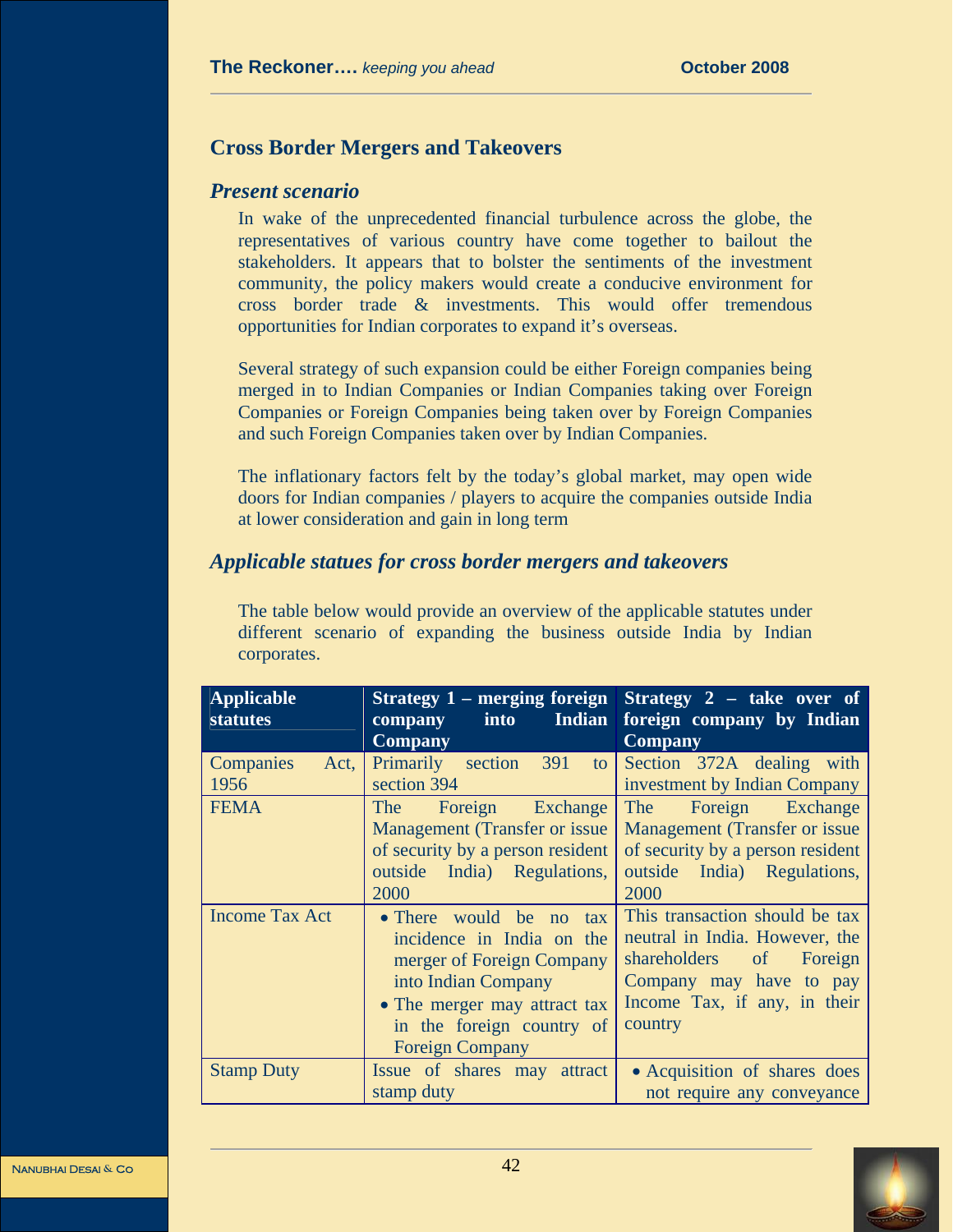| <b>Applicable</b><br><b>statutes</b> | <b>into</b><br>company<br><b>Company</b>                               | Strategy 1 – merging foreign Strategy 2 – take over of<br>Indian foreign company by Indian<br><b>Company</b>                                                                                                         |
|--------------------------------------|------------------------------------------------------------------------|----------------------------------------------------------------------------------------------------------------------------------------------------------------------------------------------------------------------|
|                                      |                                                                        | and hence, there is no<br>question of any stamp duty<br>arising in India<br>• Its need to be verified<br>whether acquisition of<br>shares abroad attracts stamp<br>duty in the country of the<br>situs of the shares |
| Foreign laws                         | As may be applicable, as may<br>be advised<br>by foreign<br>consultant | As may be applicable, as may<br>be advised by<br>foreign<br>consultant                                                                                                                                               |

# *Key driving factors in Overseas / outbound investments*

The diagram below would provide key driving factors for overseas/outbound investments.



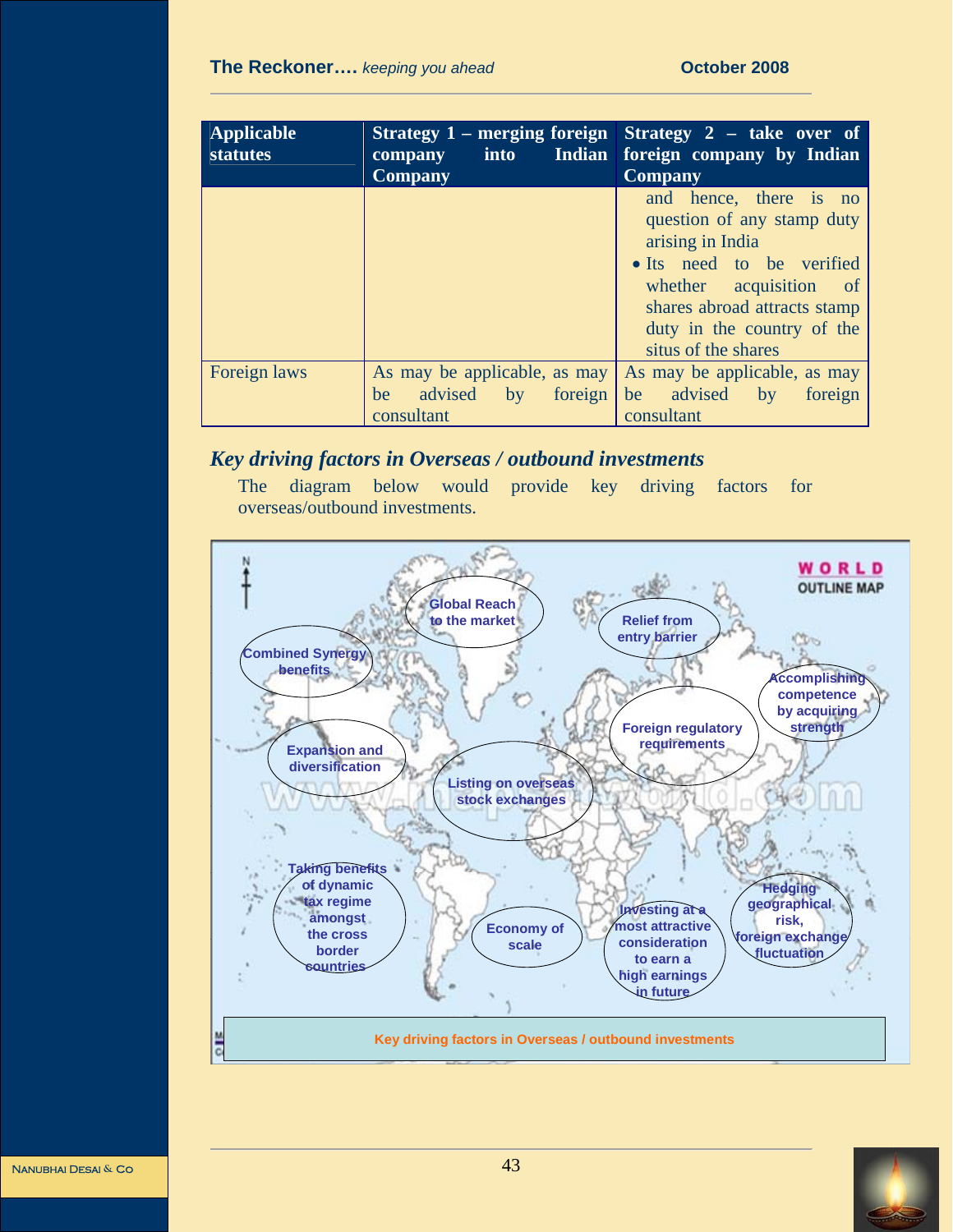## *Few important issues for outbound investments*

Attention is invited to the following diagram that provides few important issues that should be borne in mind before concluding the structure for outbound investments by Indian Company.